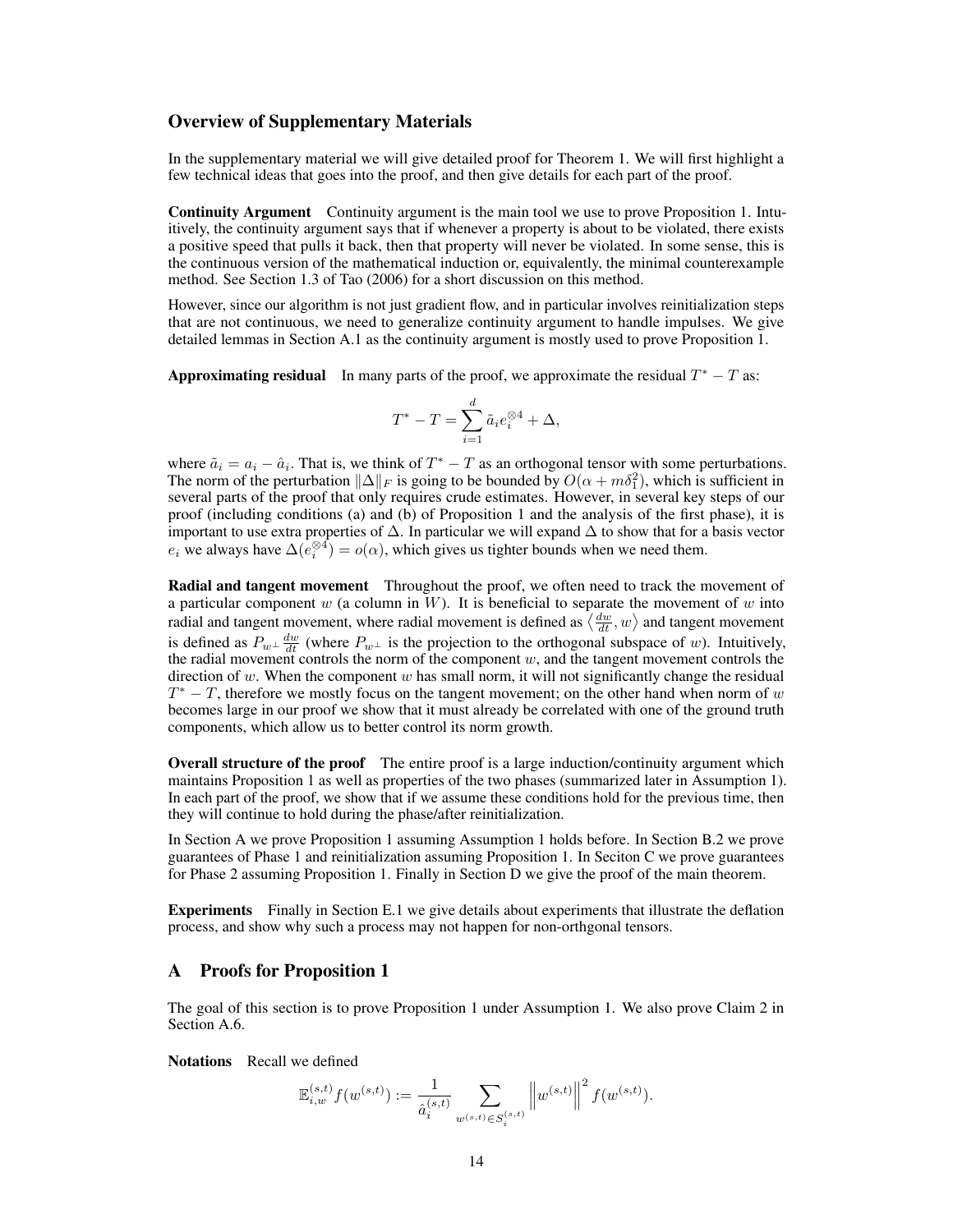We will use this notation extensively in this section. For simplicity, we shall drop the superscript of epoch s. Further, we sometimes consider expectation with two variables  $v$  and  $w$ :

$$
\mathbb{E}_{i,v,w}^{(s,t)} f(w^{(s,t)}) := \frac{1}{\left[\hat{a}_i^{(s,t)}\right]^2} \sum_{v^{(s,t)}, w^{(s,t)} \in S_i^{(s,t)}} \left\|v^{(s,t)}\right\|^2 \left\|w^{(s,t)}\right\|^2 f(w^{(s,t)}, v^{(s,t)}).
$$

We will also use  $z_t$  to denote  $z^{(t)} := \langle \bar{v}^{(t)}, \bar{w}^{(t)} \rangle$  and  $\tilde{a}_k^{(t)}$  $k^{(t)} := a_k - \hat{a}_k^{(t)}$  $\kappa_k^{(t)}$ . Note that v and w in this section (and later in the proof) just serve as arbitrary components in columns of W.

<span id="page-1-0"></span>Assumption 1. *Throughout this section, we assume the following.*

- (a) For any  $k \in [d]$ , in phase 1, when  $||v^{(t)}||$  enters  $S_k^{(t)}$  $\mathbf{y}_k^{(t)}$ , that is,  $\|v^{(t)}\| = \delta_1$ , we have  $[\bar{v}_k^{(t)}]$  $\binom{t}{k}^2 \geq 1-\alpha^2$ if  $\hat{a}_k^{(t)} < \alpha$  and  $[\bar{v}_k^{(t)}]$  ${k \choose k}^2 \geq 1 - \alpha \text{ if } \hat{a}_k^{(t)} \geq \alpha.$
- *(b) There exists a small constant*  $c > 0$  *s.t. for any*  $k \in [d]$  *with*  $a_k < c\beta^{(s)}$ *, in phase 1, no components will enter*  $S_k^{(t)}$  $\frac{1}{k}$ .
- *(c)* For any  $k \in [d]$ , in phase 2, no components will enter  $S_k^{(t)}$  $\binom{[t]}{k}$ .
- (d) For the parameters, we assume  $m\delta_1^2 \leq \alpha^3$  and  $\Omega(\sqrt{\alpha}) \leq \lambda \leq O\left(\min_s \beta^{(s)}\right) = O(\varepsilon/\sqrt{d}).$

Remark*.* As we mentioned, the entire proof is an induction and we only need the assumption up to the point that we are analyzing. The assumption will be proved later in Appendix [B](#page-13-1) and [C](#page-25-0) to finish the induction/continuity argument. The reason we state this assumption here, and state it as an assumption, is to make the dependencies more transparent.

**Remark on the choice of**  $\lambda$ . The lower bound  $\lambda = \Omega(\sqrt{\alpha})$  comes from Lemma [A.1.](#page-2-1) For the upper bound, first note that when  $\lambda$  is larger than  $a_k$ , actually the norm of components in  $S_k^{(t)}$  $k^{(t)}$  can decrease (cf. Lemma [A.6\)](#page-3-0). Hence, we require  $\lambda < c \min_s \beta^{(s)}/10$  where c is the constant in (c). This makes sure in phase 2 the growth rate of  $\hat{a}_k^{(t)}$  $\binom{1}{k}$  is not too small.

Proposition 1 (Induction hypothesis). *In the setting of Theorem [1,](#page--1-0) for any epoch* s *and time* t *and every*  $k \in [d]$ *, the following hold.* 

- (*a*) *For any*  $w^{(s,t)} \in S_k^{(s,t)}$  $\hat{w}_k^{(s,t)}$ , we have  $\left[\bar{w}_k^{(s,t)}\right]$  $\binom{(s,t)}{k}^2 \geq 1 - \alpha.$
- (b) If  $S_k^{(s,t)}$  $\bar{w}_k^{(s,t)}$  is nonempty,  $\mathbb{E}_{k,w}^{(s,t)}$   $\left[\bar{w}_k^{(s,t)}\right]$  ${k \choose k}^2 \ge 1 - \alpha^2 - 4sm\delta_1^2.$
- *(c)* We always have  $a_k \hat{a}_k^{(s,t)} \ge \lambda/6 sm\delta_1^2$ ; if  $a_k \ge \frac{\beta^{(s)}}{1-\gamma}$  $\frac{\beta^{(s)}}{1-\gamma}$ , we further know  $a_k - \hat{a}_k^{(s,t)} \leq \lambda + sm\delta_1^2$ .
- *(d) If*  $w^{(s,t)} \in S_{\varnothing}^{(s,t)}$ , then  $\|w^{(s,t)}\| \leq \delta_1$ .

Before we move on to the proof, we collect some further remarks on Proposition [1](#page--1-1) and the proof overview here.

Remark on the epoch correction term*.* Note that conditions [\(b\)](#page--1-4) and [\(c\)](#page--1-5) have an additional term with form  $O(s m \delta_1^2)$ . This is because these average bounds may deteriorate a little when the content of  $S_k^{(t)}$  $k_k^{(t)}$  changes, which will happen when new components enter  $S_k^{(t)}$  $k^{(t)}$  or the reinitialization throw some components out of  $S_k^{(t)}$  $k<sup>(t)</sup>$ . The norm of the components involved in these fluctuations is upper bounded by  $\delta_1$  and the number by m. Thus the  $O(m\delta_1^2)$  factor. The factor s accounts for the accumulation across epochs. We need this to guarantee at the beginning of each epoch, the conditions hold with some slackness (cf. Lemma [A.5\)](#page-3-1). Though this issue can be fixed by a slightly sharper estimations for the ending state of each epoch, adding one epoch correction term is simpler and, since we only have  $log(d/\epsilon)$  epochs, it does not change the bounds too much and, in fact, we can always absorb them into the coefficients of  $\lambda$  and  $\alpha^2$ , respectively.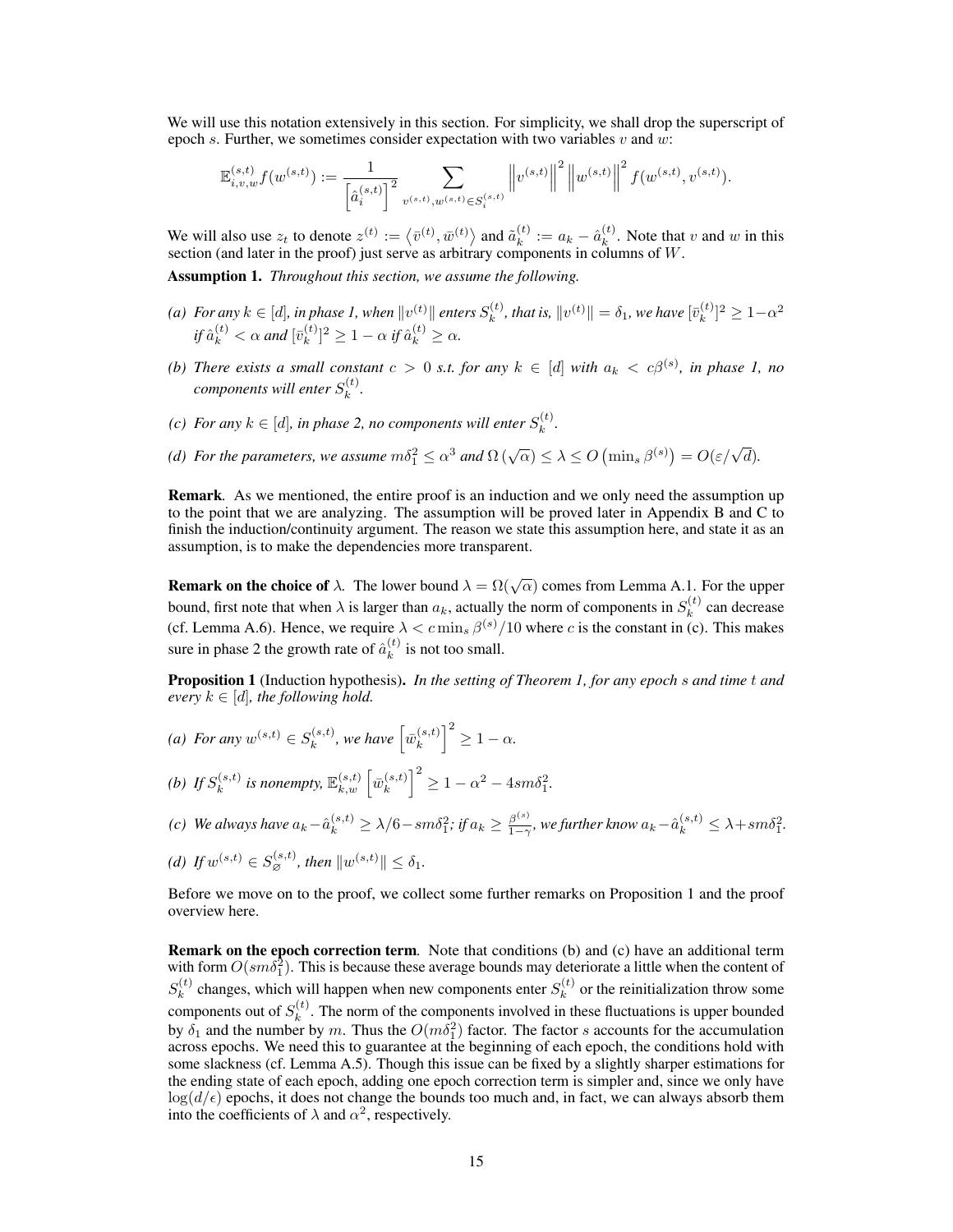**Remark on condition [\(a\)](#page--1-6)**. Note that Assumption [1](#page-1-0) makes sure that when a component enters  $S_k^{(t)}$  $\binom{\iota}{k}$ we always have  $[\bar{v}_k^{(t)}]$  $\binom{t}{k}^2 \geq 1 - \alpha$ . Hence, essentially this condition says that it will remain basislike. Following the spirit of the continuity argument, to maintain this condition, it suffices to prove Lemma [A.1,](#page-2-1) the proof of which is deferred to Section [A.3.](#page-8-0) Also note that by Assumption [1](#page-1-0) and the definition of  $S_k^{(s,t)}$  $k_k^{(s,t)}$ , neither the entrance of new components nor the reinitialization will break this condition.

<span id="page-2-1"></span>**Lemma A.[1](#page--1-1).** *Suppose that at time t, Proposition 1 is true. Assuming*  $\delta_1^2 = O(\alpha^{1.5}/m)$ , *then for any*  $v^{(t)} \in S_k^{(t)}$  $\binom{k}{k}$ , we have

$$
\frac{\mathrm{d}}{\mathrm{d}t} [\bar{v}^{(t)}]^2 \geq 8 \tilde{a}^{(t)} \left( 1 - [\bar{v}_k^{(t)}]^2 \right) [\bar{v}_k^{(t)}]^4 - O\left( \alpha^{1.5} \right),
$$

In particular, if  $\lambda = \Omega\left(\sqrt{\alpha}\right)$ , then  $\frac{d}{dt}[\bar{v}^{(t)}]^2 > 0$  whenevner  $[\bar{v}_k^{(t)}]$  ${k \choose k}^2 = 1 - \alpha.$ 

Remark on condition [\(b\)](#page--1-4)*.* The proof idea of condition [\(b\)](#page--1-4) is similar to condition [\(a\)](#page--1-6) and we prove Lemma [A.2](#page-2-2) in Section [A.4.](#page-8-1) In Section [A.4,](#page-8-1) we also handle the impulses caused by the entrance of new components and the reinitialization.

<span id="page-2-2"></span>**Lemma A.2.** Suppose that at time t, Proposition [1](#page--1-1) is true and  $S_k^{(t)}$  $\delta_k^{(t)} \neq \emptyset$ . Assuming  $\delta_1^2 = O(\alpha^3/m)$ , *we have*

$$
\frac{\mathrm{d}}{\mathrm{d}t} \mathbb{E}_{k,v}^{(t)} [\bar{v}_k^{(t)}]^2 \geq 8 \tilde{a}_k^{(t)} (1 - \mathbb{E}_{k,v}^{(t)} [\bar{v}_k^{(t)}]^2) - O(\alpha^3).
$$

In particular, if  $\lambda = \Omega(\alpha)$ , then  $\frac{\mathrm{d}}{\mathrm{d}t} \mathbb{E}_{k,v}^{(t)}[\bar{v}_k^{(t)}]$  $[\bar{v}_{k}^{(t)}]^{2}>0$  when  $\mathbb{E}_{k,v}^{(t)}[\bar{v}_{k}^{(t)}]$  $\binom{k}{k}^2 < 1 - \alpha^2/2.$ 

**Remark on condition [\(c\)](#page--1-5)**. This condition says that the residual along direction k is always  $\Omega(\lambda)$ . This guarantees the existence of a small attraction region around  $e_k$ , which will keep basis-like components basis-like. We rely on the regularizer to maintain this condition. The second part of condition [\(c\)](#page--1-5) means fitted directions will remain fitted. We prove Lemma [A.3](#page-2-3) and handle the impulses in Section [A.5.](#page-11-0)

<span id="page-2-3"></span>Lemma A.3 (Lemma [A.17](#page-12-0) and Lemma [A.18\)](#page-12-1). *Suppose that at time* t*, Proposition [1](#page--1-1) is true. and no impulses happen at time* t*. Then at time* t*, we have*

$$
\frac{1}{\hat{a}_{k}^{(t)}} \frac{\mathrm{d}}{\mathrm{d}t} \hat{a}_{k}^{(t)} = 2\tilde{a}_{k}^{(t)} - \lambda \pm O\left(\alpha^{2}\right).
$$

In particular,  $\frac{\mathrm{d}}{\mathrm{d}t} \hat{a}^{(t)}_k$  $\hat{a}_k^{(t)}$  is negative (resp. positive) when  $\hat{a}_k^{(t)} > a_k - \lambda/6$  (resp.  $\hat{a}_k^{(t)} < a_k - \lambda$ ).

### <span id="page-2-0"></span>A.1 Continuity argument

We mostly use the following version of continuity argument, which is adapted from Proposition 1.21 of [Tao](#page--1-2) [\(2006\)](#page--1-2).

<span id="page-2-4"></span>**Lemma A.4.** Let  $I^{(t)}$  be a statement about the structure of some object.  $I^{(t)}$  is true for all  $t \ge 0$  as *long as the following hold.*

- (*a*)  $\mathbf{I}^{(0)}$  *is true.*
- (b) **I** is closed in the sense that for any sequence  $t_n \to t$ , if  $\mathbf{I}^{(t_n)}$  is true for all n, then  $\mathbf{I}^{(t)}$  is also *true.*
- *(c)* If  $I<sup>(t)</sup>$  is true, then there exists some  $\delta > 0$  s.t.  $I<sup>(s)</sup>$  is true for  $s \in [t, t + \delta)$ .

In particular, if  $I^{(t)}$  has form  $\bigwedge_{i=1}^N \bigvee_{j=1}^N p_{i,j}^{(t)} \leq q_{i,j}$ . Then, we can replace (b) and (c) by the *following.*

*(b')*  $p_{i,j}^{(t)}$  *is*  $C^1$  *for all i, j.*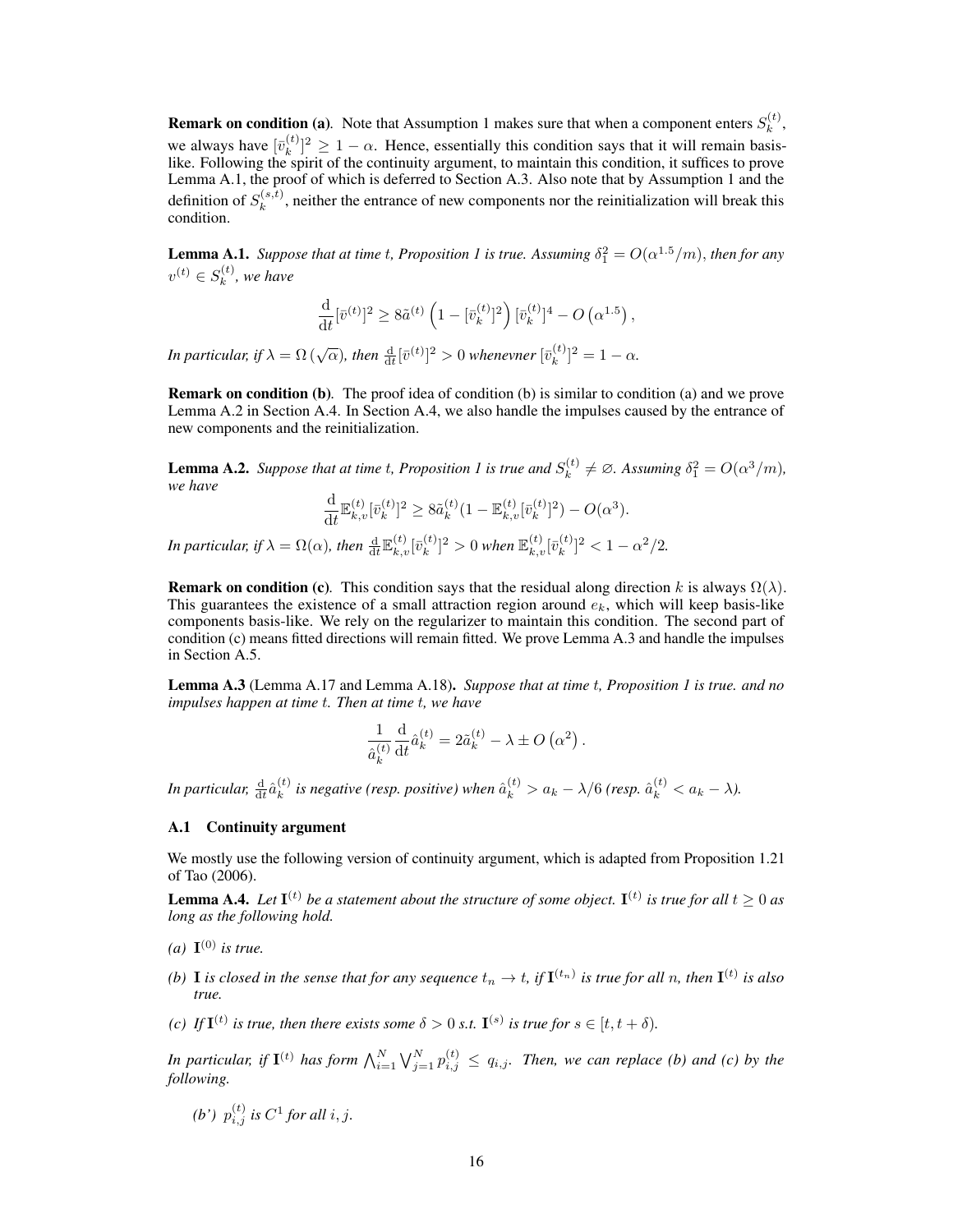*(c')* Suppose at time t,  $I^{(t)}$  is true but some clause  $\bigvee_{j=1}^{N} p_{i,j}^{(t)} \leq q_{i,j}$  is tight, in the sense that  $p_{i,j}^{(t)} \ge q_{i,j}$  for all j with at least one equality. Then there exists some k s.t.  $p_{i,k}^{(t)} = q_{i,k}$  and  $\dot{x}_{i}^{(t)} > 0$  $\dot{p}$  $\binom{u}{i,k} < 0.$ 

*Proof.* Define  $t' := \sup\{t \geq 0 : I^{(t)} \text{ is true}\}\$ . Since  $I^{(0)}$  is true,  $t' \geq 0$ . Assume, to obtain a contradiction, that  $t' < \infty$ . Since I is closed,  $I^{(t')}$  is true, whence there exists a small  $\delta > 0$  s.t.  $I^{(t)}$ is true in  $[t', t' + \delta)$ . Contradiction.

For the second set of conditions, first note that the continuity of  $p_{i,j}^{(t)}$  and the non-strict inequalities imply that I is closed. Now we show that  $(b')$  and  $(c')$  imply  $(c)$ . If none of the clause is tight at time t, by the continuity of  $p_{i,j}^{(t)}$ , I holds in a small neighborhood of t. If some constraint is tight, by (c') and the  $C^1$  condition, we have  $p_{i,k}^{(t)} < q_{i,k}$  in a right small neighborhood of t.  $\Box$ 

Remark*.* Despite the name "continuity argument", it is possible to generalize it to certain classes of discontinuous functions. In particular, we consider impulsive differential equations here, that is, for almost every  $t$ ,  $p^{(t)}$  behaves like a usual differential equation, but at some  $t_i$ , it will jump from  $p^{(t_i-)}$ to  $p^{(t_i)} = p^{(t_i-)} + \delta_i$ . See, for example, [Lakshmikantham et al.](#page--1-7) [\(1989\)](#page--1-7) for a systematic treatment on this topic. Suppose that we still want to maintain the property  $p^{(t)} \leq 0$ . If the total amount of impulses is small and we have some cushion in the sense that  $\dot{p}^{(t)} < 0$  whenever  $p^{(t)} \in [-\varepsilon, 0]$ , then we can still hope  $p^{(t)} \leq 0$  to hold for all t, since, intuitively, only the jumps can lead  $p^{(t)}$  into  $[-\epsilon, 0]$ , and the normal  $\dot{p}^{(t)}$  will try to take it back to  $(-\infty, -\epsilon)$ . As long as the amount of impulses is smaller than the size  $\varepsilon$  of the cushion, then the impulses will never break things. We formalize this idea in the next lemma.

<span id="page-3-1"></span>**Lemma A.5** (Continuity argument with impulses). Let  $0 < t_1 < \cdots < t_N < \infty$  be the moments at which the impulse happens and  $\delta_1,\ldots,\delta_N\in\mathbb R$  the size of the impulses at each  $t_i.$  Let  $p:[0,\infty)\to\mathbb R$ *be a function that is*  $C^1$  *on*  $[0,t_1)$ *, every*  $(t_i,t_{i+1})$  *and*  $(t_N,\infty)$ *, and*  $p^{(t_i)} = p^{(t_i-)} + \delta_i$ *. Write*  $\Delta = \sum_{i=1}^{N} \max\{0, \delta_i\}$ . If (a)  $p^{(0)} \le -\Delta$  and (b) for every  $t \notin \{t_i\}_{i=1}^{N}$  with  $p^{(t)} \in [-\Delta, 0]$ , we have  $\dot{p}^{(t)} < 0$ , then  $p^{(t)} \leq 0$  always holds.

**Remark**. Note that if there is no impulses, then  $p^{(t)}$  is a usual  $C^1$  function and we recover conditions (b') and (c') of Lemma [A.4.](#page-2-4) Also, though the statement here only concerns one  $a_t$ , one can incorporate it into Lemma [A.4](#page-2-4) by replacing (b') and (c') with the hypotheses of this lemma and modify (a) to be  $p_{i,j}^{(0)} \leq p_{i,j} - \Delta_{i,j}.$ 

*Proof.* We claim that  $p^{(t)} \leq -\Delta + \sum_{i=1}^{N} \mathbb{1}_{t \leq t_k} \max\{0, \delta_i\} =: q^{(t)}$ . Define  $t' = \sup\{t \geq 0 :$  $p^{(t)}\leq q^{(t)}\}$ . Since  $p^{(t)}\leq -\Delta$  and  $t_1>0, t'\geq 0$ . Assume, to obtain a contradiction, that  $t'<\infty$  and consider  $p^{(t')}$ . If  $t' = t_k$  for some k, then, by the definition of  $t', p^{(t'-)} \le -\Delta + \sum_{i=1}^{k-1} \max\{0, \delta_i\},$ whence,  $p^{(t')} = p^{(t'-)} + \delta_k \le -\Delta + \sum_{i=1}^k \max\{0, \delta_i\}$ . Contradiction. If  $t' \notin \{t_i\}_{i=1}^N$ , then by the continuity of p, we have  $p^{(t')} = q^{(t')}$ . Then, since  $p^{(t')} < 0$  and p is  $C^1$ , we have  $p^{(t)} < p^{(t')} = (p^{(t')} - p^{(t)})$  $q^{(t')} = q^{(t)}$  in  $[t', t' + \tau]$  for some small  $\tau > 0$ , which contradicts the maximality of  $t'$ . Thus,  $p^{(t)} \le 0$ holds for all  $t > 0$ .

### A.2 Preliminaries

<span id="page-3-0"></span>The next two lemmas give formulas for the norm growth rate and tangent speed of each component. **Lemma A.6** (Norm growth rate). *For any*  $v^{(t)}$ , we have

$$
\frac{1}{2\left\|v^{(t)}\right\|^2} \frac{\mathrm{d}}{\mathrm{d}t} \left\|v^{(t)}\right\|^2 = \sum_{i=1}^d a_i \left[\overline{v}_i^{(t)}\right]^4 - \sum_{i=1}^d \hat{a}_i^{(t)} \mathbb{E}_{i,w}^{(t)} \left\{\left[z^{(t)}\right]^4\right\} - T_{\varnothing}^{(t)} \left(\left[\overline{v}^{(t)}\right]^{\otimes 4}\right) - \frac{\lambda}{2}.
$$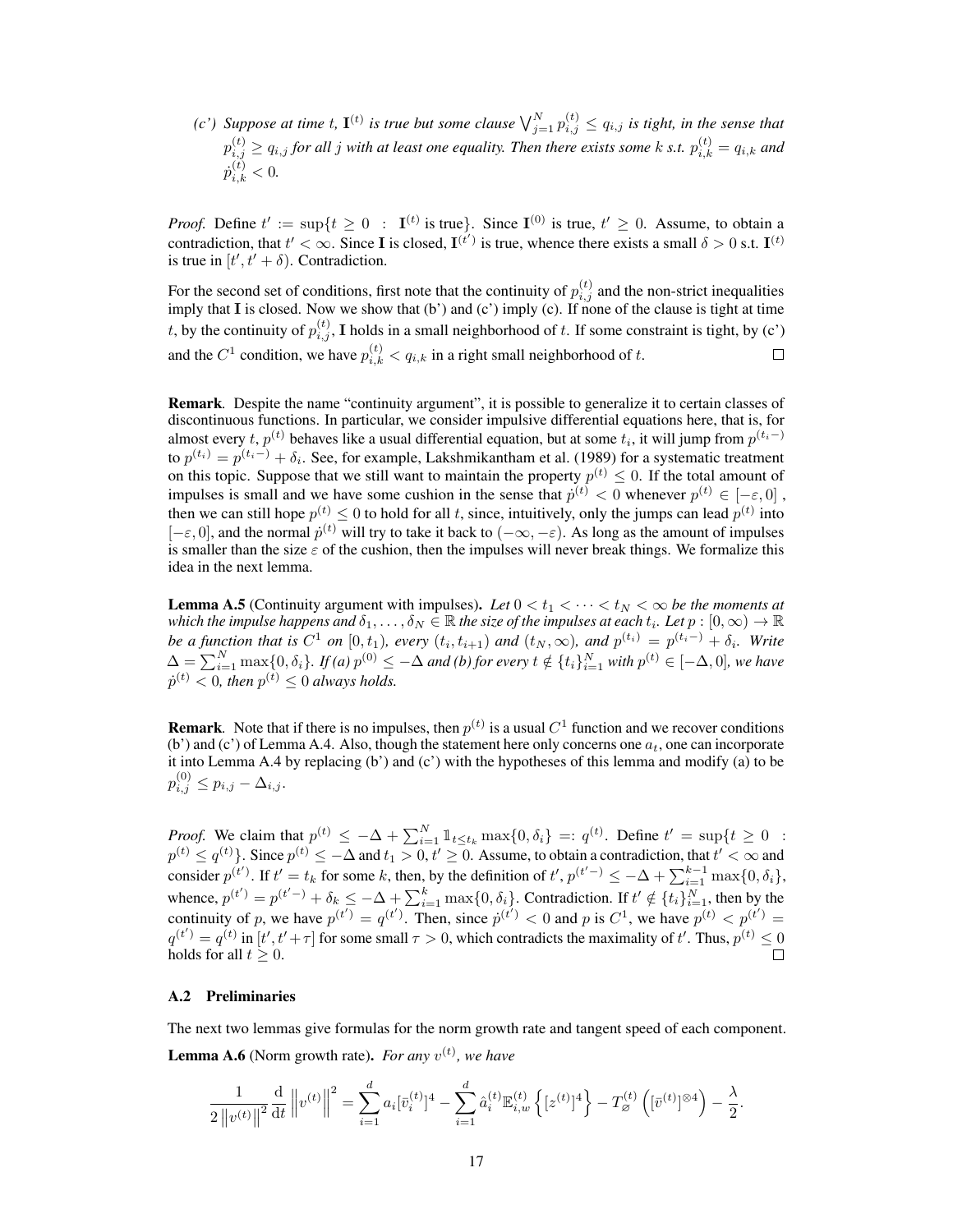*Proof.* Due to the 2-homogeneity, we have<sup>[6](#page-4-0)</sup>

$$
\frac{1}{2\left\|v^{(t)}\right\|^2} \frac{\mathrm{d}}{\mathrm{d}t} \left\|v^{(t)}\right\|^2 = \left(T^* - T^{(t)}\right) \left( [\bar{v}^{(t)}]^{\otimes 4} \right) - \frac{\lambda}{2}.
$$

The ground truth terms can be rewritten as

$$
T^* \left( [\bar{v}^{(t)}]^{\otimes 4} \right) = \sum_{i=1}^d a_i [\bar{v}_i^{(t)}]^4.
$$

Decompose the  $T^{(t)}$  term accordingly and we get

$$
T^{(t)}\left([\bar{v}^{(t)}]^{\otimes 4}\right) = \sum_{i=1}^d \hat{a}^{(t)} \mathbb{E}_{i,w}^{(t)} \left\{ [z^{(t)}]^4 \right\} + T_{\varnothing}^{(t)}\left( [\bar{v}^{(t)}]^{\otimes 4} \right).
$$

<span id="page-4-1"></span>Lemma A.7 (Tangent speed). *Suppose that at time* t*, Proposition [1](#page--1-1) is true. Then at time* t*, for any*  $v^{(t)} \in W^{(t)}$  and any  $k \in [d]$ , we have

$$
\frac{\mathrm{d}}{\mathrm{d}t}[\bar{v}^{(t)}]^2 = G_1 - G_2 - G_3 \pm O(m\delta_1^2),
$$

*where*

$$
G_1 := 8a_k \left(1 - [\bar{v}_k^{(t)}]^2\right) [\bar{v}_k^{(t)}]^4 - 8\hat{a}_k^{(t)} \left(1 - [\bar{v}_k^{(t)}]^2\right) \mathbb{E}_{k,w}^{(t)} \left\{ [z^{(t)}]^4 \right\} + 8\hat{a}_k^{(t)} \mathbb{E}_{k,w}^{(t)} \left\{ [z^{(t)}]^3 \left\langle \bar{w}_{-k}, \bar{v}_{-k} \right\rangle \right\}, G_2 = 8 \sum_{i \neq k} \hat{a}_i^{(t)} \mathbb{E}_{i,w}^{(t)} \left\{ [z^{(t)}]^3 v_k^{(t)} w_k^{(t)} \right\}, G_3 = 8 [\bar{v}_k^{(t)}]^2 \sum_{i \neq k} \left( a_i [\bar{v}_i^{(t)}]^4 - \hat{a}_i^{(t)} \mathbb{E}_{i,w}^{(t)} \left\{ [z^{(t)}]^4 \right\} \right).
$$

**Remark**. Intuitively,  $G_1$  captures the local dynamics around  $e_k$  and  $G_2$  characterize the cross interaction between different ground truth directions.

*Proof.* Let's compute the derivative of  $[\bar{v}_k^{(t)}]$  $\binom{k}{k}$ <sup>2</sup> in terms of time t:

$$
\frac{\mathrm{d}[\bar{v}_k^{(t)}]^2}{\mathrm{d}t} = 2\bar{v}_k^{(t)} \cdot \frac{d}{dt} \frac{v_k^{(t)}}{\|v^{(t)}\|} \n= 2\bar{v}_k^{(t)} \cdot \frac{1}{\|v^{(t)}\|} \frac{d}{dt} v_k^{(t)} + 2[\bar{v}_k^{(t)}]^2 \cdot \frac{d}{dt} \frac{1}{\|v^{(t)}\|} \n= 2\bar{v}_k^{(t)} \cdot \frac{1}{\|v^{(t)}\|} [-\nabla L(v^{(t)})]_k - 2[\bar{v}_k^{(t)}]^2 \cdot \frac{\langle \bar{v}^{(t)}, -\nabla L(v^{(t)}) \rangle}{\|v^{(t)}\|} \n= 2\bar{v}_k^{(t)} \cdot \frac{1}{\|v^{(t)}\|} [-(I - \bar{v}^{(t)}[\bar{v}^{(t)}]^{\top})\nabla L(v^{(t)})]_k.
$$

Note that

$$
\nabla f(v^{(t)}) = 4(T^{(t)} - T^*)([\bar{v}^{(t)}]^{\otimes 2}, \bar{v}^{(t)}, I) - 2(T^{(t)} - T^*)([\bar{v}^{(t)}]^{\otimes 4})\bar{v}^{(t)} + \lambda \bar{v}^{(t)},
$$

where the last two terms left multiplied by  $(I - \bar{v}^{(t)}[\bar{v}^{(t)}]^\top)$  equals to zero. Therefore,

$$
\frac{\mathrm{d}[\bar{v}_k^{(t)}]^2}{\mathrm{d}t} = 8\bar{v}_k^{(t)} \left[ (T^* - T^{(t)}) ([\bar{v}^{(t)}]^{\otimes 3)}, I) - (T^* - T^{(t)}) ([\bar{v}^{(t)}]^{\otimes 4)}) \bar{v}^{(t)} \right]_k
$$

<span id="page-4-0"></span> ${}^{6}$ In the mean-field terminologies, the RHS is just the first variation (or functional derivative) of the loss at  $\bar{v}^{(t)}.$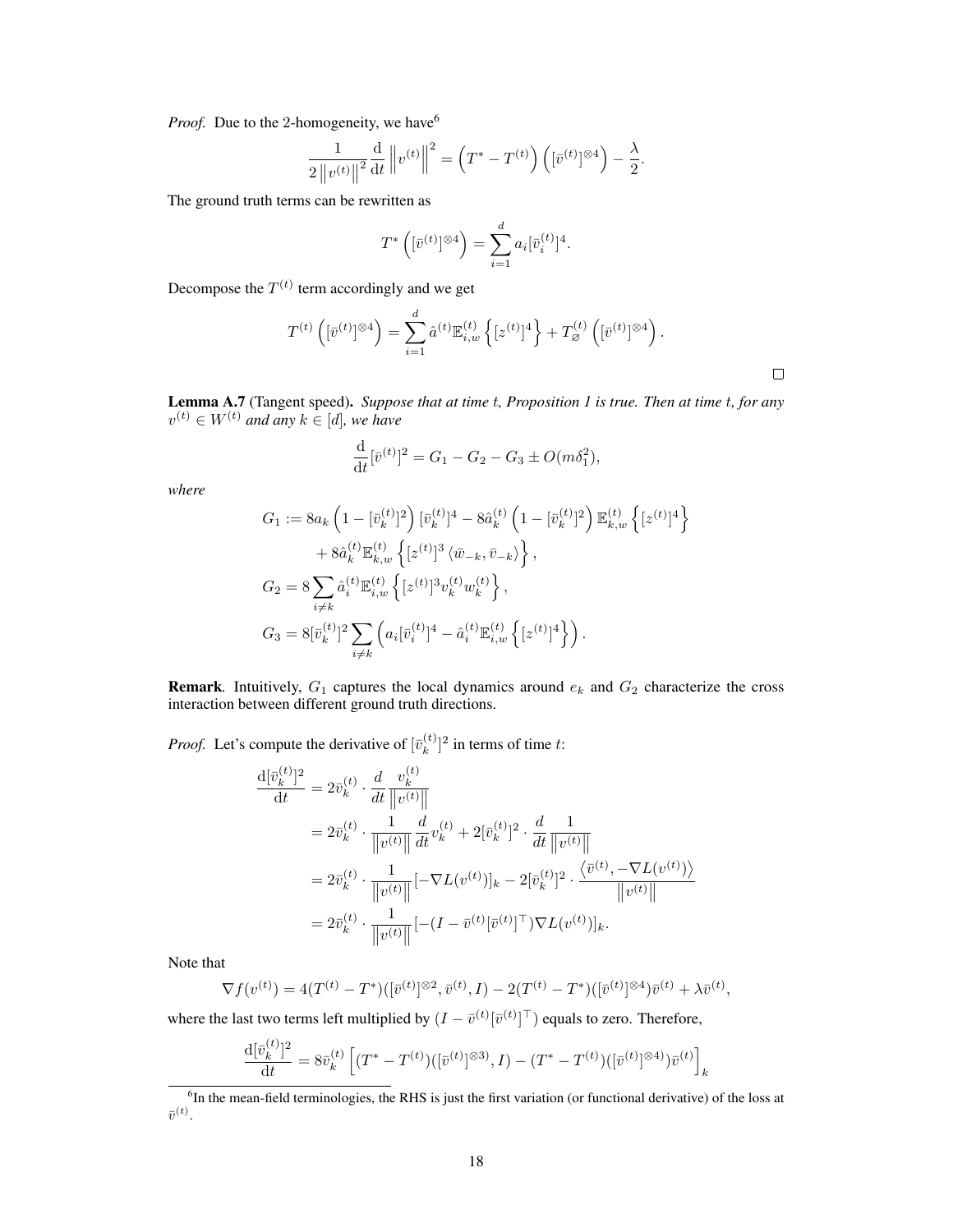We can write  $T^*$  as  $\sum_{i \in [d]} a_i e_i^{\otimes 4}$  and write  $T^{(t)}$  as  $\sum_{i \in [d]} T_i^{(t)} + T_{\varnothing}^{(t)}$ . Since Proposition [1](#page--1-1) is true at time t, we know any  $w^{(t)}$  in  $W_{\emptyset}^{(t)}$  has norm upper bounded by  $\delta_1$ , which implies  $||T_{\emptyset}^{(t)}||_F \leq m\delta_1^2$ . Therefore, we have

$$
\left|8\bar{v}_k^{(t)}\left[-T_{\varnothing}^{(t)}([\bar{v}^{(t)}]^{\otimes 3)},I\right)+T_{\varnothing}^{(t)}([\bar{v}^{(t)}]^{\otimes 4)})\bar{v}^{(t)}\right]_k\right|\leq O(m\delta_1^2).
$$

For any  $i \in [d]$ , we have

$$
\begin{aligned} \left[T_i^{(t)}([\bar{v}^{(t)}]^{\otimes 3}, I)\right]_k &= \sum_{w^{(t)} \in S_i^{(t)}} \left\|w^{(t)}\right\|^2 \left\langle \bar{w}^{(t)}, \bar{v}^{(t)} \right\rangle^3 \bar{w}_k^{(t)} \\ &= \hat{a}_k^{(t)} \mathbb{E}_{k,w}^{(t)} \left\langle \bar{w}^{(t)}, \bar{v}^{(t)} \right\rangle^3 \bar{w}_k^{(t)}, \end{aligned}
$$

and

$$
\label{eq:2} \begin{split} \left[T_i^{(t)}([\bar{v}^{(t)}]^{\otimes 4}) \bar{v}^{(t)}\right]_k = & \sum_{w^{(t)} \in S_i^{(t)}} \left\|w^{(t)}\right\|^2 \left\langle \bar{w}^{(t)}, \bar{v}^{(t)}\right\rangle^4 \bar{v}_k^{(t)} \\ = & \hat{a}_k^{(t)} \mathbb{E}_{k,w}^{(t)} \left\langle \bar{w}^{(t)}, \bar{v}^{(t)}\right\rangle^4 \bar{v}_k^{(t)}. \end{split}
$$

For any  $i \in [d]$ , we have

$$
\left[T^*([\bar{v}^{(t)}]^{\otimes 3},I)\right]_k = [\bar{v}_k^{(t)}]^3 \mathbbm{1}\left\{i=k\right\}
$$

and

$$
\Big[T^*([\bar{v}^{(t)}]^{\otimes 4}) \bar{v}^{(t)}\Big]_k = [\bar{v}^{(t)}_i]^4 \bar{v}^{(t)}_k
$$

Based on the above calculations, we can see that

$$
G_1 = 8\bar{v}_k^{(t)} \left[ (T_k^* - T_k^{(t)}) ([\bar{v}^{(t)}]^{\otimes 3)}, I) - (T_k^* - T_k^{(t)}) ([\bar{v}^{(t)}]^{\otimes 4}) \bar{v}^{(t)} \right]_k
$$
  
\n
$$
G_2 = 8\bar{v}_k^{(t)} \left[ \sum_{i \neq k} T_i^{(t)} ([\bar{v}^{(t)}]^{\otimes 3)}, I) \right]_k
$$
  
\n
$$
G_3 = 8[\bar{v}_k^{(t)}]^2 \sum_{i \neq k} (T_i^* - T_i^{(t)}) ([\bar{v}^{(t)}]^{\otimes 4}),
$$

and the error term  $O(m\delta_1^2)$  comes from  $T_{\varnothing}^{(t)}$ . To complete the proof, use the identity  $\langle \bar{w}, \bar{v} \rangle =$  $\bar{w}_k \bar{v}_k + \langle \bar{w}_{-k}, \bar{v}_{-k} \rangle$  to rewrite  $G_1$ .

<span id="page-5-0"></span>One may wish to skip all following estimations and come back to them when needed. **Lemma A.8.** *For any*  $\bar{v}$  *with*  $\bar{v}_k^2 \ge 1 - \alpha$  *and any*  $\bar{w} \in \mathbb{S}^{d-1}$ *, we have*  $|\langle \bar{v}, \bar{w} \rangle| = |\bar{w}_k| \pm \sqrt{\alpha}$ *.* 

*Proof.* Assume w.o.l.g. that  $k = 1$ . Note that the set  $\{\bar{v} \in \mathbb{S}^{d-1} : \bar{v}_k^2 \ge 1 - \alpha\}$  is invariant under rotation of other coordinates, whence we may further assume w.o.l.g. that  $\bar{w} = \bar{w}_1 e_1 + \sqrt{1 - \bar{w}_1^2} e_2$ . Then,

$$
\begin{aligned} |\langle \bar{w}, \bar{v} \rangle| &= \left| \bar{w}_1 \bar{v}_1 + \sqrt{1 - \bar{v}_1^2} \sqrt{1 - \bar{w}_1^2} \right| \\ &\geq |\bar{w}_1| \sqrt{1 - \alpha} - \sqrt{\alpha} \sqrt{1 - \bar{w}_1^2} \\ &= \frac{\bar{w}_1^2 (1 - \alpha) - \alpha (1 - \bar{w}_1^2)}{|\bar{w}_1| \sqrt{1 - \alpha} + \sqrt{\alpha} \sqrt{1 - \bar{w}_1^2}} \\ &= \frac{\bar{w}_1^2 - \alpha}{|\bar{w}_1| \sqrt{1 - \alpha} + \sqrt{\alpha} \sqrt{1 - \bar{w}_1^2}} \geq \frac{\bar{w}_1^2 - \alpha}{|\bar{w}_1| + \sqrt{\alpha}} = |\bar{w}_1| - \sqrt{\alpha}. \end{aligned}
$$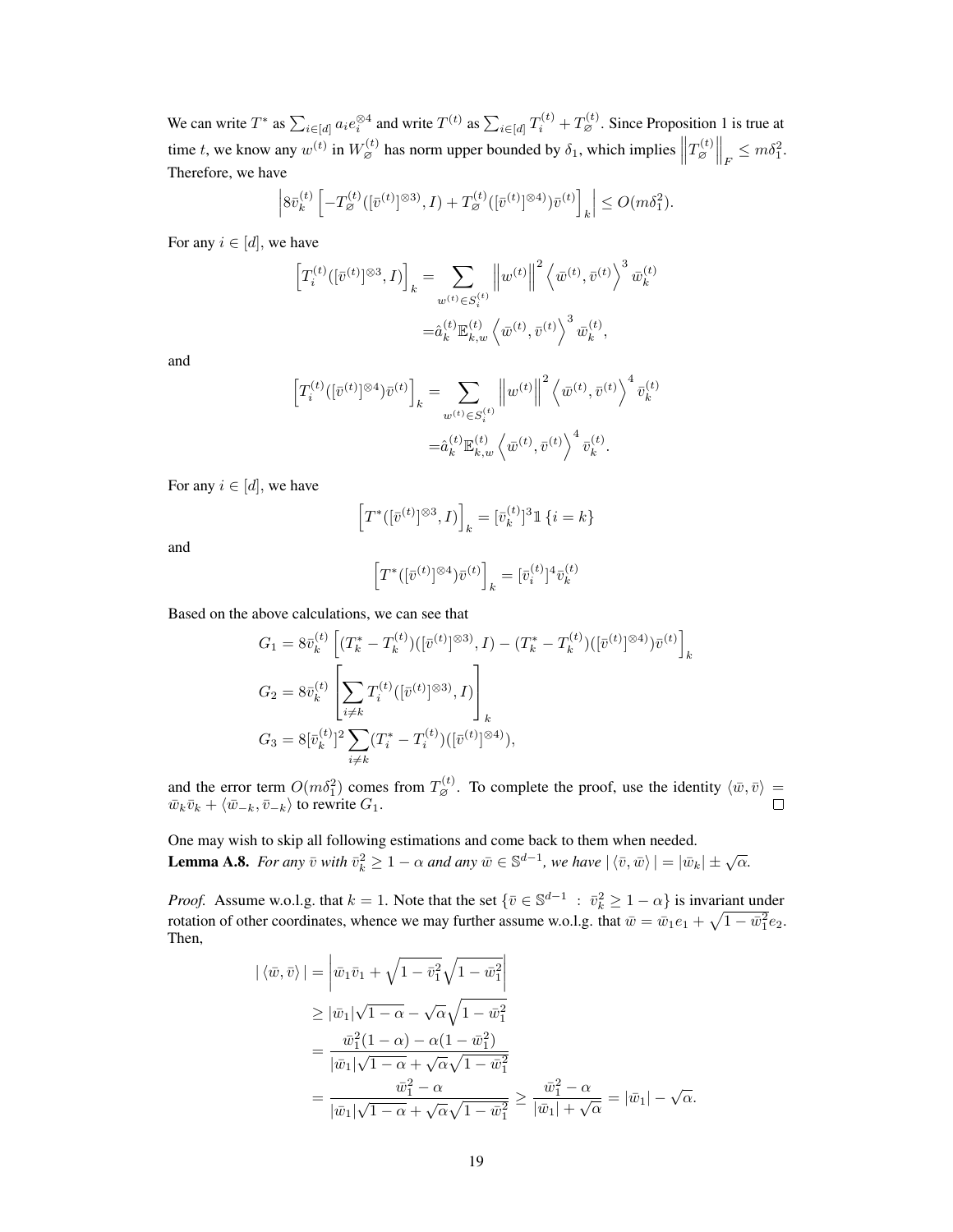The other direction follows immediately from

$$
|\langle \bar{w}, \bar{v} \rangle| \le |\bar{w}_1||\bar{v}_1| + \left| \sqrt{1 - \bar{v}_1^2} \sqrt{1 - \bar{w}_1^2} \right| \le |\bar{w}_1| + \sqrt{\alpha}.
$$

The next two lemmas bound the cross interaction between different  $S_k^{(t)}$  $\binom{u}{k}$ .

<span id="page-6-0"></span>**Lemma A.9.** Suppose that at time t, Proposition [1](#page--1-1) is true. Then for any  $v^{(t)} \in S_k^{(t)}$  $a_k^{(t)}$  and  $l \neq k$ , the *following hold.*

- $(a)$   $[\bar{v}_l^{(t)}]$  $\lbrack t^{(t)} \rbrack^4 \leq \alpha^2.$
- *(b)*  $\mathbb{E}_{l,w}^{(t)} \{ [z_t]^4 \} \le O(\alpha^2)$ *.*
- $(c) \mathbb{E}_{l,w}^{(t)} \{ [z_t]^3 \bar{v}_l \bar{w}_l \} \leq O(\alpha^2).$

*Proof.* (a) follows immediately from  $[v_l^{(t)}]$  $\binom{t}{l}^4 \leq (1 - \lfloor v_l^{(t)} \rfloor)$  $\binom{[t]}{[t]}^2 \leq \alpha^2$ . For (b), apply Lemma [A.8](#page-5-0) and we get

$$
\mathbb{E}_{l,w}^{(t)}\left\{[z_t]^4\right\} \leq \mathbb{E}_{l,w}^{(t)}\left\{\left(|\bar{w}_k|+\sqrt{\alpha}\right)^4\right\} \leq \mathbb{E}_{l,w}^{(t)}\left\{[\bar{w}_k]^4 + 4|\bar{w}_k|^3\sqrt{\alpha} + 6|\bar{w}_k|^2\alpha + 4|\bar{w}_k|\alpha^{1.5} + \alpha^2\right\}.
$$

For the first three terms, it suffices to note that  $\mathbb{E}_{l,w}^{(t)}\left\{[\bar{w}_k]^2\right\} \leq \alpha^2$ . For the fourth term, it suffices to additionally recall Jensen's inequality. Combine these together and we get  $\mathbb{E}_{l,w}^{(t)}\left\{[z_t]^4\right\} = O(\alpha^2)$ .  $\Box$ The proof of (b), *mutatis mutandis*, yields (c).

<span id="page-6-1"></span>**Lemma A.[1](#page--1-1)0.** *Suppose that at time t, Proposition 1 is true. Then for any*  $k \neq l$ *, the following hold.* 

*(a)*  $\mathbb{E}_{k,v}^{(t)}[\bar{v}_l^{(t)}]$  $\lbrack l^{(t)} \rbrack^4 \leq O(\alpha^3).$ *(b)*  $\mathbb{E}_{k,v}^{(t)} \mathbb{E}_{l,w}^{(t)} [z^{(t)}]^4 \le O(\alpha^3)$ *.*  $(c) \mathbb{E}_{k,v}^{(t)} \mathbb{E}_{l,w}^{(t)} \left\{ [z^{(t)}]^3 \bar{v}_k \bar{w}_k \right\} \leq O(\alpha^3).$ 

*Proof.* For (a), we compute

$$
\mathbb{E}_{k,v}^{(t)}[\bar{v}_l^{(t)}]^4 \leq \mathbb{E}_{k,v}^{(t)} \left\{ \left( 1 - [\bar{v}_k^{(t)}]^2 \right)^2 \right\} \leq \alpha \mathbb{E}_{k,v}^{(t)} \left\{ 1 - [\bar{v}_k^{(t)}]^2 \right\} \leq O(\alpha^3),
$$

where the second inequality comes from the condition [\(a\)](#page--1-6) of Proposition [1](#page--1-1) and the third from condition [\(b\)](#page--1-4) of Proposition [1.](#page--1-1) Now we prove (b). (c) can be proved in a similar fashion. For simplicity, write  $x^{(t)} = \left\langle \bar{w}_{-l}^{(t)} \right\rangle$  $\frac{(t)}{-l}, \bar{v}^{(t)}_{-l}$  $\binom{t}{-l}$ . Clear that  $|x^{(t)}| \leq \sqrt{1 - [\bar{w}_l^{(t)}]}$  $\binom{t}{l}$  and by Jensen's inequality and condition [\(b\)](#page--1-4) of Proposition [1,](#page--1-1)  $\mathbb{E}_{l, w}^{(t)} \sqrt{1 - [\bar{w}^{(t)}_l]}$  $\binom{t}{l}^2 \leq O(\alpha)$ . We compute

$$
\mathbb{E}_{k,v}^{(t)}\mathbb{E}_{l,w}^{(t)}[z^{(t)}]^4 = \mathbb{E}_{k,v}^{(t)}\mathbb{E}_{l,w}^{(t)} \bigg\{ [\bar{w}_l^{(t)}]^4 [\bar{v}_l^{(t)}]^4 + 4[\bar{w}_l^{(t)}]^3 [\bar{v}_l^{(t)}]^3 x^{(t)} + 6[\bar{w}_l^{(t)}]^2 [\bar{v}_l^{(t)}]^2 [x^{(t)}]^2 + 4\bar{w}_l^{(t)} \bar{v}_l^{(t)} [x^{(t)}]^3 + [x^{(t)}]^4 \bigg\}.
$$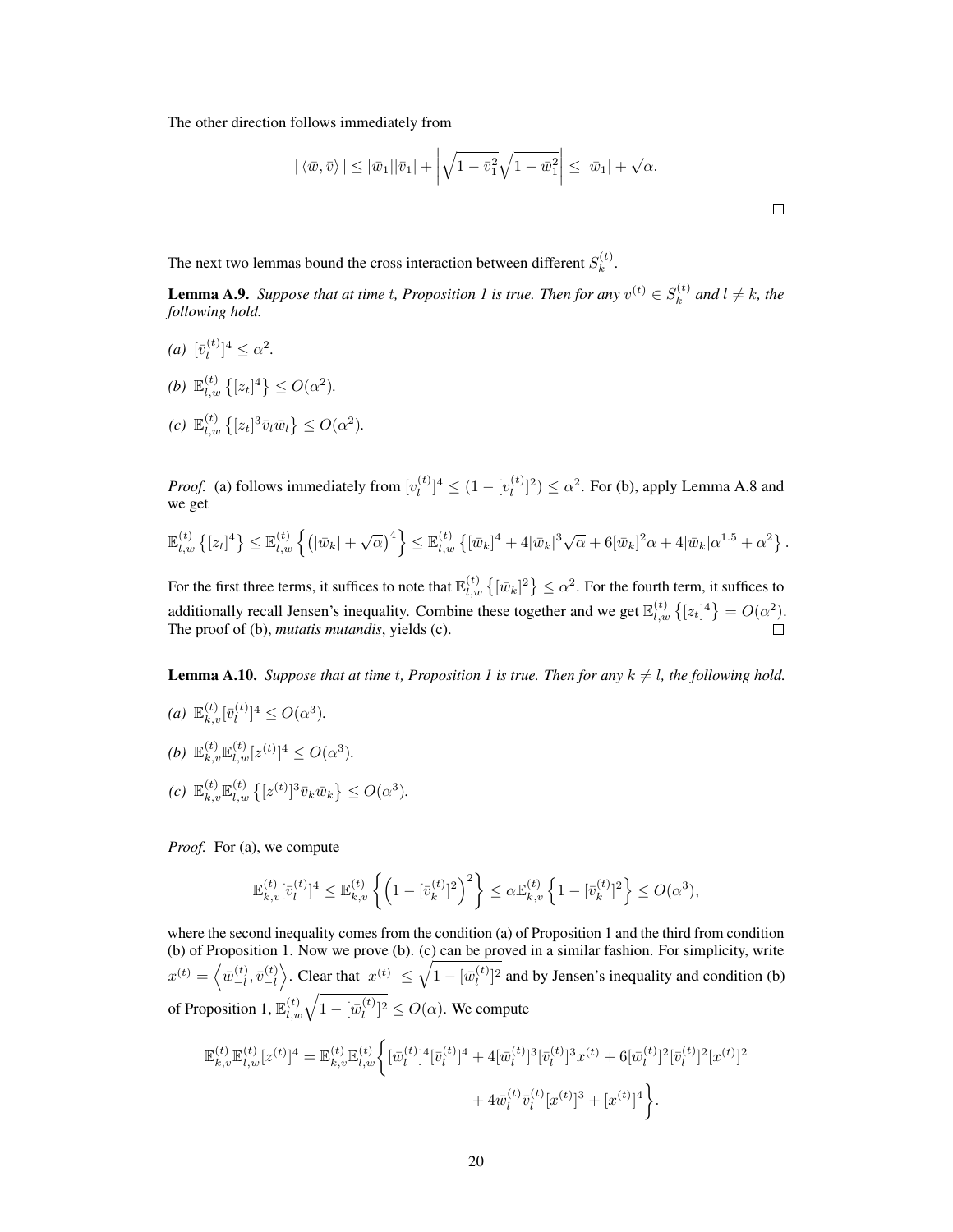We bound each of these five terms as follows.

$$
\mathbb{E}_{k,v}^{(t)}\mathbb{E}_{l,w}^{(t)}\left\{ [\bar{w}_{l}^{(t)}]^4[\bar{v}_{l}^{(t)}]^4 \right\} \leq \mathbb{E}_{k,v}^{(t)}[\bar{v}_{l}^{(t)}]^4 \leq O(\alpha^3),
$$
  
\n
$$
\mathbb{E}_{k,v}^{(t)}\mathbb{E}_{l,w}^{(t)}\left\{ [\bar{w}_{l}^{(t)}]^3[\bar{v}_{l}^{(t)}]^3 x^{(t)} \right\} \leq \mathbb{E}_{k,v}^{(t)}[\bar{v}_{l}^{(t)}]^3 \mathbb{E}_{l,w}^{(t)}\left\{ \sqrt{1 - [\bar{w}_{l}^{(t)}]^2} \right\} \leq O(\alpha^3),
$$
  
\n
$$
\mathbb{E}_{k,v}^{(t)}\mathbb{E}_{l,w}^{(t)}\left\{ [\bar{w}_{l}^{(t)}]^2[\bar{v}_{l}^{(t)}]^2[x^{(t)}]^2 \right\} \leq \mathbb{E}_{k,v}^{(t)}[\bar{v}_{l}^{(t)}]^2 \mathbb{E}_{l,w}^{(t)}\left\{ 1 - [\bar{w}_{l}^{(t)}]^2 \right\} \leq O(\alpha^3),
$$
  
\n
$$
\mathbb{E}_{k,v}^{(t)}\mathbb{E}_{l,w}^{(t)}\left\{ \bar{w}_{l}^{(t)}\bar{v}_{l}^{(t)}[x^{(t)}]^3 \right\} \leq \mathbb{E}_{k,v}^{(t)}\bar{v}_{l}^{(t)}\mathbb{E}_{l,w}^{(t)}\left\{ \left( 1 - [\bar{w}_{l}^{(t)}]^2 \right)^{1.5} \right\} \leq O(\alpha^3),
$$
  
\n
$$
\mathbb{E}_{k,v}^{(t)}\mathbb{E}_{l,w}^{(t)}[x^{(t)}]^4 \leq \mathbb{E}_{l,w}^{(t)}\left\{ \left( 1 - [\bar{w}_{l}^{(t)}]^2 \right)^2 \right\} \leq O(\alpha^3).
$$

Combine these together and we complete the proof.

<span id="page-7-0"></span>**Lemma A.[1](#page--1-1)1.** *Suppose that at time t, Proposition 1 is true. Then, for any*  $v^{(t)} \in S_k^{(t)}$  $\binom{k}{k}$ , we have  $\mathbb{E}_{k,w}^{(t)}\left\{[z^{(t)}]^4\right\}=[\bar{v}_k^{(t)}]$  ${k \choose k}^4 \pm O(\alpha^{1.5}).$ 

 $\Box$ 

 $\Box$ 

*Proof.* For simplicity, put  $x^{(t)} = \left\langle \overline{w}_{-k}^{(t)} \right\rangle$  $\left( \begin{smallmatrix} t\ \ \, -k\ \end{smallmatrix}\right)$  $\binom{t}{-k}$ . Note that  $|x^{(t)}| \leq \sqrt{1 - [\overline{v}_k^{(t)}]}$  $\sqrt{\frac{(t)}{k}}$ <sup>2</sup> $\sqrt{1 - [\bar{w}_k^{(t)}]}$  $_{k}^{(t)}$ ]<sup>2</sup>  $\leq$  $\sqrt{\alpha}\sqrt{1-[\bar{w}^{(t)}_k]}$  $\binom{t}{k}$ <sup>2</sup>. Then  $\mathbb{E}_{k, w}^{(t)} \left\{ [z^{(t)}]^4 \right\} = \mathbb{E}_{k, w}^{(t)} \left\{ \left[ \bar{w}_k^{(t)} \right] \right.$  $\left\{ \left. \begin{array}{c} (t) \\ \bar{v}_k^{(t)} + x^{(t)} \end{array} \right\}^4 \right\} = \left[ \bar{v}_k^{(t)} \right]$  ${}_{k}^{(t)}$ ]<sup>4</sup> $\mathbb{E}_{k,w}^{(t)}$   $\left\{ \left[ \bar{w}_{k}^{(t)} \right]$  ${k \choose k}^4$   $\} \pm O(1) \mathbb{E}_{k,w}^{(t)} x^{(t)}$ .

For the first term, note that

$$
\mathbb{E}_{k,w}^{(t)}\left\{[\bar{w}_k^{(t)}]^4\right\} = 1 - \mathbb{E}_{k,w}^{(t)}\left\{(1 - [\bar{w}_k^{(t)}]^2)(1 + [\bar{w}_k^{(t)}]^2)\right\} \ge 1 - 2\alpha^2.
$$

For the second term, by Jensen's inequality, we have

$$
\left| \mathbb{E}_{k,w}^{(t)} x^{(t)} \right| \leq \sqrt{\alpha \mathbb{E}_{k,w}^{(t)} [1 - [\bar{w}_k^{(t)}]^2]} \leq \alpha^{1.5}.
$$

Thus,

$$
\mathbb{E}_{k,w}^{(t)}\left\{ [z^{(t)}]^4 \right\} = [\bar{v}_k^{(t)}]^4 \left( 1 \pm 2\alpha^2 \right) \pm O(\alpha^{1.5}) = [\bar{v}_k^{(t)}]^4 \pm O(\alpha^{1.5}).
$$

<span id="page-7-2"></span>**Lemma A.[1](#page--1-1)2.** Suppose that at time t, Proposition 1 is true. Then we have  $\mathbb{E}_{k,v,w}^{(t)}\left\{z^{(t)}\right\}^4$   $\geq$  $1 - O(\alpha^2)$ .

*Proof.* For simplicity, put  $x^{(t)} = \left\langle \overline{w}^{(t)}_{-k} \right\rangle$  $\frac{(t)}{-k}, \bar{v}^{(t)}_{-k}$  $\binom{(t)}{-k}$ . We have

$$
\mathbb{E}_{k,v,w}^{(t)} \left\{ [z^{(t)}]^4 \right\} = \mathbb{E}_{k,v,w}^{(t)} \left\{ \left( \bar{w}_k^{(t)} \bar{v}_k^{(t)} + x^{(t)} \right)^4 \right\} \n\geq \mathbb{E}_{k,v,w}^{(t)} \left\{ [\bar{w}_k^{(t)}]^4 [\bar{v}_k^{(t)}]^4 + [\bar{w}_k^{(t)}]^3 [\bar{v}_k^{(t)}]^3 x + \bar{w}_k^{(t)} \bar{v}_k^{(t)} x^3 \right\}.
$$

Note that

<span id="page-7-1"></span>
$$
\mathbb{E}_{k,v,w}^{(t)} \left\{ [\bar{w}_k^{(t)}]^3 [\bar{v}_k^{(t)}]^3 x \right\} = \sum_{i \neq k} \mathbb{E}_{k,v,w}^{(t)} \left\{ [\bar{w}_k^{(t)}]^3 [\bar{v}_k^{(t)}]^3 \bar{w}_i^{(t)} \bar{v}_i^{(t)} \right\} \n= \sum_{i \neq k} \left( \mathbb{E}_{k,v,w}^{(t)} \left\{ [\bar{w}_k^{(t)}]^3 \bar{w}_i^{(t)} \right\} \right)^2 \geq 0.
$$
\n(2)

Similarly,  $\mathbb{E}_{k,v,w}^{(t)}$   $\left\{ \bar{w}_{k}^{(t)} \right\}$  $_{k}^{\left( t\right) }\bar{v}_{k}^{\left( t\right) }$  $\left\{\frac{t}{k}, x^3\right\} \ge 0$  also holds. Finally, by Jensen's inequality, we have  $\mathbb{E}_{k,v,w}^{(t)} \left\{ [z^{(t)}]^4 \right\} \geq \mathbb{E}_{k,v,w}^{(t)} \left\{ [\bar{w}_{k}^{(t)}] \right\}$  $[\bar{v}_k^{(t)}]^4[\bar{v}_k^{(t)}]$  $\begin{bmatrix} (t) \ k \end{bmatrix}^4$  $=\left( \mathbb{E}_{k,w}^{(t)}\left\{ \left[ \bar{w}_{k}^{(t)}\right] \right. \right.$  $\begin{pmatrix} (t) \ k \end{pmatrix}^4 \begin{pmatrix} \end{pmatrix}^2 \ge \left( \mathbb{E}_{k,w}^{(t)} \left\{ \left[ \bar{w}_k^{(t)} \right] \right.$  ${k \choose k}^2$   $\binom{k}{k}^4 \ge (1 - \alpha^2)^4 = 1 - O(\alpha^2).$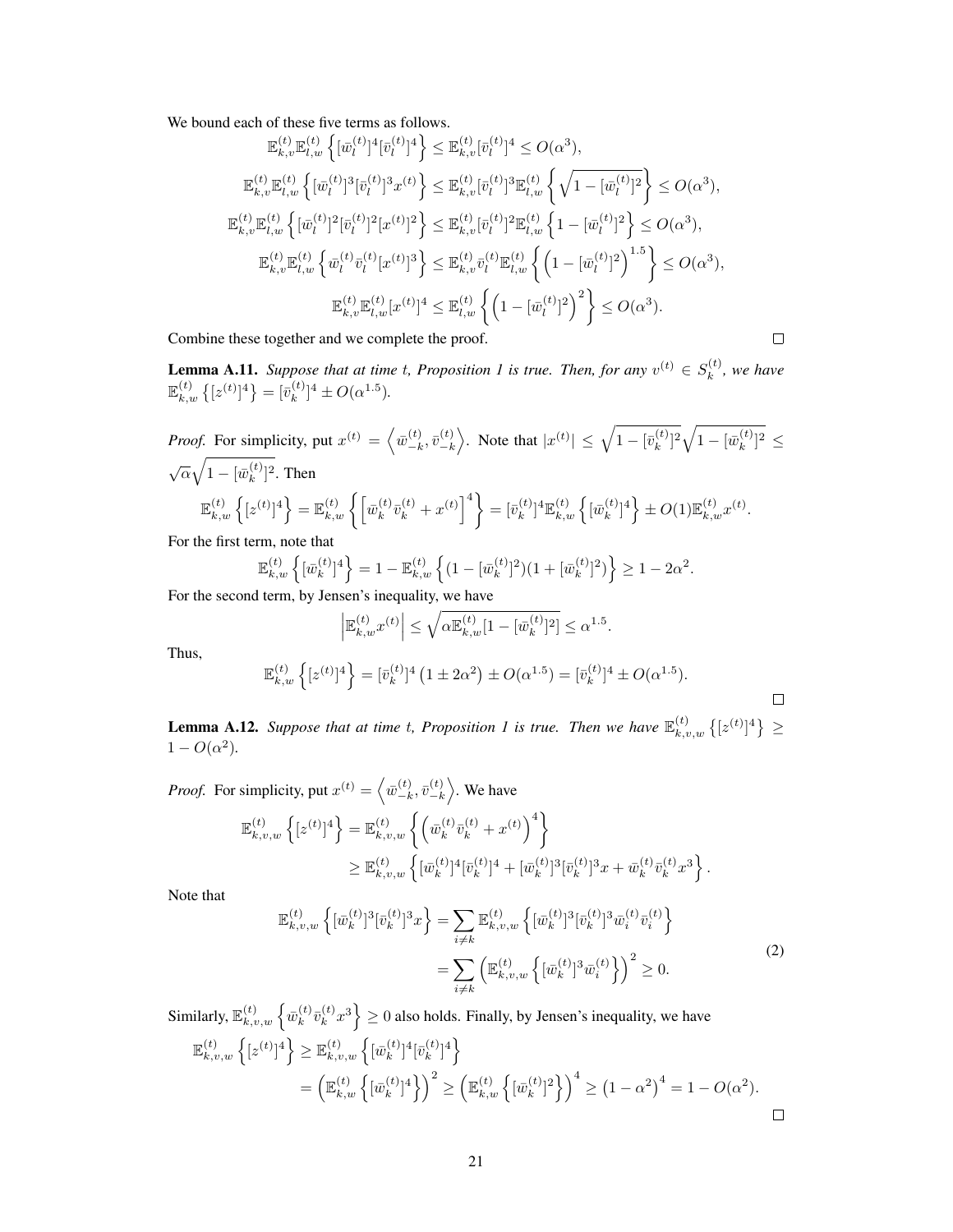#### <span id="page-8-0"></span>A.3 Condition [\(a\)](#page--1-6): the individual bound

In this section, we show Lemma [A.1,](#page-2-1) which implies condition ( [a\)](#page--1-6) of Proposition [1](#page--1-1) always holds. **Lemma A.[1](#page--1-1).** *Suppose that at time t, Proposition 1 is true. Assuming*  $\delta_1^2 = O(\alpha^{1.5}/m)$ , *then for any*  $v^{(t)} \in S_k^{(t)}$  $\binom{k}{k}$ , we have

$$
\frac{\mathrm{d}}{\mathrm{d}t} [\bar{v}^{(t)}]^2 \ge 8\tilde{a}^{(t)} \left( 1 - [\bar{v}_k^{(t)}]^2 \right) [\bar{v}_k^{(t)}]^4 - O\left( \alpha^{1.5} \right),
$$

In particular, if  $\lambda = \Omega\left(\sqrt{\alpha}\right)$ , then  $\frac{\mathrm{d}}{\mathrm{d}t}[\bar{v}^{(t)}]^2 > 0$  whenevner  $[\bar{v}_k^{(t)}]$  ${k \choose k}^2 = 1 - \alpha.$ 

*Proof.* Recall the definition of  $G_1$ ,  $G_2$  and  $G_3$  from Lemma [A.7.](#page-4-1) Now we estimate each of these three terms. By Lemma [A.11,](#page-7-0) the first two terms of  $G_1$  can be lower bounded by  $8\tilde{a}^{(t)}\left(1-[\bar{v}^{(t)}_k$  $[\bar{v}_k^{(t)}]^2 \Bigr) [\bar{v}_k^{(t)}$ k ] <sup>4</sup> − O(ˆa (t) <sup>k</sup> α 1.5 ) and, for the third term, replace |z (t) | with 1, and then, by the Cauchy-Schwarz inequality and Jensen's inequality, it is bounded  $O(\hat{a}_k^{(t)} \alpha^{1.5})$ . By Lemma [A.9,](#page-6-0)  $G_2$  and  $G_3$  can be bounded by  $O(1) \sum_{i \neq k} \hat{a}_i^{(t)} \alpha^2$ . Thus,

$$
\frac{\mathrm{d}}{\mathrm{d}t} [\bar{v}^{(t)}]^{2} \geq 8\tilde{a}^{(t)} \left(1 - [\bar{v}_{k}^{(t)}]^{2}\right) [\bar{v}_{k}^{(t)}]^{4} - O(1) \sum_{i=1}^{d} \hat{a}_{k}^{(t)} \alpha^{1.5} - O(m\delta_{1}^{2})
$$
\n
$$
\geq 8\tilde{a}^{(t)} \left(1 - [\bar{v}_{k}^{(t)}]^{2}\right) [\bar{v}_{k}^{(t)}]^{4} - O(\alpha^{1.5}).
$$

Now suppose that  $[\bar{v}_k^{(t)}]$  $\kappa_k^{(t)}$ ]<sup>2</sup> = 1 –  $\alpha$ . By Proposition [1,](#page--1-1) we have  $\tilde{a}^{(t)} \ge \lambda/6$ . Hence,

$$
\frac{\mathrm{d}}{\mathrm{d}t}[\bar{v}^{(t)}]^2 \ge \lambda \alpha (1-\alpha)^2 - O\left(\alpha^{1.5}\right) \ge \lambda \alpha - O\left(\alpha^{1.5}\right).
$$

#### <span id="page-8-1"></span>A.4 Condition [\(b\)](#page--1-4): the average bound

#### Bounding the total amount of impulses

Note that there are two sources of impulses. First, when  $\hat{a}_k^{(t)}$  $\kappa^{(t)}$  is larger, the correlation of the newlyentered components is  $1 - \alpha$  instead of  $1 - \alpha^2$  and, second, the reinitialization may throw some components out of  $S_k^{(t)}$  $\frac{k^{(t)}}{k}$ .

First we consider the first type of impulses. Suppose that at time  $t$ ,  $\hat{a}^{(t)}_k \geq \alpha, \mathbb{E}_{k,w}^{(t)}\left\{[\bar{w}^{(t)}_k$  ${k \choose k}^2 = B,$ and one particle  $v^{(t)}$  enters  $S_k^{(t)}$  $k<sup>(t)</sup>$ . The deterioration of the average bound can be bounded as

$$
B - \left(\frac{\hat{a}_{k}^{(t)}}{\hat{a}_{k}^{(t)} + \|v^{(t)}\|^{2}}B + \frac{\|v^{(t)}\|^{2}}{\hat{a}_{k}^{(t)} + \|v^{(t)}\|^{2}}(1-\alpha)\right) = \frac{\|v^{(t)}\|^{2}}{\hat{a}_{k}^{(t)} + \|v^{(t)}\|^{2}} (B - (1-\alpha))
$$

$$
\leq \frac{\|v^{(t)}\|^{2}}{\alpha} 2\alpha
$$

$$
= 2\left\|v^{(t)}\right\|^{2}.
$$

Hence, the total amount of impulses caused by the entrance of new components can be bounded by  $2m\delta_1^2$ .

Now we consider the reinitialization. Again, it suffices to consider the case where  $\hat{a}_k^{(t)} \ge \alpha$ . Suppose that at time  $t$ ,  $\hat{a}_k^{(t)} \ge \alpha$ ,  $\mathbb{E}_{k,w}^{(t)} \left\{ \left[ \bar{w}_k^{(t)} \right] \right\}$  ${k \choose k}^2$  = B and one particle  $v^{(t)} \in S_k^{(t)}$  $\kappa^{(t)}$  is reinitialized. By the definition of the algorithm, its norm is at most  $\delta_1$ . Hence, The deterioration of the average bound can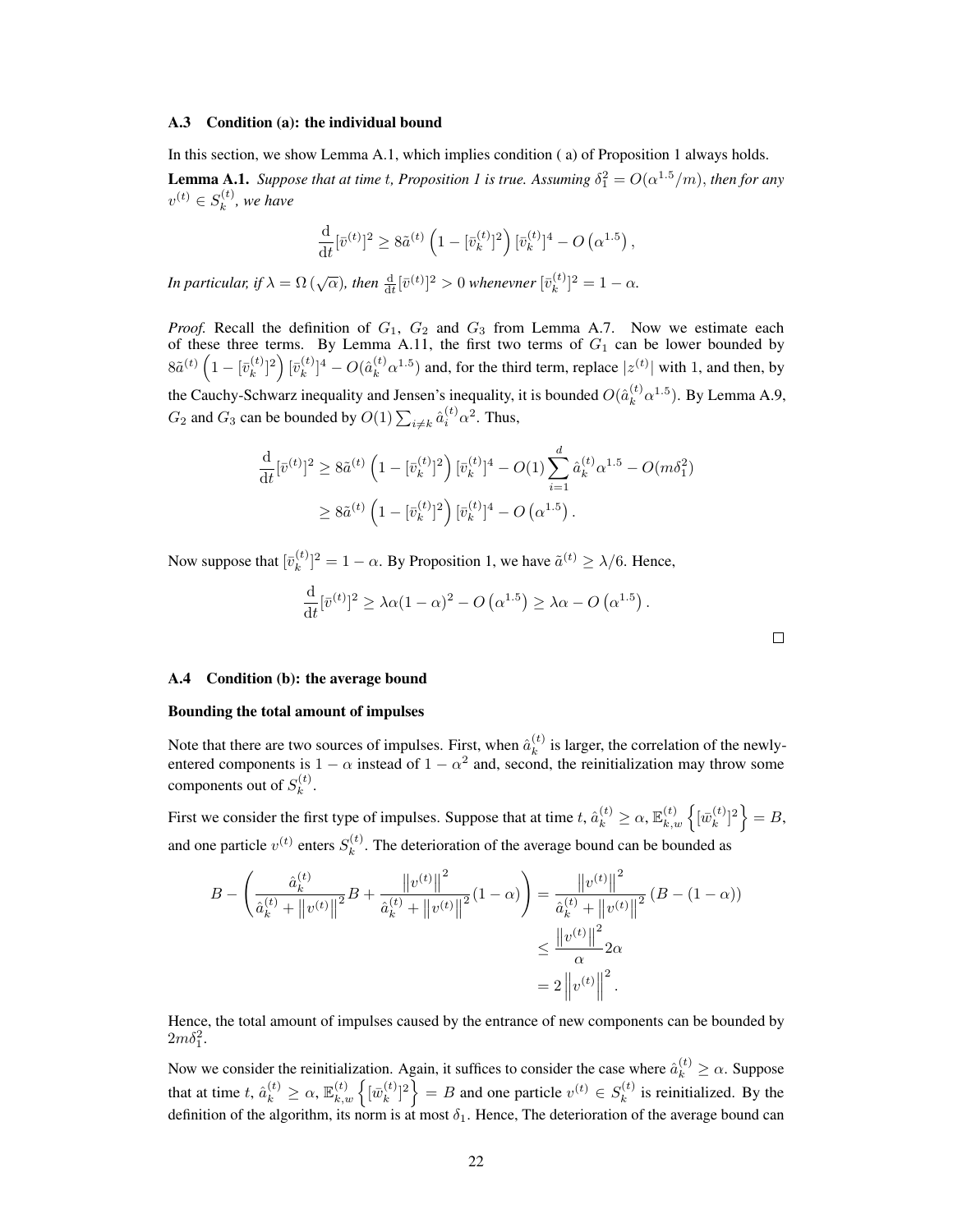be bounded as<sup>[7](#page-9-0)</sup>

$$
B - \frac{\hat{a}_k^{(t)}}{\hat{a}_k^{(t)} - ||v^{(t)}||^2} \left( B - \frac{||v^{(t)}||^2}{\hat{a}_k^{(t)}} [\bar{v}_k^{(t)}]^2 \right) = \frac{||v^{(t)}||^2}{\hat{a}_k^{(t)} - ||v^{(t)}||^2} \left( [\bar{v}_k^{(t)}]^2 - B \right)
$$
  

$$
\leq \frac{||v^{(t)}||^2}{\hat{a}_k^{(t)}} 2\alpha
$$
  

$$
\leq 2 ||v^{(t)}||^2.
$$

Since there are at most  $m$  components, the amount of impulses caused by reinitialization is bounded by  $2m\delta_1^2$ .

Combine these two estimations together and we know that the total amount of impulses is bounded by  $4m\delta_1^2$ . This gives the epoch correction term of condition (c).

#### The average bound

First we derive a formula for the evolution of  $\mathbb{E}_{k,w}^{(t)}\left\{\left[\bar{v}_k^{(t)}\right] \right\}$  $\binom{t}{k}$ <sup>2</sup>.

**Lemma A.13.** *For any k* with  $S_k^{(t)}$  $y_k^{(t)} \neq \emptyset$ , we have

$$
\frac{\mathrm{d}}{\mathrm{d}t} \mathbb{E}_{k,v}^{(t)} [\bar{v}_k^{(t)}]^2 = \mathbb{E}_{k,v}^{(t)} \left[ \frac{d}{dt} [\bar{v}_k^{(t)}]^2 \right] + 4 \mathbb{E}_{k,v}^{(t)} \left[ \left( (T^* - T^{(t)}) ([\bar{v}^{(t)}]^{\otimes 4}) \right) \left( [\bar{v}_k^{(t)}]^2 \right) \right] - 4 \left( \mathbb{E}_{k,v}^{(t)} (T^* - T^{(t)}) ([\bar{v}^{(t)}]^{\otimes 4}) \right) \left( \mathbb{E}_{k,v}^{(t)} [\bar{v}_k^{(t)}]^2 \right).
$$

Remark*.* The first term corresponds to the tangent movement and the two terms in the second line correspond to the norm change of the components.

*Proof.* Recall that

$$
\mathbb{E}_{k,v}^{(t)}[\bar{v}_k^{(t)}]^2 = \frac{1}{\hat{a}_k^{(t)}} \sum_{v^{(t)} \in S_k^{(t)}} \left\| v^{(t)} \right\|^2 [\bar{v}_k^{(t)}]^2.
$$

Taking the derivative, we have

$$
\frac{d}{dt} \mathbb{E}_{k,v}^{(t)} [\bar{v}_k^{(t)}]^2 = \frac{1}{\hat{a}_k^{(t)}} \sum_{v^{(t)} \in S_k^{(t)}} \left\| v^{(t)} \right\|^2 \left( \frac{d}{dt} [\bar{v}_k^{(t)}]^2 \right) + \frac{1}{\hat{a}_k^{(t)}} \sum_{v^{(t)} \in S_k^{(t)}} \left( \frac{d}{dt} \left\| v^{(t)} \right\|^2 \right) [\bar{v}_k^{(t)}]^2
$$

$$
+ \left( \frac{d}{dt} \frac{1}{\hat{a}_k^{(t)}} \right) \sum_{v^{(t)} \in S_k^{(t)}} \left\| v^{(t)} \right\|^2 [\bar{v}_k^{(t)}]^2.
$$

The first term is just  $\mathbb{E}_{k}^{(t)}$  $_{k,v}^{\left( t\right) }\frac{d}{dt}\lbrack\bar{v}_{k}^{\left( t\right) }% \frac{1}{2},\left( t_{k}\right) \rbrack\bar{v}_{k}^{\left( t\right) }$  ${k \choose k}^2$ . Denote  $R(\bar{v}^{(t)}) = 2(T^* - T^{(t)}) ([\bar{v}^{(t)}]^{\otimes 4}) - \lambda$ . We can write the second term as follows:

$$
\frac{1}{\hat{a}_{k}^{(t)}} \sum_{v^{(t)} \in S_{k}^{(t)}} \left(\frac{d}{dt} \left\|v^{(t)}\right\|^{2}\right) [\bar{v}_{k}^{(t)}]^{2} = \frac{1}{\hat{a}_{k}^{(t)}} \sum_{v^{(t)} \in S_{k}^{(t)}} 2R(\bar{v}^{(t)}) \left\|v^{(t)}\right\|^{2} [\bar{v}_{k}^{(t)}]^{2}
$$

$$
= 2\mathbb{E}_{k,v}^{(t)} \left[R(\bar{v}^{(t)})[\bar{v}_{k}^{(t)}]^{2}\right]
$$

<span id="page-9-0"></span><sup>7</sup>The second term is obtained by solving the equation  $B = \frac{\hat{a}_k^{(t)} - ||v^{(t)}||^2}{\hat{a}_k^{(t)}}$  $\frac{\|v^{(t)}\|^2}{\hat{a}_k^{(t)}} B' + \frac{\|v^{(t)}\|^2}{\hat{a}_k^{(t)}}$  $\frac{\partial}{\partial k} \left[ \bar{v}_k^{(t)} \right]$  [ $\bar{v}_k^{(t)}$ ]<sup>2</sup> for *B'*.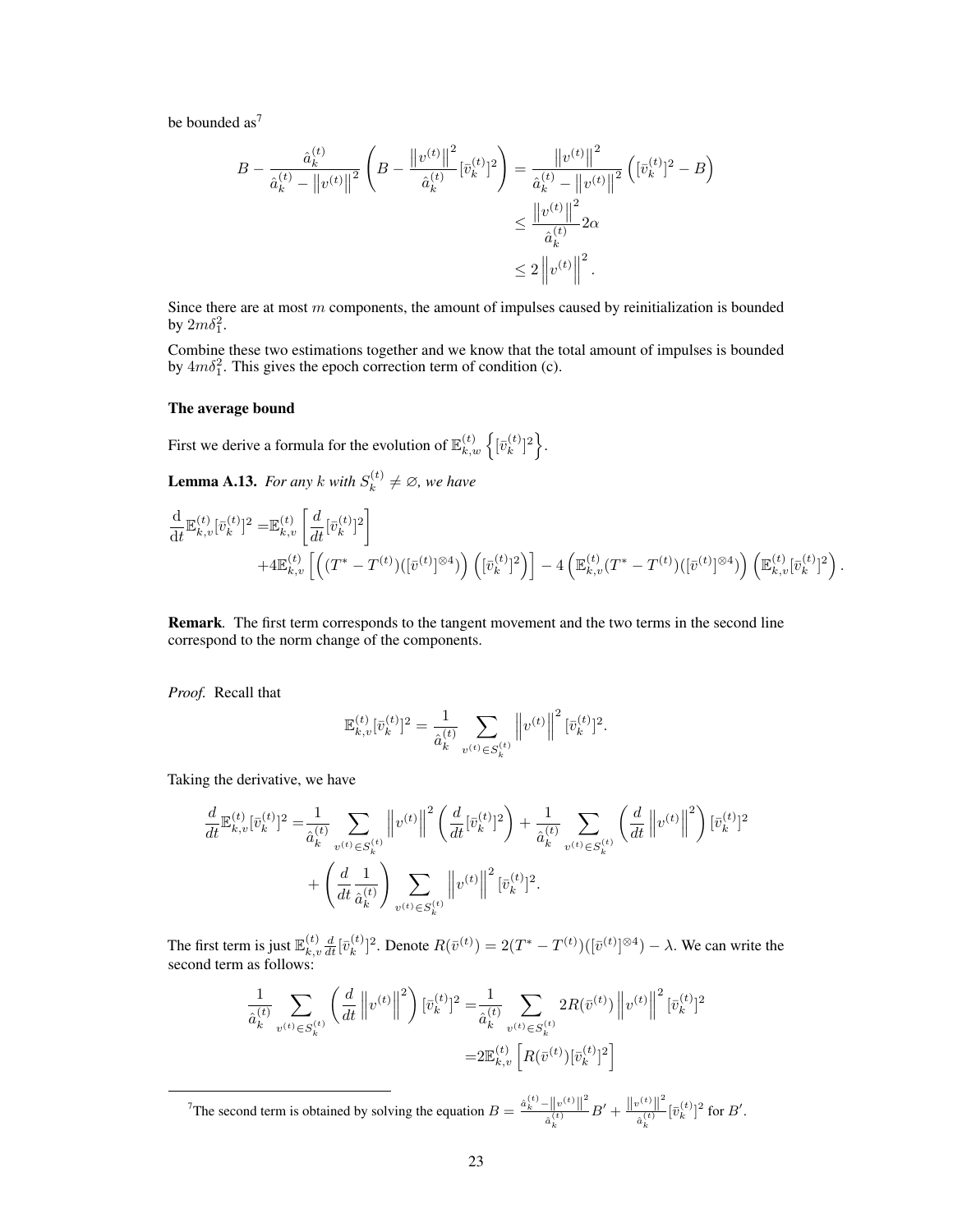Finally, let's consider  $\frac{d}{dt} \frac{1}{\hat{a}^{(i)}}$  $\frac{1}{\hat{a}_k^{(t)}}$  in the third term,

$$
\frac{d}{dt}\frac{1}{\hat{a}_k^{(t)}} = -\frac{1}{[\hat{a}_k^{(t)}]^2}\frac{d}{dt}\hat{a}_k^{(t)} \n= -\frac{1}{[\hat{a}_k^{(t)}]^2}\frac{d}{dt}\sum_{v^{(t)}\in S_k^{(t)}} \left\|v^{(t)}\right\|^2 \n= -\frac{2}{[\hat{a}_k^{(t)}]^2}\sum_{v^{(t)}\in S_k^{(t)}} R(\bar{v}^{(t)}) \left\|v^{(t)}\right\|^2 \n= -\frac{2}{\hat{a}_k^{(t)}} \mathbb{E}_{k,v}^{(t)} R(\bar{v}^{(t)}).
$$

Overall, we have

$$
\frac{d}{dt} \mathbb{E}_{k,v}^{(t)} [\bar{v}_k^{(t)}]^2 = \mathbb{E}_{k,v}^{(t)} \left[ \frac{d}{dt} [\bar{v}_k^{(t)}]^2 \right] \n+ 4 \mathbb{E}_{k,v}^{(t)} \left[ \left( (T^* - T^{(t)})([\bar{v}^{(t)}]^{\otimes 4}) \right) \left( [\bar{v}_k^{(t)}]^2 \right) \right] - 4 \left( \mathbb{E}_{k,v}^{(t)} (T^* - T^{(t)}) ([\bar{v}^{(t)}]^{\otimes 4}) \right) \left( \mathbb{E}_{k,v}^{(t)} [\bar{v}_k^{(t)}]^2 \right)
$$

**Lemma A.14** (Bound for the average tangent speed). *Suppose that*  $m\delta_1^2 = O(\alpha^3)$  *and, at time t, Proposition* [1](#page--1-1) is true and  $S_k^{(t)}$  $f_k^{(t)} \neq \emptyset$ . Then we have

$$
\mathbb{E}_{k,v}^{(t)}\left[\frac{d}{dt}[\bar{v}_k^{(t)}]^2\right] \ge 8(a_k - \hat{a}_k^{(t)})(1 - \mathbb{E}_{k,v}^{(t)}[\bar{v}_k^{(t)}]^2) - O(\alpha^3).
$$

*Proof.* Recall the definition of  $G_1$ ,  $G_2$  and  $G_3$  from Lemma [A.7.](#page-4-1)

• Lower bound for  $\mathbb{E}_{k,v}^{(t)} G_1$ . By [\(2\)](#page-7-1), we have  $\mathbb{E}_{k,v,w}^{(t)} \left\{ [z^{(t)}]^3 \langle \bar{w}_{-k}, \bar{v}_{-k} \rangle \right\} \geq 0$ , whence can be ignored. Meanwhile, note that  $\mathbb{E}_{k,w}^{(t)}\left\{[z^{(t)}]^4\right\} \leq 1$ . Therefore,

$$
\mathbb{E}_{k,v}^{(t)} G_1 \geq 8 a_k \mathbb{E}_{k,v}^{(t)} \left\{ \left( 1 - [\bar{v}_k^{(t)}]^2 \right) [\bar{v}_k^{(t)}]^4 \right\} - 8 \hat{a}_k^{(t)} \mathbb{E}_{k,v}^{(t)} \left\{ 1 - [\bar{v}_k^{(t)}]^2 \right\}.
$$

For the first term, we compute

$$
\mathbb{E}_{k,v}^{(t)} \left\{ \left( 1 - [\bar{v}_k^{(t)}]^2 \right) [\bar{v}_k^{(t)}]^4 \right\} = \mathbb{E}_{k,v}^{(t)} \left\{ \left( 1 - [\bar{v}_k^{(t)}]^2 \right) \left( 1 - \left( 1 + [\bar{v}_k^{(t)}]^4 \right) \right) \right\}
$$
\n
$$
= \mathbb{E}_{k,v}^{(t)} \left\{ 1 - [\bar{v}_k^{(t)}]^2 \right\} - \mathbb{E}_{k,v}^{(t)} \left\{ \left( 1 - [\bar{v}_k^{(t)}]^2 \right)^2 \left( 1 + [\bar{v}_k^{(t)}]^2 \right) \right\}
$$
\n
$$
\geq \mathbb{E}_{k,v}^{(t)} \left\{ 1 - [\bar{v}_k^{(t)}]^2 \right\} - 2 \mathbb{E}_{k,v}^{(t)} \left\{ \left( 1 - [\bar{v}_k^{(t)}]^2 \right)^2 \right\}
$$
\n
$$
\geq \mathbb{E}_{k,v}^{(t)} \left\{ 1 - [\bar{v}_k^{(t)}]^2 \right\} - O(\alpha^3).
$$

Thus,

$$
\mathbb{E}_{k,v}^{(t)} G_1 \geq 8 \tilde{a}_k^{(t)} \mathbb{E}_{k,v}^{(t)} \left\{ 1 - [\bar{v}_k^{(t)}]^2 \right\} - O\left(\hat{a}_k^{(t)} \alpha^3\right).
$$

• Upper bound for  $\mathbb{E}_{k,v}^{(t)}|G_2|$  and  $\mathbb{E}_{k,v}^{(t)}|G_2|$ . It follows from Lemma [A.10](#page-6-1) that both terms are  $O(1) \sum_{i \neq k} \hat{a}_i^{(t)} \alpha^3$ .

 $\Box$ 

Combine these two bounds together, absorb  $m\delta_1^2$  into  $O(\alpha^3)$ , and we complete the proof.

Lemma A.15 (Bound for the norm fluctuation). *Suppose that at time* t*, Proposition [1](#page--1-1) is true and*  $S_k^{(t)}$  $f_k^{(t)} \neq \emptyset$ . Then at time *t*, we have

$$
4\mathbb{E}_{k,v}^{(t)}\left[\left((T^*-T^{(t)})([\bar{v}^{(t)}]^{\otimes4})\right)\left([\bar{v}_k^{(t)}]^{2}\right)\right]-4\left(\mathbb{E}_{k,v}^{(t)}(T^*-T^{(t)})([\bar{v}^{(t)}]^{\otimes4})\right)\left(\mathbb{E}_{k,v}^{(t)}[\bar{v}_k^{(t)}]^{2}\right)\geq -O(\alpha^3)
$$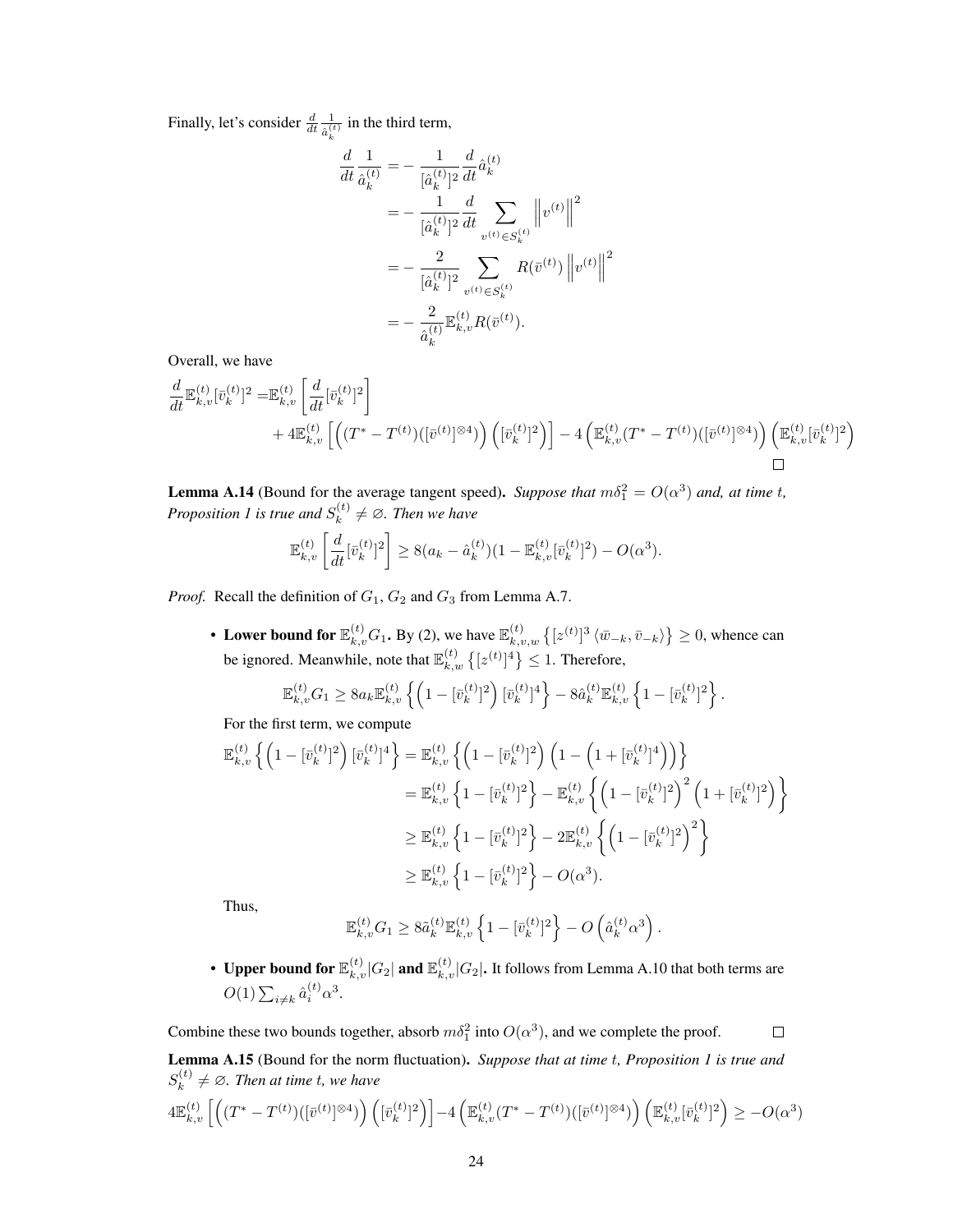*Proof.* We can express  $(T^* - T^{(t)}) ([\bar{v}^{(t)}]^{\otimes 4})$  as follows:

$$
(T^* - T^{(t)}) \left( [\bar{v}^{(t)}]^{\otimes 4} \right)
$$
  
=  $(a_k - \hat{a}_k^{(t)}) [\bar{v}_k^{(t)}]^4 + \hat{a}_k^{(t)} \left( [\bar{v}_k^{(t)}]^4 - \mathbb{E}_{k,w}^{(t)} \left\langle \bar{w}^{(t)}, \bar{v}^{(t)} \right\rangle^4 \right) + \sum_{i \neq k} a_i [\bar{v}_i^{(t)}]^4 - \sum_{i \neq k} \hat{a}_i^{(t)} \mathbb{E}_{i,w}^{(t)} \left\langle \bar{w}^{(t)}, \bar{v}^{(t)} \right\rangle^4 \pm O(m\delta_1^2)$ 

It's clear that  $\mathbb{E}_{k,i}^{(t)}$  $\sum_{k,v}^{(t)}\sum_{i\neq k}a_i[\bar{v}^{(t)}_i]^4=O(\alpha^3)$  and  $\mathbb{E}_{k,v}^{(t)}$  $\sum_{k,v}\sum_{i\neq k}\hat{a}_i^{(t)}\mathbb{E}_{i,w}^{(t)}\left\langle\bar{w}^{(t)},\bar{v}^{(t)}\right\rangle^4=O(\alpha^3),$  so their influence can be bounded by  $O(\alpha^3)$ . Let's then focus on the first two terms in  $(T^* - T^{(t)})([\bar{v}^{(t)}]^{\otimes 4})$ . For the first term, we have

$$
4\mathbb{E}_{k,v}^{(t)}(a_k - \hat{a}_k^{(t)})[\bar{v}_k^{(t)}]^4 [\bar{v}_k^{(t)}]^2 - 4\mathbb{E}_{k,v}^{(t)}(a_k - \hat{a}_k^{(t)})[\bar{v}_k^{(t)}]^4 \mathbb{E}_{k,v}^{(t)} [\bar{v}_k^{(t)}]^2
$$
  
=4(a\_k - \hat{a}\_k^{(t)}) \left(\mathbb{E}\_{k,v}^{(t)}[\bar{v}\_k^{(t)}]^6 - \mathbb{E}\_{k,v}^{(t)}[\bar{v}\_k^{(t)}]^4 \mathbb{E}\_{k,v}^{(t)}[\bar{v}\_k^{(t)}]^2\right) \ge 0.

Let's now turn our focus to the second term. Denote  $x = \left\langle \bar{w}_{-k}^{(t)} \right\rangle$  $\left( \frac{t}{-k}, \bar{v}^{(t)}_{-k} \right)$  $\begin{pmatrix} (t) \\ -k \end{pmatrix}$  and write  $\langle \bar{w}^{(t)}, \bar{v}^{(t)} \rangle^4 =$  $\overline{w}_k^{(t)}$  $\binom{t}{k}$ <sup>4</sup> $\left[\bar{v}_{k}^{(t)}\right]$  $[\bar{w}^{(t)}]^{4} + 4[\bar{w}^{(t)}]_{k}^{3}[\bar{v}_{k}^{(t)}]$  ${k \choose k}^3 x + O(x^2)$ . Suppose  $m = \mathbb{E}^{(t)}_{k,v} [\bar{v}^{(t)}_{k}]$  ${k^{(t)} \brack k}^2$ , we know  $m \in [1 - O(\alpha^2), 1]$ . We also know that  $[\bar{v}_k^{(t)}]$  $[k]_k^{(t)}]^2 \in [1 - \alpha, 1]$  for every  $\bar{v}^{(t)} \in S_i^{(t)}$ , so we have  $|[\bar{v}_k^{(t)}]$  ${k \choose k}^2 - m = O(\alpha)$ . We have

$$
\begin{aligned} \left| \mathbb{E}_{k,v}^{(t)} \mathbb{E}_{k,w}^{(t)} ([\bar{v}_k^{(t)}]^2 - m) [\bar{v}_k^{(t)}]^4 (1 - [\bar{w}_k^{(t)}]^4) \right| &= O(\alpha^3) \\ \left| \mathbb{E}_{k,v}^{(t)} \mathbb{E}_{k,w}^{(t)} ([\bar{v}_k^{(t)}]^2 - m) (\bar{w}_k^{(t)} \bar{v}_k^{(t)})^3 x \right| &= O(\alpha^3) \\ \mathbb{E}_{k,v}^{(t)} \mathbb{E}_{k,w}^{(t)} x^2 &= O(\alpha^4) \end{aligned}
$$

Therefore,

$$
4\mathbb{E}_{k,v}^{(t)}\left[\hat{a}_k^{(t)}\left([\bar{v}_k^{(t)}]^4 - \mathbb{E}_{k,w}^{(t)}\left\langle \bar{w}^{(t)}, \bar{v}^{(t)} \right\rangle^4\right) [\bar{v}_k^{(t)}]^2\right] - 4\mathbb{E}_{k,v}^{(t)}\hat{a}_k^{(t)}\left([\bar{v}_k^{(t)}]^4 - \mathbb{E}_{k,w}^{(t)}\left\langle \bar{w}^{(t)}, \bar{v}^{(t)} \right\rangle^4\right)\mathbb{E}_{k,v}^{(t)}[\bar{v}_k^{(t)}]^2
$$
  
\n
$$
\geq -O(\hat{a}_k^{(t)}\alpha^3).
$$

Combining the bounds for all four terms, we conclude that

$$
4\mathbb{E}_{k,v}^{(t)}\left[ (T^* - T^{(t)}) ([\bar{v}^{(t)}]^{\otimes 4}) [\bar{v}_k^{(t)}]^2 \right] - 4\mathbb{E}_{k,v}^{(t)} (T^* - T^{(t)}) ([\bar{v}^{(t)}]^{\otimes 4}) \mathbb{E}_{k,v}^{(t)} [\bar{v}_k^{(t)}]^2 \geq -O(\alpha^3).
$$

**Lemma A.2.** Suppose that at time t, Proposition [1](#page--1-1) is true and  $S_k^{(t)}$  $\delta_k^{(t)} \neq \emptyset$ . Assuming  $\delta_1^2 = O(\alpha^3/m)$ , *we have*

$$
\frac{\mathrm{d}}{\mathrm{d}t} \mathbb{E}_{k,v}^{(t)} [\bar{v}_k^{(t)}]^2 \geq 8 \tilde{a}_k^{(t)} (1 - \mathbb{E}_{k,v}^{(t)} [\bar{v}_k^{(t)}]^2) - O(\alpha^3).
$$

In particular, if  $\lambda = \Omega(\alpha)$ , then  $\frac{\mathrm{d}}{\mathrm{d}t} \mathbb{E}_{k,v}^{(t)}[\bar{v}_k^{(t)}]$  $[\bar{v}_k^{(t)}]^2>0$  when  $\mathbb{E}_{k,v}^{(t)}[\bar{v}_k^{(t)}]$  $\binom{(t)}{k}^2 < 1 - \alpha^2/2.$ 

*Proof.* It suffices to combine the previous three lemmas together.

 $\Box$ 

## <span id="page-11-0"></span>A.5 Condition [\(c\)](#page--1-5): bounds for the residual

In this section, we consider condition [\(c\)](#page--1-5) of Proposition [1.](#page--1-1) Again, we need to estimate the derivative of  $\tilde{a}_k^{(t)}$  when  $\tilde{a}_k^{(t)}$  $\kappa^{(t)}$  touches the boundary.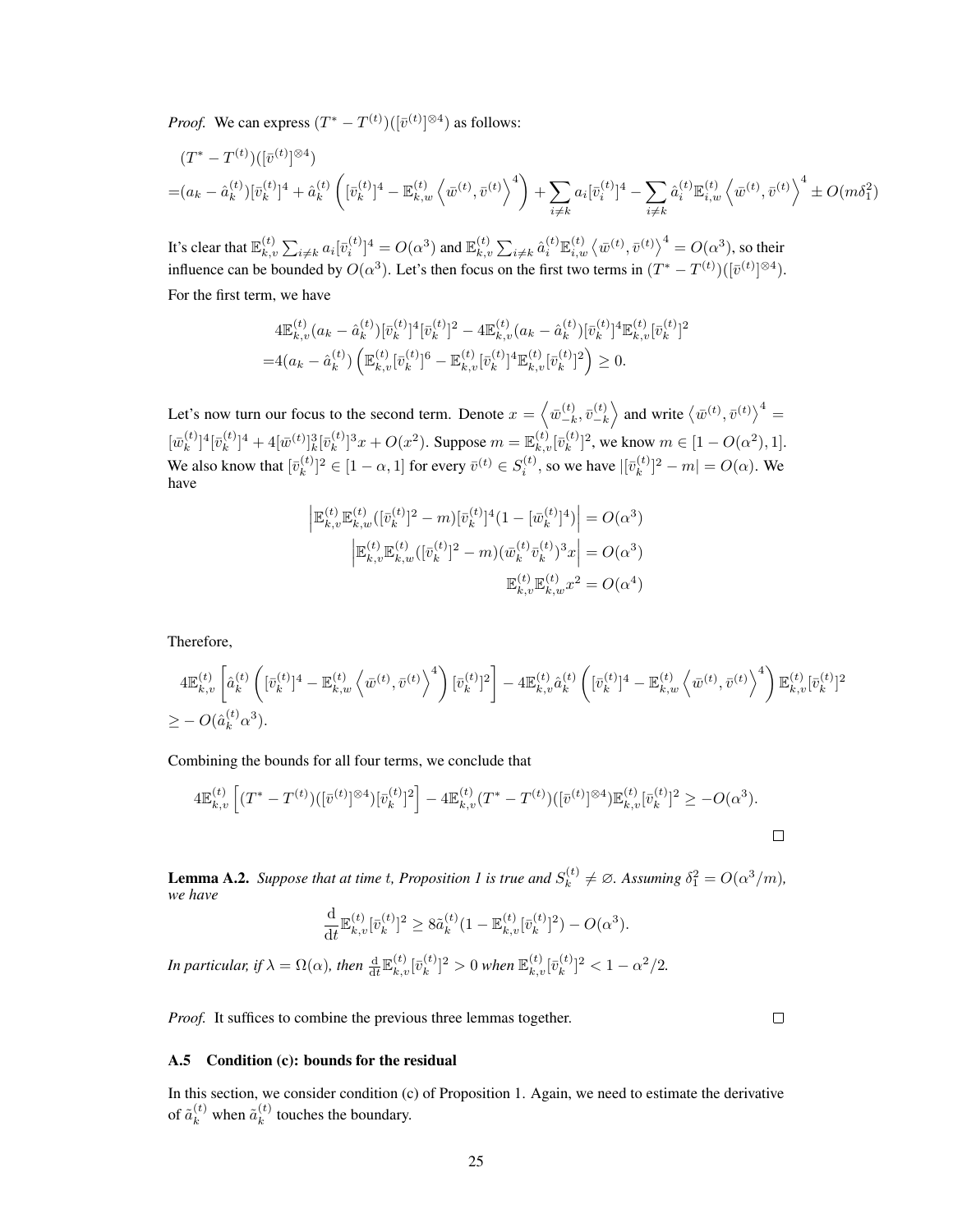On the impulses Similar to the average bound in condition [\(b\)](#page--1-4), we need to take into consideration the impulses. For the lower bound on  $\tilde{a}_k^{(t)}$  $\kappa_k^{(t)}$ , we only need to consider the impulses caused by the entrance of new components since the reinitialization will only increase  $\tilde{a}_k^{(t)}$  $k^{(i)}$ . By Proposition [1](#page--1-1) and Assumption [1,](#page-1-0) the total amount of impulses is upper bounded by  $m\delta_1^2$ . At the beginning of epoch s, we have  $\tilde{a}_k^{(t)} \ge \lambda/6 - (s-1)m\delta_1^2$ , which is guaranteed by the induction hypothesis from the last epoch. (At the beginning of the first epoch, we have  $\tilde{a}_k^{(t)} = a_k$ ). Thus, following Lemma [A.5,](#page-3-1) it suffices to show that  $\frac{d}{dt}\tilde{a}_k^{(t)} > 0$  when  $\tilde{a}_k^{(t)} \leq \lambda/6$ . The upper bound on  $\tilde{a}_k^{(t)}$  $k^{(i)}$  can be proved in a similar fashion. The only difference is that now the impulses that matter are caused by the reinitialization, the total amount of which can again be bounded by  $m\delta_1^2$ .

<span id="page-12-2"></span>Lemma A.16. *Suppose that at time* t*, Proposition [1](#page--1-1) is true and no impulses happen at time* t*. Then we have*

$$
\frac{1}{\hat{a}_{k}^{(t)}} \frac{d}{dt} \hat{a}_{k}^{(t)} = 2 \sum_{i=1}^{d} a_{i} \mathbb{E}_{k,v}^{(t)} [\bar{v}_{i}^{(t)}]^{4} - 2 \sum_{i=1}^{d} \hat{a}_{i}^{(t)} \mathbb{E}_{k,v}^{(t)} \mathbb{E}_{i,w}^{(t)} [z^{(t)}]^{4} - \lambda - O(m\delta_{1}^{2}).
$$

*Proof.* Recall that  $\hat{a}_k^{(t)} = \sum_{v^{(t)} \in S_k^{(t)}} ||v^{(t)}||$  $2<sup>2</sup>$  and Lemma [A.6](#page-3-0) implies that

$$
\frac{\mathrm{d}}{\mathrm{d}t} \|v^{(t)}\|^2 = 2 \sum_{i=1}^d a_i \|v^{(t)}\|^2 \left[\bar{v}_i^{(t)}\right]^4 - 2 \sum_{i=1}^d \hat{a}_i^{(t)} \|v^{(t)}\|^2 \mathbb{E}_{i,w}^{(t)} \left\{ [z^{(t)}]^4 \right\} \n- \lambda \left\| v^{(t)} \right\|^2 - \left\| v^{(t)} \right\|^2 O(m\delta_1^2).
$$

Sum both sides and we complete the proof.

<span id="page-12-0"></span>Lemma A.17. *Suppose that at time* t*, Proposition [1](#page--1-1) is true and no impulses happen at time* t*. Assume*  $\delta_1^2 = O(\alpha^2/m)$ . Then we have

$$
\frac{1}{\hat{a}_k^{(t)}} \frac{\mathrm{d}}{\mathrm{d}t} \hat{a}_k^{(t)} \le 2\tilde{a}_k^{(t)} - \lambda + O(\alpha^2).
$$

In particular, when  $\tilde{a}_k^{(t)} \leq \lambda/6$ , we have  $\frac{d}{dt} \hat{a}_k^{(t)} < 0$ .

*Proof.* By Lemma [A.16,](#page-12-2) we have

$$
\frac{1}{\hat{a}_{k}^{(t)}} \frac{\mathrm{d}}{\mathrm{d}t} \hat{a}_{k}^{(t)} \leq 2a_{k} - 2\hat{a}_{k}^{(t)} \mathbb{E}_{k,v}^{(t)} \mathbb{E}_{k,w}^{(t)} [z^{(t)}]^{4} + 2 \sum_{i \neq k} a_{i} \mathbb{E}_{k,v}^{(t)} [\bar{v}_{i}^{(t)}]^{4} - \lambda.
$$

By Lemma [A.12,](#page-7-2) we have

$$
2a_k - 2\hat{a}_k^{(t)} \mathbb{E}_{k,v}^{(t)} \mathbb{E}_{k,w}^{(t)} [z^{(t)}]^4 \le 2\tilde{a}_k^{(t)} + O(a_k \alpha^2)
$$

For each term in the summation, we have

$$
\mathbb{E}_{k,v}^{(t)}[\bar{v}_i^{(t)}]^4 \leq \mathbb{E}_{k,v}^{(t)}\left\{ \left(1 - [\bar{v}_k^{(t)}]^2\right)^2 \right\} \leq \alpha \mathbb{E}_{k,v}^{(t)}\left\{1 - [\bar{v}_k^{(t)}]^2 \right\} \leq \alpha^3.
$$

Thus,

$$
\frac{1}{\hat{a}_k^{(t)}} \frac{d}{dt} \hat{a}_k^{(t)} \le 2\tilde{a}_k^{(t)} + O(a_k \alpha^2) + 2 \sum_{i \ne k} a_i^2 \alpha^3 - \lambda
$$
  

$$
\le 2\tilde{a}_k^{(t)} - \lambda + O(\alpha^2).
$$

<span id="page-12-1"></span>Lemma A.18. *Suppose that at time* t*, Proposition [1](#page--1-1) is true. and no impulses happen at time* t*. Then at time* t*, we have*

$$
\frac{1}{\hat{a}_{k}^{(t)}} \frac{d}{dt} \hat{a}_{k}^{(t)} \ge 2\tilde{a}_{k}^{(t)} - \lambda - O\left(\alpha^{2}\right).
$$

In particular, when  $\tilde{a}_k^{(t)} \geq \lambda$ , we have  $\frac{d}{dt} \hat{a}_k^{(t)} > 0$ .

 $\Box$ 

 $\Box$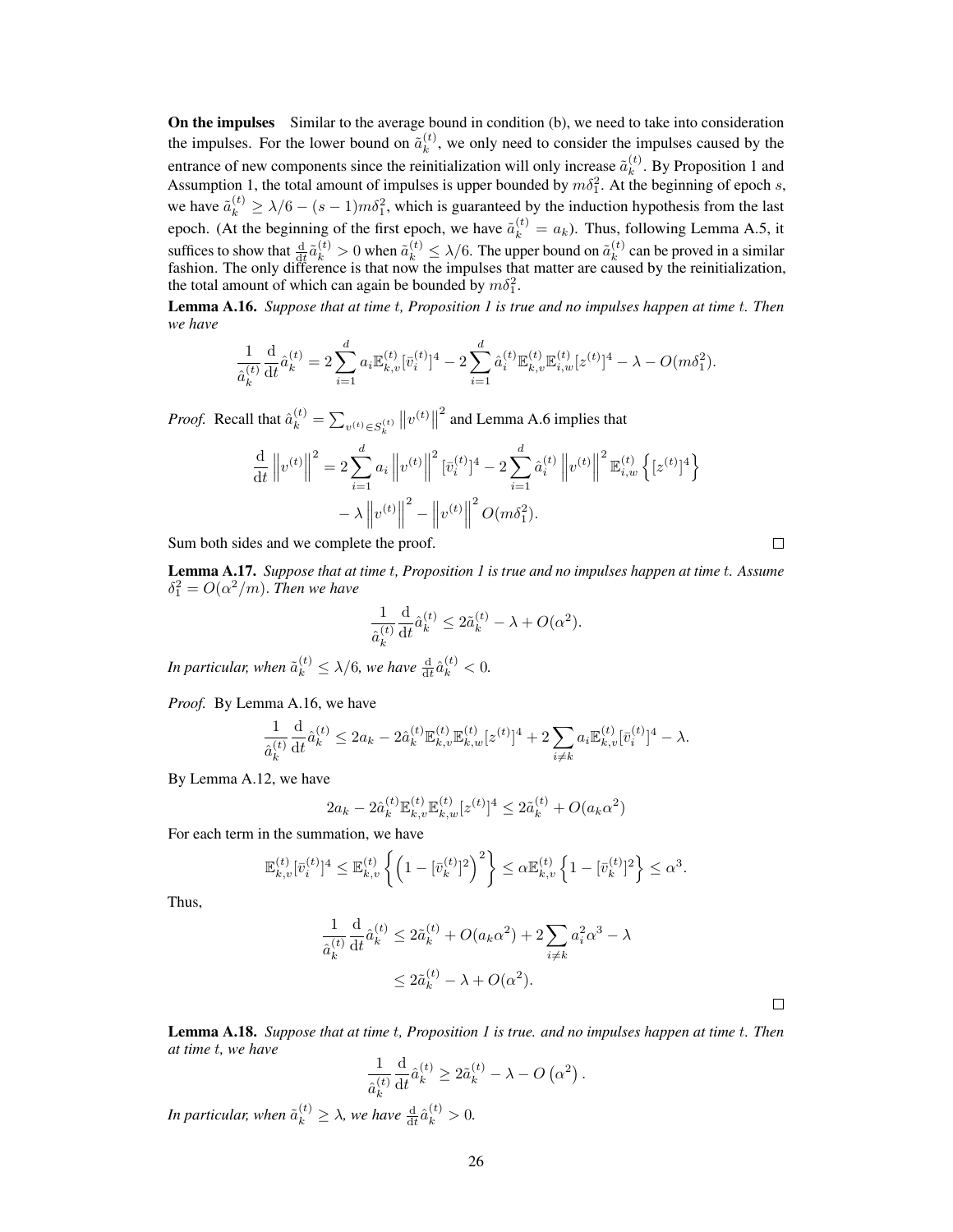*Proof.* By Lemma [A.16](#page-12-2) (and the fact  $\hat{a}_i^{(t)} \leq a_i$ ), we have

$$
\frac{1}{\hat{a}_{k}^{(t)}} \frac{\mathrm{d}}{\mathrm{d}t} \hat{a}_{k}^{(t)} \geq 2 a_{k} \mathbb{E}_{k,v}^{(t)} [\bar{v}_{k}^{(t)}]^{4} - 2 \hat{a}_{k}^{(t)} - 2 \sum_{i \neq k} a_{i} \mathbb{E}_{k,v}^{(t)} \mathbb{E}_{i,w}^{(t)} [z^{(t)}]^{4} - \lambda - O(m \delta_{1}^{2}).
$$

Note that  $\mathbb{E}_{k,v}^{(t)}[\bar{v}_k^{(t)}]$  $\binom{k}{k}$ <sup>4</sup>  $\geq 1 - O(\alpha^2)$ , whence

$$
2a_k \mathbb{E}_{k,v}^{(t)} [\bar{v}_k^{(t)}]^4 - 2\hat{a}_k^{(t)} \ge 2\tilde{a}_k^{(t)} - O\left(a_k \alpha^2\right).
$$

For each term in the summation, by Lemma [A.10,](#page-6-1) we have  $\mathbb{E}_{k,v}^{(t)} \mathbb{E}_{i,w}^{(t)} [z^{(t)}]^4 \le O(\alpha^3)$ . Thus,

$$
\frac{1}{\hat{a}_k^{(t)}} \frac{\mathrm{d}}{\mathrm{d}t} \hat{a}_k^{(t)} \ge 2\tilde{a}_k^{(t)} - \lambda - O\left(\alpha^2\right).
$$

### <span id="page-13-0"></span>A.6 Counterexample

We prove Claim [2](#page--1-3) as follows.

**Claim 2.** Suppose  $T^* = e_k^{\otimes 4}$  and  $T = v^{\otimes 4} / ||v||^2 + w^{\otimes 4} / ||w||^2$  with  $||w||^2 + ||v||^2 \in [2/3, 1]$ .  $Suppose \ \bar{v}_k^2 = 1-\alpha$  and  $\bar{v}_k = \bar{w}_k, \bar{v}_{-k} = -\bar{w}_{-k}.$  Assuming  $\|v\|^2 \le c_1$  and  $\alpha \le c_2$  for small enough *constants*  $c_1, c_2$ , we have  $\frac{d}{dt}\bar{v}_k^2 < 0$ .

*Proof.* Similar as in Lemma [A.7,](#page-4-1) we can compute  $\frac{d}{dt}\bar{v}_k^2$  as follows,

$$
\frac{\mathrm{d}}{\mathrm{d}t}\bar{v}_k^2 = 8(1 - \bar{v}_k^2)\bar{v}_k^4
$$
\n
$$
- 8(1 - \bar{v}_k^2) \left( \left\| v \right\|^2 \left\langle \bar{v}, \bar{v} \right\rangle^4 + \left\| w \right\|^2 \left\langle \bar{w}, \bar{v} \right\rangle^4 \right)
$$
\n
$$
+ 8 \left( \left\| w \right\|^2 \left\langle \bar{w}, \bar{v} \right\rangle^3 \left\langle \bar{w}_{-k}, \bar{v}_{-k} \right\rangle + \left\| v \right\|^2 \left\langle \bar{v}, \bar{v} \right\rangle^3 \left\langle \bar{v}_{-k}, \bar{v}_{-k} \right\rangle \right).
$$

Since  $\bar{v}_k^2 = 1 - \alpha$ ,  $\bar{v}_k = \bar{w}_k$  and  $\bar{v}_{-k} = -\bar{w}_{-k}$ , we have  $\langle \bar{w}, \bar{v} \rangle^4$ ,  $\langle \bar{w}, \bar{v} \rangle^3 \ge 1 - O(\alpha)$  and  $\langle \bar{w}_{-k}, \bar{v}_{-k} \rangle = -\alpha$ . Therefore, we have

$$
\frac{d}{dt}\bar{v}_k^2 \le 8\alpha - 8\alpha(||v||^2 + ||w||^2 (1 - O(\alpha))) - 8||w||^2 (1 - O(\alpha))\alpha + 8||v||^2 \alpha
$$

We have

$$
\frac{\mathrm{d}}{\mathrm{d}t}\bar{v}_k^2 \le 8\alpha \left( \left( 1 - \|w\|^2 - \|v\|^2 \right) - \|w\|^2 \left( 1 - O(\alpha) \right) + \|v\|^2 \right) < 0,
$$

where the last inequality assumes  $||w||^2 + ||v||^2 \in [2/3, 1]$  and  $||v||^2$ ,  $\alpha$  smaller than certain constant.  $\Box$ 

## <span id="page-13-1"></span>B Proofs for (Re)-initialization and Phase 1

We specify the constants that will be used in the proof of initialization (Section [B.1\)](#page-14-0) and Phase 1 (Section [B.2\)](#page-15-0). We will assume it always hold in the proof of Section [B.1](#page-14-0) and Section [B.2.](#page-15-0) We omit superscript s for simplicity.

<span id="page-13-2"></span>Proposition 2 (Choice of parameters). *The following hold with proper choices of constants*  $\gamma, c_e, c_\rho, c_{max}, c_t$ 

\n- $$
t_1 := \frac{c_t d}{8\beta \log d} \le t_1 \le \frac{(1-\gamma)}{8\beta c_e} \cdot \frac{d}{\log d}
$$
,
\n- $\Gamma_i = \frac{1}{8a_i t_1'} \text{ if } S_i^{(s,0)} = \emptyset$ , and  $\Gamma_i = \frac{1}{8\lambda t_1'}$  otherwise.  $\rho_i = c_\rho \Gamma_i$ .  $\Gamma_{\text{max}} = c_{\text{max}} \log d/d$ .
\n- $c_e < \frac{c_\rho c_{\text{max}}}{2(1-c_\rho)}, c_\rho/c_t > 4c_e, c_t c_{\text{max}} \ge 4.$
\n- $c_a = (1-c_\rho)/(c_t c_{\text{max}})$
\n

*Proof.* The results hold if let  $\gamma$ ,  $c_e$ ,  $c_\rho$ ,  $c_t$  be small enough constant and  $c_{max}$  be large enough constant. For example, we can choose  $c_e < c_\rho/4 < 0.01$ ,  $c_t$ ,  $\gamma < 0.01$  and  $c_{max} > 10/c_t$ .  $\Box$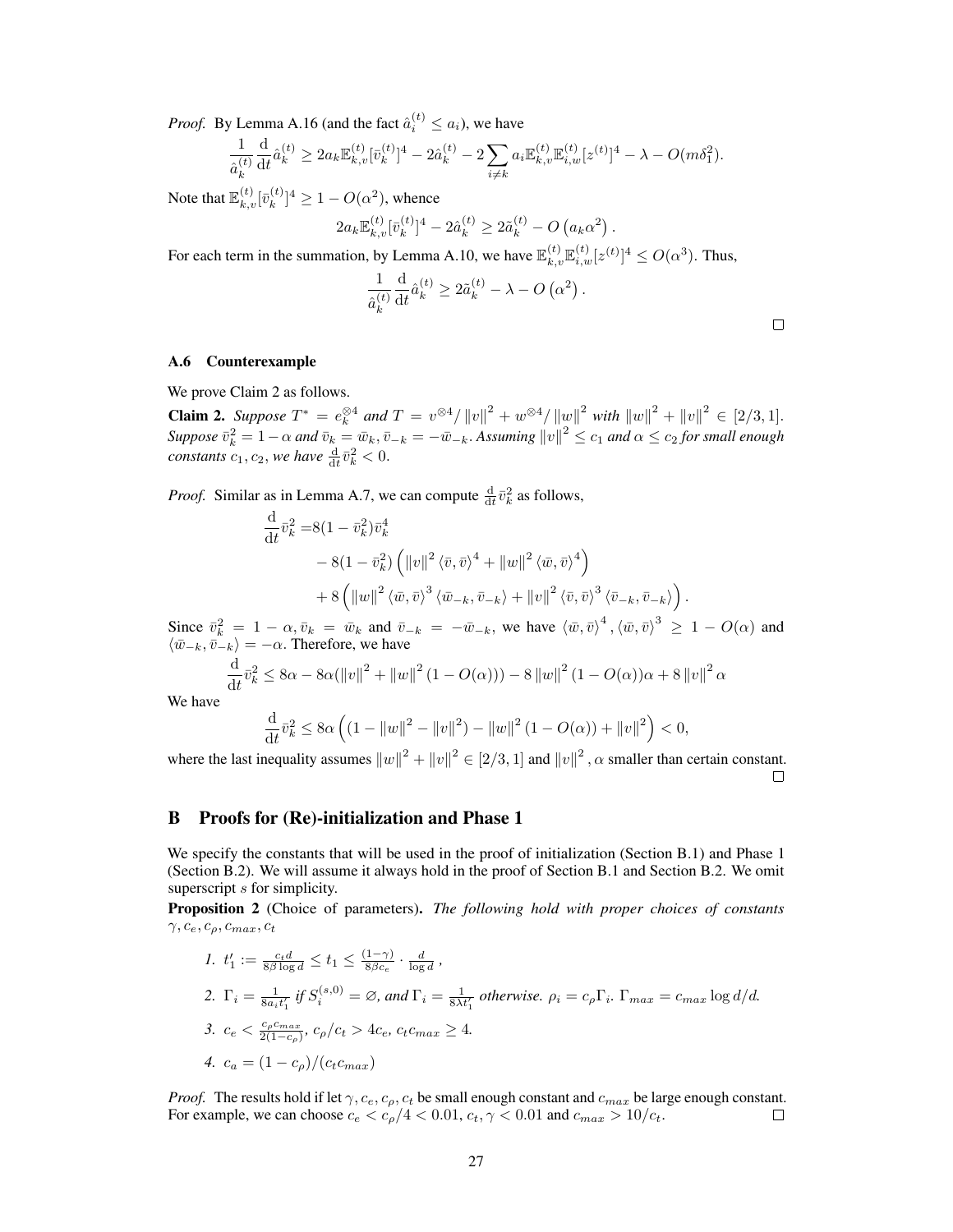#### <span id="page-14-0"></span>B.1 Initialization

We give a more detailed version of initialization with specified constants to fit the definition of  $S_{good}$ ,  $S_{pot}$  and  $S_{bad}$ . We show that at the beginning of any epoch s, the following conditions hold with high probability. Intuitively, it suggests all directions that we will discover satisfy  $a_i = \Omega(\beta)$  as  $S_{i, pot} \neq \emptyset$ .

<span id="page-14-2"></span>Lemma B.1 ((Re-)Initialization space). *In the setting of Theorem [1,](#page--1-0) the following hold at the beginning of current epoch with probability*  $1 - 1/poly(d)$ *.* 

- *1. For all*  $a_i \hat{a}_i^{(0)} \geq \beta$ , we have  $S_{i,good} \neq \emptyset$ .
- 2. For all  $a_i \hat{a}_i^{(0)} < \beta c_a$ , we have  $S_{i, pot} = \emptyset$ .
- 3.  $S_{bad} = \varnothing$
- 4.  $\|v^{(0)}\|_2 = \Theta(\delta_0)$ ,  $[\bar{v}_i^{(0)}]^2 \le \Gamma_{max} = c_{max} \log d/d$
- 5. For every v, there are at most  $O(\log d)$  many  $i \in [d]$  such that  $[\bar{v}_i^{(0)}]^2 \geq c_e \log(d)/(10d)$ .
- *6.*  $|\{v|v$  *was reinitialized in epoch*  $s\}| = (1 O(1/\log^2 d))m$ .

*Proof.* Let the constants in Lemma [B.2](#page-14-1) be  $\eta = 1/c_t$ ,  $c_i = \Gamma_i d / \log d$  and satisfy Proposition [2,](#page-13-2) then we know at the time of (re-)initialization, all statements hold. Since we further know from Lemma [6](#page--1-8) that  $||v|| = \Theta(\delta_0)$  and  $\bar{v}_i^2$  will only change  $o(\log d/d)$ , we have at the beginning of every epoch, all statements hold.

<span id="page-14-1"></span>**Lemma B.2.** *There exist*  $m_0 = poly(d)$  *and*  $m_1 = poly(d)$  *such that if*  $m \in [m_0, m_1]$  *and* we *random sample* m *vectors* v *from Unif*(S d−1 )*, with probability* 1 − 1/*poly*(d) *the following hold with proper absolute constant*  $\eta$ ,  $\gamma$ ,  $c_\rho$ ,  $c_i$ ,  $c_e$ ,  $c_{max}$  satisfying  $\eta(1-\gamma) \leq c_i$ ,  $c_{max} \geq 4\eta$ ,  $\gamma$ ,  $c_\rho$  are small *enough and* cmax, η *are large enough*

- 1. For every  $i \in [d]$  such that  $c_i \leq \eta$ , there exists v such that  $[\bar{v}_i^{(0)}]^2 \geq c_i(1+2c_\rho)\log d/d$  $and \ [\bar{v}^{(t)}_j]^2 \leq c_j (1-2c_\rho) \log d / d$  for  $j \neq i$ .
- 2. For every v, there does not exist  $i\neq j$  such that  $[\bar{v}^{(0)}_i]^2\geq c_i(1-2c_\rho)\log d/d$  and  $[\bar{v}^{(0)}_j]^2\geq$  $c_i(1-2c_o)\log d/d$ .
- *3. For every*  $v$  *and*  $i \in [d]$ ,  $[\bar{v}_i^{(0)}]^2 \leq c_{max} \log d/2d$ .
- 4. For every v, there are at most  $O(\log d)$  many  $i \in [d]$  such that  $[\bar{v}_i^{(0)}]^2 \ge c_e \log(d)/11d$ .
- *5.*  $|\{v | \text{there exists } i \in [d] \text{ such that } [\bar{v}_i^{(0)}]^2 \ge c_i(1 2c_\rho) \log d/d\}| \le m/\log^2(d)$ .

*Proof.* It is equivalent to consider sample v from  $\mathcal{N}(0, I)$ . Let  $x \in \mathbb{R}$  be a standard Gaussian variable, according to Proposition 2.1.2 in [Vershynin](#page--1-9) [\(2018\)](#page--1-9), we have for any  $t > 0$ 

$$
\left(\frac{2}{t} - \frac{2}{t^3}\right) \cdot \frac{1}{\sqrt{2\pi}} e^{-t^2/2} \le \Pr\left[x^2 \ge t^2\right] \le \frac{2}{t} \cdot \frac{1}{\sqrt{2\pi}} e^{-t^2/2}.
$$

Therefore, for any  $i \in [d]$ , we have for any constant  $c > 0$ 

$$
\Pr[v_i^2 \ge c \log(d)] = \Theta(d^{-c/2} \log^{-1/2} d).
$$

According to Theorem 3.1.1 in [Vershynin](#page--1-9) [\(2018\)](#page--1-9), we know with probability at least  $1-2 \exp(-\Omega(d))$ ,  $(1 - r)d \le ||v||^2 \le (1 + r)d$  for any constant  $0 < r < 1$ . Hence, we have

$$
\Pr\left[\bar{v}_i^2 \ge \frac{c \log(d)}{d}\right] \ge \Theta(d^{-c(1+r)/2} \log^{-1/2} d),
$$
  

$$
\Pr\left[\bar{v}_i^2 \ge \frac{c \log(d)}{d}\right] \le \Theta(d^{-c(1-r)/2} \log^{-1/2} d).
$$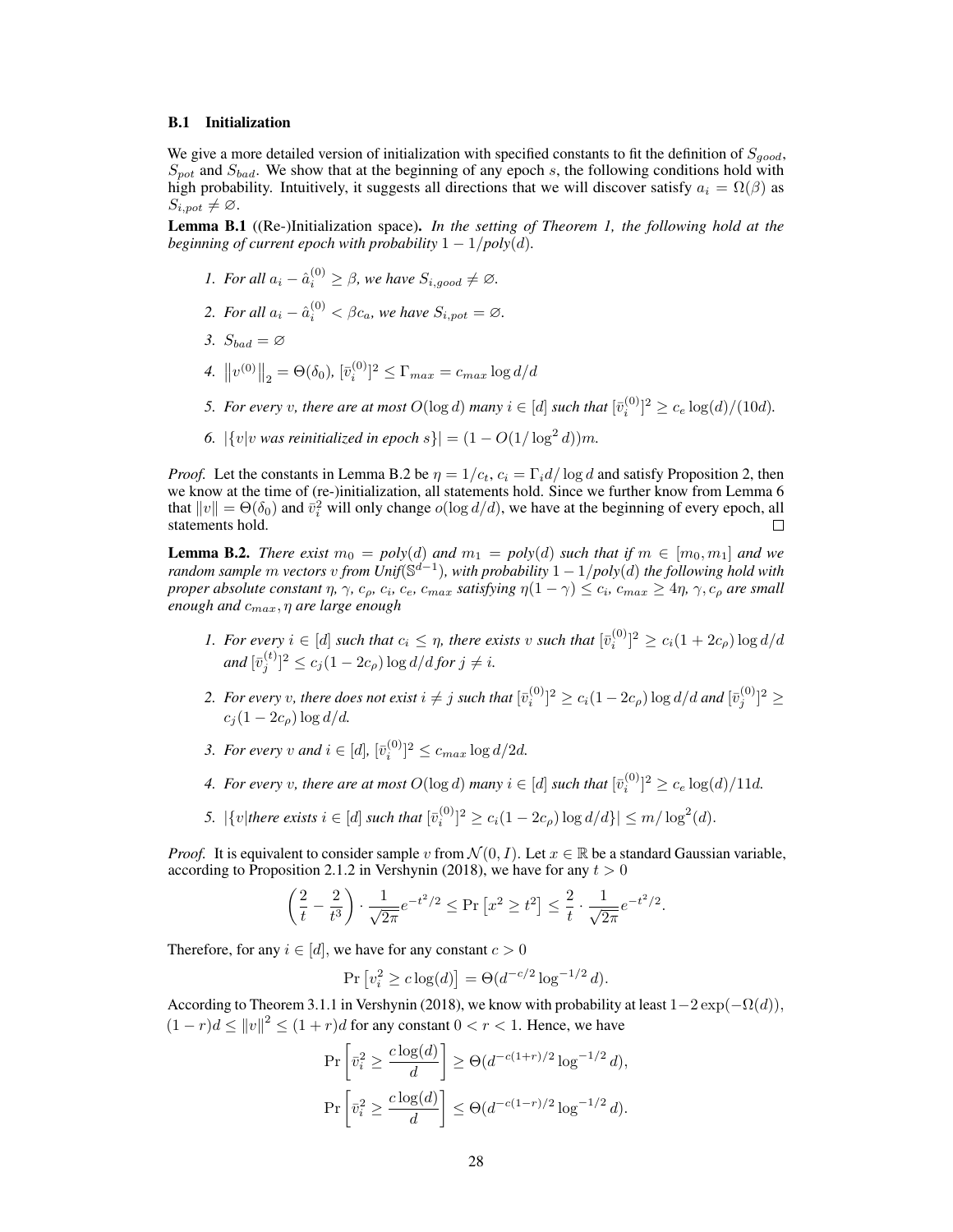**Part 1.** For fixed  $i \in [d]$  such that  $\eta(1 - \gamma) \leq c_i \leq \eta$ , we have

$$
\Pr\left[\bar{v}_i^2 \ge c_i(1+2c_\rho)\log(d)/d\right] \ge \Theta(d^{-c_i(1+2c_\rho)(1+r)/2}\log^{-1/2}d),
$$

For a given  $j \neq i$ , we have

$$
\Pr\left[\bar{v}_i^2 \ge c_i(1+2c_\rho)\log(d)/d, \ \bar{v}_j^2 \ge c_j(1-2c_\rho)\log(d)/d\right] \\
\le \Theta(d^{-c_i(1+2c_\rho)(1-r)/2-c_j(1-2c_\rho)(1-r)/2}) = O(d^{-\eta(1-\gamma)(1-r)}).
$$

Since  $c_i \leq \eta$ , we know the desired event happens with probability  $\Theta(d^{-\eta(1+2c_\rho)(1+r)/2}$  $d^{-\eta(1-\gamma)(1-r)+1}$ ). Since  $\gamma$ ,  $c_{\rho}$  are small enough constant, when  $m_0 \geq \Omega(d^{\eta(1+2c_{\rho})(1+r)/2+1})$ , with probability  $1 - O(e^{-d})$  there exists at least one v such that  $\bar{v}_i^2 \ge c_i(1 + 2c_\rho) \log(d)$  and  $[\bar{v}_j^{(t)}]^2 \leq c_j(1-2c_\rho)\log d/d$  for  $j \neq i$ . Take the union bound for all  $i \in [d]$ , we know when  $m_0 \ge \Omega(d^{\eta(1+2c_\rho)(1+r)/2+2})$ , the desired statement holds with probability  $1-O(de^{-d})$ .

**Part 2.** For any given  $i \neq j$ , we have

$$
\Pr\left[ [\bar{v}_i^{(0)}]^2 \ge c_i (1 - 2c_\rho) \log d/d, \; [\bar{v}_j^{(0)}]^2 \ge c_j (1 - 2c_\rho) \log d/d \right] \le O(d^{-(c_i + c_j)(1 - 2c_\rho)(1 - r)/2}).
$$

Since  $\eta(1-\gamma) \leq c_i$ , the probability that there exist  $i \neq j$  such that the above happens is at most  $O(d^{-\eta(1-\gamma)(1-2c_\rho)(1-r)+2})$ . Thus, with  $m_1 \leq O(d^{\eta(1-\gamma)(1-2c_\rho)(1-r)-2}/poly(d))$ , the desired statement holds with probability  $1 - 1/poly(d)$ .

Part 3. We know

$$
\Pr\left[\text{for all } i \in [d], \ \bar{v}_i^2 \le c_{max} \log d/2d\right] \ge 1 - O(d^{-c_{max}(1-r)/4+1}).
$$

With  $m_1 \leq O(d^{c_{max}(1-r)/4-1}/poly(d))$  the desired statement holds with probability  $1 - 1/poly(d)$ .

**Part 4.** Since  $m \leq m_1 = \text{poly}(d)$ , we know for any constant  $c_e$ , this statement holds with probability  $1 - O(e^{-\log^2 d}).$ 

Part 5. We have

$$
\Pr\left[\text{there exists } i \in [d] \text{ such that } [\bar{v}_i^{(0)}]^2 \ge c_i(1-2c_\rho)\log d/d\right] \le O(d^{-c_i(1-2c_\rho)/2+1}).
$$

Let p be the above probability and set A as the v satisfy above condition, by Chernoff's bound we have

$$
\Pr\left[|A| \ge m/\log^2 d\right] \le e^{-pm} \left(\frac{epm}{m/\log^2 d}\right)^{m/\log^2 d} = O(e^{-d}).
$$

Combine all parts above, we know as long as  $r, \gamma, c_\rho$  are small enough,  $c_{max} \geq 4\eta$  and  $\eta$  is large enough, we have when  $m_0 \ge \Omega(d^{0.6\eta})$  and  $m_1 \le O(d^{0.9\eta})$ , the results hold.  $\Box$ 

#### <span id="page-15-0"></span>B.2 Proof of Phase 1

In this section, we first give a proof overview of Phase 1 and then give the detailed proof for each lemma in later subsections.

### B.2.1 Proof overview

We give the proof overview in this subsection and present the proof of Lemma [5](#page--1-10) and Lemma [4](#page--1-11) at the end of this subsection. We remark that the proof idea in this phase is inspired by [\(Li et al.,](#page--1-12) [2020a\)](#page--1-12).

We describe the high-level proof plan for phase 1. Recall that at the beginning of this epoch, we know  $S_{bad} = \emptyset$  which implies there is at most one large coordinate for every component. Roughly speaking, we will show that for those small coordinate they will remain small in phase 1, and the only possibility for one component to have larger norm is to grow in the large direction. This intuitively suggests all components that have a relatively large norm in phase 1 are basis-like components.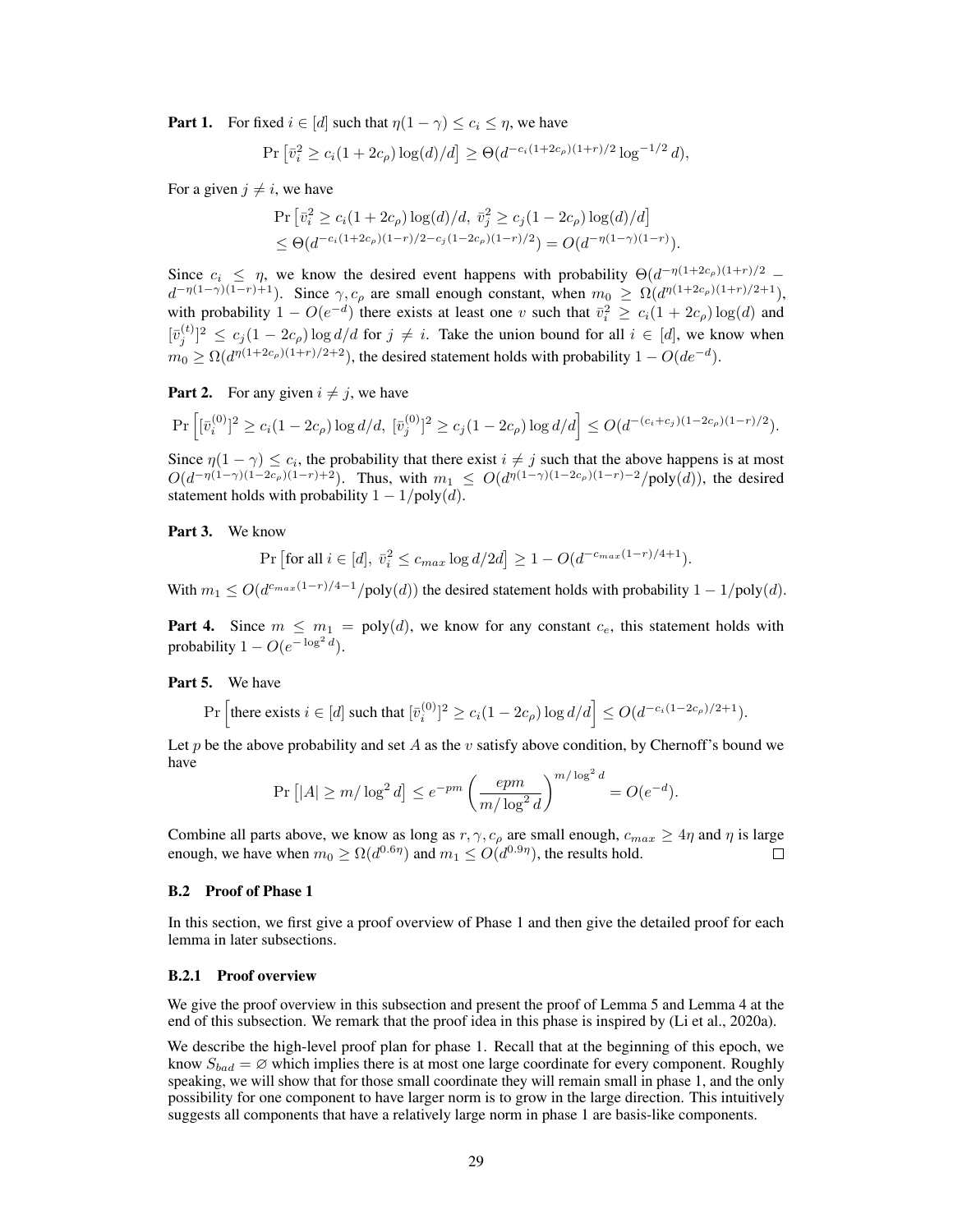We first show within  $t'_1 = c_t d/(8\beta \log d)$  time, there are components that can improve their correlation with some ground truth component  $e_i$  to a non-trivial  $\text{polylog}(d)/d$  correlation. This lemma suggests that there is at most one coordinate can grow above  $O(\log d/d)$ .

Note that we should view the analysis in this section and the analysis in Appendix [A](#page-0-0) as a whole induction/continuity argument. It's easy to verify that at any time  $0 \le t \le t_1^{(s)}$  $0 \le t \le t_1^{(s)}$  $0 \le t \le t_1^{(s)}$ , Assumption 1 holds and Proposition [1](#page--1-1) holds.

<span id="page-16-0"></span>**Lemma B.3.** *In the setting of Lemma [4,](#page--1-11) suppose*  $\|\bar{v}^{(0)}\|$ 2  $\int_{-\infty}^{2} \leq \log^{4}(d)/d$ *. Then, for every*  $k \in [d]$ 

- *1. for*  $v \notin S_{pot}$ ,  $[\bar{v}_i^{(t)}]^2 = O(\log(d)/d)$  *for all*  $i \in [d]$  *and*  $t \leq t'_1$ .
- 2. if  $S_k^{(t)} = \varnothing$  for  $t \leq t'_1$ , then for  $v \in S_{k,good}$ , there exists  $t \leq t'_1$  such that  $[\bar{v}_k^{(t)}]$  $\binom{t}{k}^2 \geq \log^4(d)/d$  $and \,[\bar{v}^{(t)}_i]^2 = O(\log(d)/d)$  *for all*  $i \neq k$ *.*
- 3. *for*  $v \in S_{k, pot} \setminus (S_{good} \cup S_{bad})$ ,  $[\bar{v}_i^{(t)}]^2 = O(\log(d)/d)$  *for all*  $i \neq k$  *and*  $t \leq t'_1$ .

The above lemma is in fact a direct corollary from the following lemma when considering the definition of  $S_{good}$  and  $S_{pot}$ . It says if a direction is below certain threshold, it will remain  $O(\log d/d)$ , while if a direction is above certain threshold and there are no basis-like components for this direction, it will grow to have a  $\text{polylog}(d)$  improvement.

<span id="page-16-1"></span>Lemma B.4. *In the setting of Lemma [4,](#page--1-11) we have*

- *1. if*  $[\bar{v}_k^{(0)}]$  $[\bar{v}_k^{(0)}]^2 \leq \min\{\Gamma_k - \rho_k, \Gamma_{max}\}$ , then  $[\bar{v}_k^{(t)}]$  $\int_{k}^{(t)}$ ]<sup>2</sup> =  $O(\log(d)/d)$  for  $t \leq t'_{1}$ .
- 2. *if*  $S_k^{(t)} = 0$  *for*  $t \le t'_1$ ,  $[\bar{v}_k^{(0)}]$  $\sum_{k=1}^{N} \sum_{k=1}^{N} |\bar{v}_{i}^{(0)}|^{2} \leq \Gamma_{i} - \rho_{i}$  for all  $i \neq k$  and  $\|\bar{v}^{(0)}\|$ 2  $\tilde{z}_{\infty} \leq$  $\log^4(d)/d$ , then there exists  $t\leq t'_1$  such that  $[\bar{v}_k^{(t)}]$  $\log^{(t)}{2} \geq \log^{4}(d)/d$ .

The following lemma shows if  $[\bar{v}_i^{(t_1')}]$  $\sum_{i=1}^{(t_1)}$ ]<sup>2</sup> =  $O(\log d/d)$  at  $t_1'$ , it will remain  $O(\log d/d)$  to the end of phase 1. This implies for components that are not in  $S_{pot}$ , they will not have large correlation with any ground truth component in phase 1.

<span id="page-16-2"></span>**Lemma B.5.** In the setting of Lemma [4,](#page--1-11) suppose  $[\bar{v}_i^{(t_1')}$  $\sum_{i=1}^{(t_1)}$ ]<sup>2</sup> =  $O(\log(d)/d)$ *. Then we have*  $[\bar{v}_i^{(t)}]$ <sup>2</sup> =  $O(\log(d)/d)$  *for*  $t'_1 \le t \le t_1$ *.* 

The following two lemmas show good components (those have  $polylog(d)/d$  correlation before  $t_1'$ ) will quickly grow to have constant correlation and  $\delta_1$  norm. Note that the following condition  $a_k = \Omega(\beta)$  holds in our setting because when  $a_i < \beta c_a$ , we have  $S_{i, good} = S_{i, pot} = \emptyset$  (this means for those small directions there are no components that can have  $\text{polylog}(d)/d$  correlation as shown in Lemma [B.3\)](#page-16-0).

<span id="page-16-4"></span>**Lemma B.6** (Good component, constant correlation). *In the setting of Lemma [4,](#page--1-11) suppose*  $S_k^{(t)} = \emptyset$ *for*  $t \le t_1$ ,  $a_k = \Omega(\beta)$ . If there exists  $\tau_0 \le t_1$  such that  $[\bar{v}_k^{(\tau_0)}]^2 > \log^4(d)/d$  and  $[\bar{v}_i^{(\tau_0)}]^2 =$  $O(\log(d)/d)$  *for all*  $i \neq k$ *, then for any constant*  $c \in (0,1)$  *we have*  $[\bar{v}_k^{(t)}]$  $\binom{t}{k}$ <sup>2</sup> > *c* and  $[\bar{v}_i^{(t)}]$ <sup>2</sup> =  $O(\log(d)/d)$  *for all*  $i \neq k$  *when*  $\tau_0 + t''_1 \leq t \leq t_1$  *with*  $t''_1 = \Theta(d/(\beta \log^3 d)).$ 

<span id="page-16-5"></span>**Lemma B.7** (Good component, norm growth). *In the setting of Lemma [4,](#page--1-11) suppose*  $S_k^{(t)} = \emptyset$  *for*  $t\leq t_1, a_k=\Omega(\beta).$  If there exists  $\tau_0'\leq t_1$  such that  $[\bar{v}_k^{(\tau_0')}]$  $\binom{(\tau_0')}{k}^2 > c$  and  $[\bar{v}_i^{(\tau_0')}$  $\int_{i}^{(\tau_0)}$ <sup>2</sup> =  $O(\log(d)/d)$  for all  $i \neq k$ , then we have  $||v^{(t)}||_2 \geq \delta_1$  for some  $\tau'_0 \leq t \leq \tau'_0 + t''_1$  with  $t'''_1 = \Theta(\log(d/\alpha)/\beta)$ .

Recall from Lemma [B.4](#page-16-1) we know there is at most one coordinate that can be large. Thus, intuitively we can expect if the norm is above certain threshold, the component will become basis-like, since this large direction will contribute most of the norm and other directions will remain small. In fact, we can show (1) norm of "small and dense" components (e.g., those are not in  $S_{pot}$ ) is smaller than  $\delta_1$ ; (2) once a component reaches norm  $\delta_1$ , it is a basis-like component.

<span id="page-16-3"></span>Lemma B.8. *In the setting of Lemma [4,](#page--1-11) we have*

$$
I. \text{ if } \left\|\bar{v}^{(t)}\right\|_{\infty}^{2} \le \log^{4}(d)/d \text{ for all } t \le t_1 \text{, then } \left\|v^{(t)}\right\|_{2} = O(\delta_0) \text{ for all } t \le t_1.
$$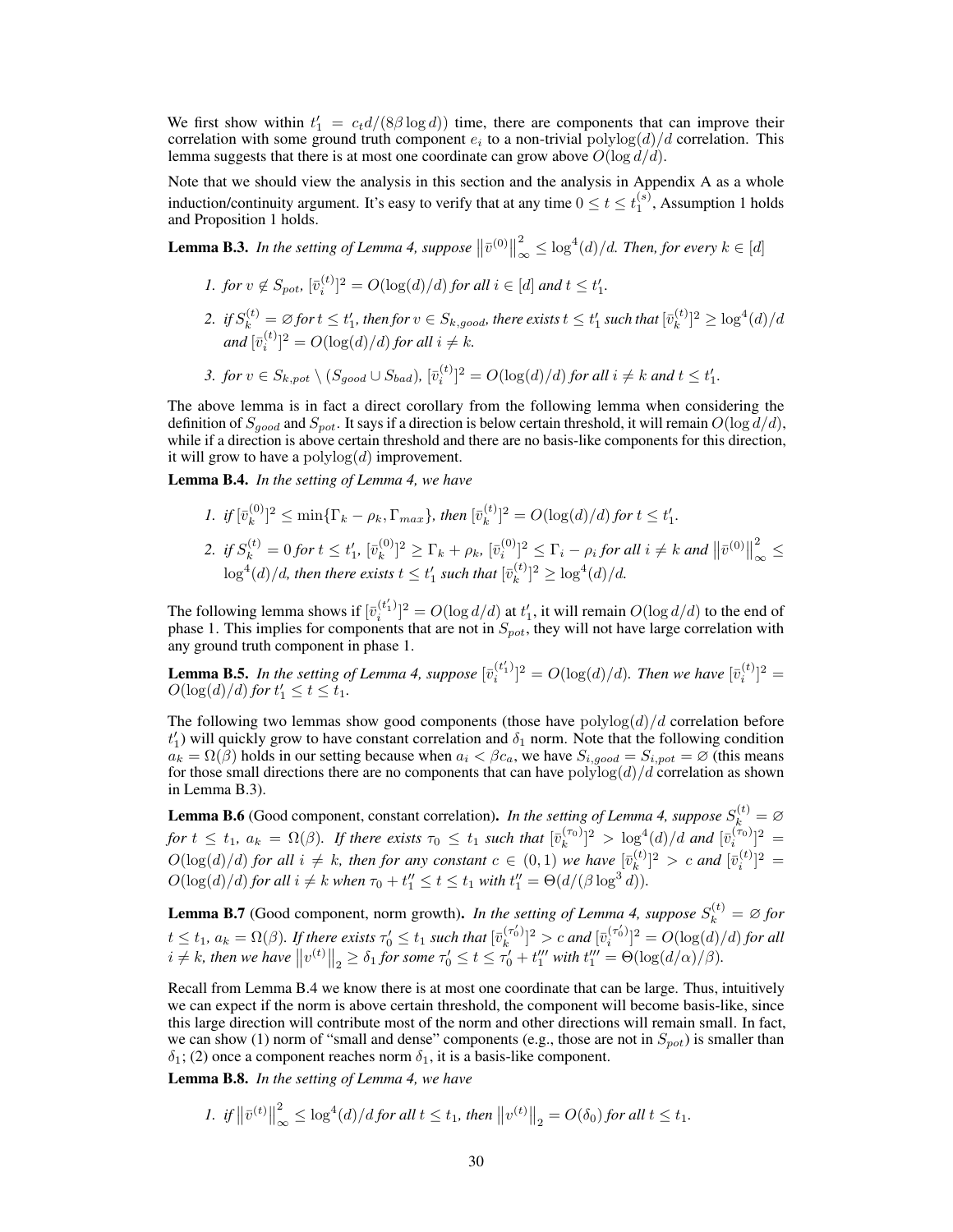2. Let  $\tau_0 = \inf\{t \in [0, t_1] | \|\bar{v}^{(t)}\|_{\infty}^2 \ge \log^4 d/d\}$ . Suppose  $[\bar{v}_k^{(\tau_0)}]^2 \ge \log^4 d/d$  and  $[\bar{v}_i^{(\tau_0)}]^2 =$  $D(\log d/d)$  *for*  $i \neq k$ *. If there exists*  $\tau_1$  *such that*  $\tau_0 < \tau_1 \leq t_1$  *and*  $||v^{(\tau_1)}||_2 \geq \delta_1$  *for the* first time, then there exists  $k\in[d]$  such that  $[\bar{v}_k^{(\tau_1)}]^2\geq 1-\alpha^2$  if  $\hat{a}_k^{(t)}\leq \alpha$  for  $t\leq \tau_1$  and  $[\bar{v}_k^{(\tau_1)}]^2 \geq 1 - \alpha$  *otherwise.* 

One might worry that a component can first exceeds the  $\delta_1$  threshold then drop below it and eventually gets re-initialized. Next, we show that re-initialization at the end of Phase 1 cannot remove all the components in  $S_k^{(t_1)}$ .

<span id="page-17-0"></span>**Lemma B.9.** If 
$$
S_k^{(0)} = \emptyset
$$
 and  $S_k^{(t')} \neq \emptyset$  for some  $t' \in (0, t_1]$ , we have  $S_k^{(t_1)} \neq \emptyset$  and  $\hat{a}_k^{(t_1)} \geq \delta_1^2$ .

Given above lemma, we now are ready to prove Lemma [5](#page--1-10) and the main lemma for Phase 1. **Lemma 5.** *In the setting of Lemma [4,](#page--1-11) for every*  $i \in [d]$ 

- *1.* (Only good/potential components can become large) If  $v^{(s,t)} \notin S_{pot}^{(s)}$ ,  $||v^{(s,t)}|| = O(\delta_0)$  and  $[\bar{v}_i^{(s,t)}]^2 = O(\log(d)/d)$  *for all*  $i \in [d]$  *and*  $t \le t_1^{(s)}$ *.*
- 2. (Good components discover ground truth components) If  $S_{i, good}^{(s)} \neq \emptyset$ , there exists  $v^{(s,t_1^{(s)})}$  $\text{such that } \left\| v^{(s,t_1^{(s)})} \right\| \geq \delta_1 \text{ and } S_i^{(s,t_1^{(s)})}$  $i^{(s,t_1^{(s)})} \neq \varnothing.$
- 3. (Large components are correlated with ground truth components) If  $||v^{(s,t)}|| \geq \delta_1$  for some  $t \leq t_1^{(s)}$ , there exists  $i \in [d]$  such that  $v^{(s,t)} \in S_i^{(s,t)}$ .

*Proof.* We show statements one by one.

Part 1. The statement follows from Lemma [B.3,](#page-16-0) Lemma [B.5](#page-16-2) and Lemma [B.8.](#page-16-3)

**Part 2.** Suppose  $S_k^{(t)} = \emptyset$  for all  $t \leq t_1$ . By Lemma [B.1](#page-14-2) we know  $S_{k,good} \neq \emptyset$ . Then by Lemma [B.3,](#page-16-0) Lemma [B.6](#page-16-4) and Lemma [B.7,](#page-16-5) we know there exists v such that  $||v^{(t)}||_2 \ge \delta_1$  within time  $t_1 = t_1' + t_1'' + t_1'''$ . Then by Lemma [B.8](#page-16-3) we know  $[\bar{v}_k^{(t)}]$  ${k \choose k}^2 \geq 1 - \alpha$ . Therefore, we know there exists  $t \leq t_1$  such that  $S_k^{(t)}$  $k_k^{(t)} \neq \emptyset$ . Finally we know it will keep until  $t_1$  by Lemma [B.9.](#page-17-0)

Part 3. The statement directly follows from Lemma [B.8](#page-16-3) and Lemma [B.9.](#page-17-0)

 $\Box$ 

Lemma 4 (Main Lemma for Phase 1). *In the setting of Theorem [1,](#page--1-0) suppose Proposition [1](#page--1-1) holds at*  $(s, 0)$ . For  $t_1^{(s)} := t_1^{(s)\prime\prime} + t_1^{(s)\prime\prime\prime}$  with  $t_1^{(s)\prime\prime} = \Theta(d/(\beta^{(s)}\log d))$ ,  $t_1^{(s)\prime\prime} = \Theta(d/(\beta^{(s)}\log^3 d))$ ,  $t_1^{(s) \prime \prime \prime} = \Theta(\log(d/\alpha)/\beta^{(s)}),$  with probability  $1 - 1/poly(d)$  we have

- [1](#page--1-1). Proposition 1 holds at  $(s, t)$  for any  $0 \le t < t_1^{(s)}$ , and also for  $t = t_1^{(s)}$  after reinitialization.
- 2. If  $a_k \geq \beta^{(s)}$  and  $S_k^{(s,0)} = \emptyset$ , we have  $S_k^{(s,t_1^{(s)})}$  $a_k^{(s,t_1^{(s)})} \neq \emptyset$  and  $\hat{a}_k^{(s,t_1^{(s)})} \geq \delta_1^2$ . 3. If  $S_k^{(s,0)} = \emptyset$  and  $S_k^{(s,t_1^{(s)})}$  $\mathcal{L}_{k}^{(s,t_1^{(s)})} \neq \emptyset$ , we have  $a_k \geq C\beta^{(s)}$  for universal constant  $0 < C < 1$ .

*Proof.* By Lemma [B.1](#page-14-2) we know the number of reinitialized components are always  $\Theta(m)$  so Lemma [B.1](#page-14-2) holds with probability  $1-\frac{1}{\text{poly}(d)}$  for every epoch. In the following assume Lemma B.1 holds. The second and third statement directly follow from Lemma [B.1](#page-14-2) and Lemma [5](#page--1-10) as  $S_{k,pot} = \emptyset$ when  $a_k \leq \beta c_a$ . For the first statement, combing the proof in [A](#page-0-0)ppendix A and Lemma [B.8,](#page-16-3) we know the statement holds (see also the remark at the beginning of Appendix [A\)](#page-0-0).  $\Box$ 

#### B.2.2 Preliminary

To simplify the proof in this section, we introduce more notations and give the following lemma.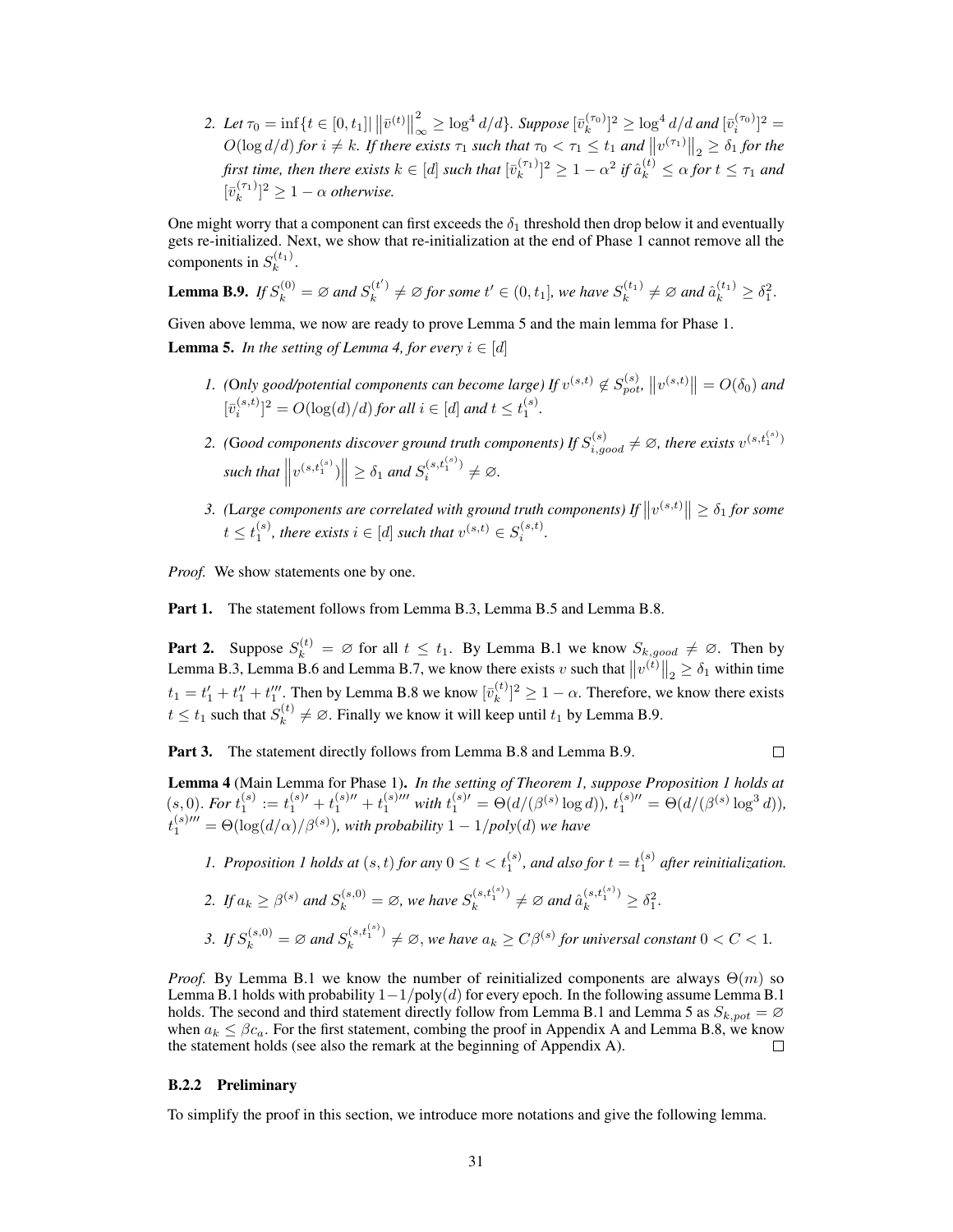**Lemma B.10.** In the setting of Lemma [4,](#page--1-11) we have  $T^* - T^{(t)} = \sum_{i \in [d]} \tilde{a}_i^{(t)} e_i^{\otimes 4} + \Delta^{(t)}$ , where  $\tilde{a}_i^{(t)} = a_i - \hat{a}_i^{(t)}$  and  $\|\Delta\|_F = O(\alpha + m\delta_1^2)$ . We know  $\tilde{a}_i^{(0)} = a_i$  if  $S_i^{(s,0)} = \varnothing$  and  $\tilde{a}_i^{(t)} = \Theta(\lambda)$  if  $S_i^{(s,0)} \neq \emptyset$ . That is, the residual tensor is roughly the ground truth tensor  $T^*$  with unfitted directions *at the beginning of this epoch and plus a small perturbation* ∆*.*

*Proof.* We can decompose  $T^{(t)}$  as

$$
T^{(t)} = \sum_{i \in [d]} T_i^{(t)} + T_{\varnothing}^{(t)} = \sum_{i \in [d]} \left( \hat{a}_i^{(t)} e_i^{\otimes 4} + (T_i^{(t)} - \hat{a}_i^{(t)} e_i^{\otimes 4}) \right) + T_{\varnothing}^{(t)},
$$
  

$$
\sum_{\substack{\|\cdot\| = 1^2 \cdot \bar{\mathcal{A}} \text{ and } T^{(t)} \\ \sum_{\substack{\text{if } \|\cdot\| = 1^2 \cdot \bar{\mathcal{A}} \\ \text{if } \|\cdot\| = 1^2 \cdot \bar{\mathcal{A}}}} \mathbb{E}[A] \cdot \sum_{\substack{\|\cdot\| = 1^2 \cdot \bar{\mathcal{A}} \\ \text{if } \|\cdot\| = 1^2 \cdot \bar{\mathcal{A}}}} \mathbb{E}[A] \cdot \sum_{\substack{\|\cdot\| = 1^2 \cdot \bar{\mathcal{A}} \\ \text{if } \|\cdot\| = 1^2 \cdot \bar{\mathcal{A}}}} \mathbb{E}[A] \cdot \sum_{\substack{\|\cdot\| = 1^2 \cdot \bar{\mathcal{A}} \\ \text{if } \|\cdot\| = 1^2 \cdot \bar{\mathcal{A}}}} \mathbb{E}[A] \cdot \sum_{\substack{\|\cdot\| = 1^2 \cdot \bar{\mathcal{A}} \\ \text{if } \|\cdot\| = 1^2 \cdot \bar{\mathcal{A}}}} \mathbb{E}[A] \cdot \sum_{\substack{\|\cdot\| = 1^2 \cdot \bar{\mathcal{A}} \\ \text{if } \|\cdot\| = 1^2 \cdot \bar{\mathcal{A}}}} \mathbb{E}[A] \cdot \sum_{\substack{\|\cdot\| = 1^2 \cdot \bar{\mathcal{A}} \\ \text{if } \|\cdot\| = 1^2 \cdot \bar{\mathcal{A}} \\ \text{if } \|\cdot\| = 1^2 \cdot \bar{\mathcal{A}}}} \mathbb{E}[A] \cdot \sum_{\substack{\|\cdot\| = 1^2 \cdot \bar{\mathcal{A}} \\ \text{if } \|\cdot\| = 1^2 \cdot \bar{\mathcal{A}} \\ \text{if } \|\cdot\| = 1^2 \cdot \bar{\mathcal{A}}}} \mathbb{E}[A] \cdot \sum_{\substack{\|\cdot\| = 1^2 \cdot \bar{\mathcal{A}} \\ \text{if } \|\cdot\| = 1^2 \cdot \bar
$$

where  $T_i^{(t)} = \sum_{w \in S_i^{(t)}} ||w||^2 \bar{w}^{\otimes 4}$  and  $T_{\varnothing}^{(t)} = \sum_{w \in S_{\varnothing}^{(t)}} ||w||^2 \bar{w}^{\otimes 4}$ . Note that when  $S_i^{(t)} = \varnothing$ ,  $\hat{a}_i^{(t)} = 0$  and when  $S_i^{(t)} \neq \emptyset$  we have  $\left\| (T_i^{(t)} - \hat{a}_i^{(t)} e_i^{\otimes 4}) \right\|_F = O(\hat{a}_i^{(t)} \alpha)$  and  $\left\| T_{\emptyset}^{(t)} \right\|_F \leq m \delta_1^2$ . This gives the desired form of  $T^* - T^{(t)}$ .

<span id="page-18-0"></span> $\Box$ 

We give the dynamic of  $\overline{v}_k^{(t)}$  $\binom{t}{k}$ <sup>2</sup> and  $\binom{v}{k}$  ${k \choose k}^2$  here, which will be frequently used in our analysis.

$$
\frac{d[\bar{v}_{k}^{(t)}]^{2}}{dt} = 2\bar{v}_{k}^{(t)} \cdot \frac{d}{dt} \frac{v_{k}^{(t)}}{\|v^{(t)}\|} \n= 2\bar{v}_{k}^{(t)} \cdot \frac{1}{\|v^{(t)}\|} \frac{d}{dt} v_{k}^{(t)} + 2[\bar{v}_{k}^{(t)}]^{2} \cdot \frac{d}{dt} \frac{1}{\|v\|} \n= 2\bar{v}_{k}^{(t)} \cdot \frac{1}{\|v^{(t)}\|} [-\nabla L(v^{(t)})]_{k} - 2[\bar{v}_{k}^{(t)}]^{2} \cdot \frac{\langle \bar{v}^{(t)}, -\nabla L(v^{(t)}) \rangle}{\|v^{(t)}\|} \n= 2\bar{v}_{k}^{(t)} \cdot \frac{1}{\|v^{(t)}\|} [-(I - \bar{v}^{(t)}[\bar{v}^{(t)}]^{T})\nabla L(v^{(t)})]_{k} \n= 8\bar{v}_{k}^{(t)} \left[ (T^{*} - T^{(t)})([\bar{v}^{(t)}]^{\otimes 3}), I) - (T^{*} - T^{(t)})([\bar{v}^{(t)}]^{\otimes 4})\bar{v}^{(t)} \right]_{k} \n= 8[\bar{v}_{k}^{(t)}]^{2} \left( \tilde{a}_{k}^{(t)}[\bar{v}_{k}^{(t)}]^{2} - \sum_{i \in [d]} \tilde{a}_{i}^{(t)}[\bar{v}_{i}^{(t)}]^{4} \pm \frac{\|\Delta^{(t)}\|_{F}}{|\bar{v}_{k}^{(t)}|} \right).
$$
\n(3)

$$
\frac{d[v_k^{(t)}]^2}{dt} = 2v_k^{(t)} \cdot \frac{dv_k^{(t)}}{dt}
$$
\n
$$
= 2v_k^{(t)} \cdot [-\nabla L(v^{(t)})]_k
$$
\n
$$
= 4v_k^{(t)} \left[ 2(T^* - T^{(t)}) ([\bar{v}^{(t)}]^{\otimes 3}), I) \left\| v^{(t)} \right\|_2 - (T^* - T^{(t)}) ([\bar{v}^{(t)}]^{\otimes 4}) v^{(t)} \right]_k
$$
\n
$$
= 4[v_k^{(t)}]^2 \left( 2\tilde{a}_k^{(t)} [\bar{v}_k^{(t)}]^2 - \sum_{i \in [d]} \tilde{a}_i^{(t)} [\bar{v}_i^{(t)}]^4 \pm \frac{\left\| \Delta^{(t)} \right\|_F \left\| v^{(t)} \right\|_2}{|v_k^{(t)}|} \right).
$$
\n(4)

The following lemma allows us to ignore these already fitted direction as they will remain as small as their (re-)initialization in phase 1.

<span id="page-18-1"></span>**Lemma B.11.** *In the setting of Lemma [4,](#page--1-11) if direction*  $e_k$  *has been fitted before current epoch (i.e.,*  $S_k^{(s,0)}$  $\hat{f}_k^{(s,0)} \neq \emptyset$ ), then for *v* that was reinitialized in the previous epoch, we have  $[\bar{v}_k^{(t)}]$  ${k^{(t)} \choose k}^2 = O(\log(d)/d)$ *for all*  $t \leq t_1$ .

*Proof.* Since direction  $e_k$  has been fitted before current epoch, we know  $\tilde{a}_k^{(t)} = \Theta(\lambda)$ . We only need to consider the time when  $[\bar{v}_k^{(t)}]$  $\binom{k}{k}^2 \geq \log d/d$ . By [\(3\)](#page-18-0) we have

$$
\frac{\mathrm{d}[\bar{v}_k^{(t)}]^2}{\mathrm{d}t} = 8[\bar{v}_k^{(t)}]^2 \left( \tilde{a}_k^{(t)}[\bar{v}_k^{(t)}]^2 - \sum_{i \in [d]} \tilde{a}_i^{(t)}[\bar{v}_i^{(t)}]^4 \pm \frac{\left\| \Delta^{(t)} \right\|_F}{|\bar{v}_k^{(t)}|} \right) \leq [\bar{v}_k^{(t)}]^2 O\left(\lambda + d \left\| \Delta^{(t)} \right\|_F\right).
$$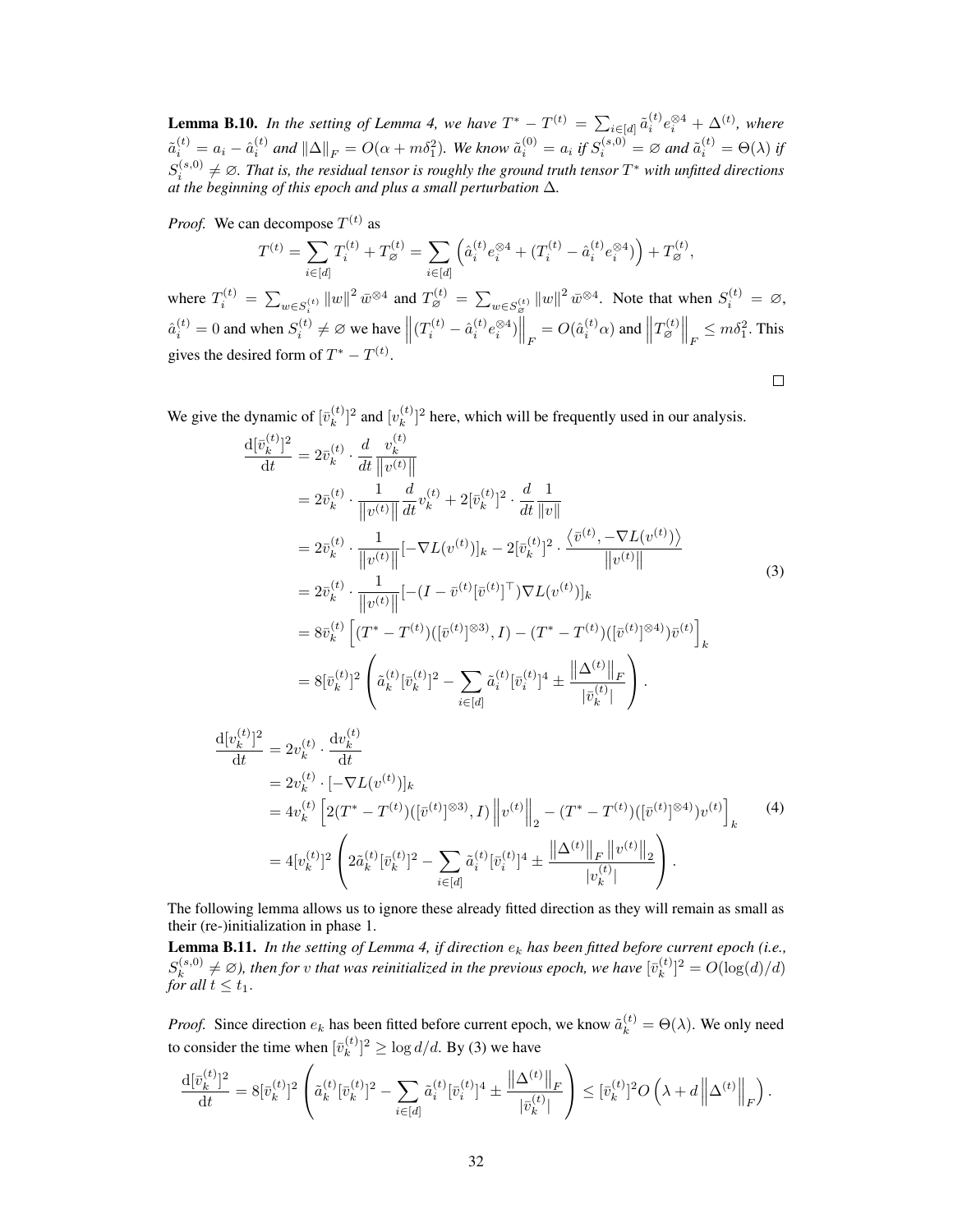Since  $\lambda$  and  $\|\Delta^{(t)}\|_F = O(\alpha + m\delta_1^2)$  are small enough and  $[\bar{v}_k^{(0)}]$  ${k^{(0)} \choose k}^2 = O(\log d/d)$ , we know  $\overline{v}_k^{(t)}$  ${k \choose k}^2 = O(\log d/d)$  for  $t \le t_1$ .

#### $\Box$

#### B.2.3 Proof of Lemma [B.3](#page-16-0) and Lemma [B.4](#page-16-1)

Lemma [B.3](#page-16-0) directly follows from Lemma [B.4](#page-16-1) and the definition of  $S_{good}$ ,  $S_{pot}$  and  $S_{bad}$  as in Definition [2.](#page--1-13) We focus on Lemma [B.4](#page-16-1) in the rest of this section. We need following lemma to give the proof of Lemma [B.4.](#page-16-1)

<span id="page-19-0"></span>**Lemma B.12.** *In the setting of Lemma [4,](#page--1-11) if*  $\|\bar{v}^{(t)}\|$ 2  $\int_{\infty}^2 \leq \log^4(d)/d$ , we have  $\sum_i [\bar{v}^{(t)}_i]^4 \leq c_e \log d/d$ *for all*  $t \leq t_1$ *.* 

*Proof.* We claim that for all  $t \leq t_1$ , there are at most  $O(\log d)$  many  $i \in [d]$  such that  $[\bar{v}_i^{(t)}]^2 \geq$  $c_e \log(d)/2d$ . Based on this claim, we know

$$
\sum_{i\in [d]} [\bar{v}^{(t)}_i]^4 \leq O(\log d) \frac{\log^8 d}{d^2} + \sum_{i: [\bar{v}^{(t)}_i]^2 < c_e \log(d)/2d} [\bar{v}^{(t)}_i]^4 \leq O\left(\frac{\log^9 d}{d^2}\right) + \frac{c_e \log(d)}{2d} \leq \frac{c_e \log(d)}{d},
$$

which gives the desired result.

In the following, we prove the above claim. From Lemma [B.1,](#page-14-2) we know when  $t = 0$ , the claim is true. For any  $[\bar{v}_k^{(0)}]$  $[k]_k^{(0)}]^2 \leq c_e \log(d)/10d$ , we will show  $[\bar{v}_k^{(t)}]$  $[k]_k^{(t)}]^2 \leq c_e \log(d)/2d$  for all  $t \leq t_1$ . By [\(3\)](#page-18-0) we have

$$
\frac{\mathrm{d}[\bar{v}_k^{(t)}]^2}{\mathrm{d}t} = 8[\bar{v}_k^{(t)}]^2 \left( \tilde{a}_k^{(t)}[\bar{v}_k^{(t)}]^2 - \sum_{i \in [d]} \tilde{a}_i^{(t)}[\bar{v}_i^{(t)}]^4 \pm \frac{\|\Delta^{(t)}\|_F}{|\bar{v}_k^{(t)}|} \right).
$$

In fact, we only need to show that for any  $\tau_0$  such that  $[\bar{v}_k^{(\tau_0)}]^2 = c_e \log(d)/10d$  and  $[\bar{v}_k^{(t)}]$  $\binom{t}{k}$ <sup>2</sup>  $\geq$  $c_e \log(d) / 10d$  when  $\tau_0 \le t \le \tau_0 + t_1$ , we have  $[\bar{v}_k^{(t)}]$  ${k^{(t)} \choose k}^2 \leq c_e \log(d)/2d$ . To show this, we have

$$
\frac{\mathrm{d}[\bar{v}_k^{(t)}]^2}{\mathrm{d}t} \le 8[\bar{v}_k^{(t)}]^2 \left( \tilde{a}_k^{(t)}[\bar{v}_k^{(t)}]^2 + \frac{\|\Delta^{(t)}\|_F}{|\bar{v}_k^{(t)}|} \right) \le [\bar{v}_k^{(t)}]^2 \cdot 16\tilde{a}_k^{(t)}[\bar{v}_k^{(t)}]^2 \le [\bar{v}_k^{(t)}]^2 \cdot \frac{\beta}{1-\gamma} \cdot \frac{8c_e \log(d)}{d},
$$

where we use  $\left\|\Delta^{(t)}\right\|_F = O(\alpha + m\delta_1^2)$  and  $\tilde{a}_k^{(t)} \leq \beta/(1-\gamma)$ . Therefore, with our choice of  $t_1$ , we know  $[\bar{v}_k^{(t)}]$  ${k^{(t)} \choose k}^2 \leq c_e \log(d)/2d$ . This finish the proof.

 $\Box$ 

We now are ready to give the proof of Lemma [B.4.](#page-16-1) Lemma B.4. *In the setting of Lemma [4,](#page--1-11) we have*

> *1. if*  $[\bar{v}_k^{(0)}]$  $[\bar{v}_k^{(0)}]^2 \leq \min\{\Gamma_k - \rho_k, \Gamma_{max}\}$ , then  $[\bar{v}_k^{(t)}]$  $\int_{k}^{(t)}$ ]<sup>2</sup> =  $O(\log(d)/d)$  for  $t \leq t'_{1}$ . 2. *if*  $S_k^{(t)} = 0$  *for*  $t \le t'_1$ ,  $[\bar{v}_k^{(0)}]$  $\sum_{k=1}^{N} \sum_{k=1}^{N} \sum_{k=1}^{N} |\bar{v}_{i}^{(0)}|^{2} \leq \Gamma_{i} - \rho_{i}$  for all  $i \neq k$  and  $\|\bar{v}^{(0)}\|$ 2  $\frac{2}{\infty}$   $\leq$  $\log^4(d)/d$ , then there exists  $t\leq t'_1$  such that  $[\bar{v}_k^{(t)}]$  $\int_{k}^{(t)}]^{2} \geq \log^{4}(d)/d.$

*Proof.* We focus on the dynamic of  $[\bar{v}_k^{(t)}]$  $\binom{k}{k}$ <sup>2</sup>. For those already fitted direction  $e_k$ , we have  $\Gamma_k =$  $1/(8\lambda t_1')$ , which means  $\Gamma_{max} \leq \Gamma_k - \rho_k$ . From Lemma [B.11](#page-18-1) we know  $[\bar{v}_k^{(t)}]$  $[k]_k^{(t)}]^2 = O(\log d/d)$  for  $t \leq t'_1$ . In the rest of proof, we focus on these unfitted direction  $e_k$ . By [\(3\)](#page-18-0) we have

$$
\frac{\mathrm{d}[\bar{v}_k^{(t)}]^2}{\mathrm{d}t} = 8[\bar{v}_k^{(t)}]^2 \left( \tilde{a}_k^{(t)}[\bar{v}_k^{(t)}]^2 - \sum_{i \in [d]} \tilde{a}_i^{(t)}[\bar{v}_i^{(t)}]^4 \pm \frac{\|\Delta^{(t)}\|_F}{|\bar{v}_k^{(t)}|} \right)
$$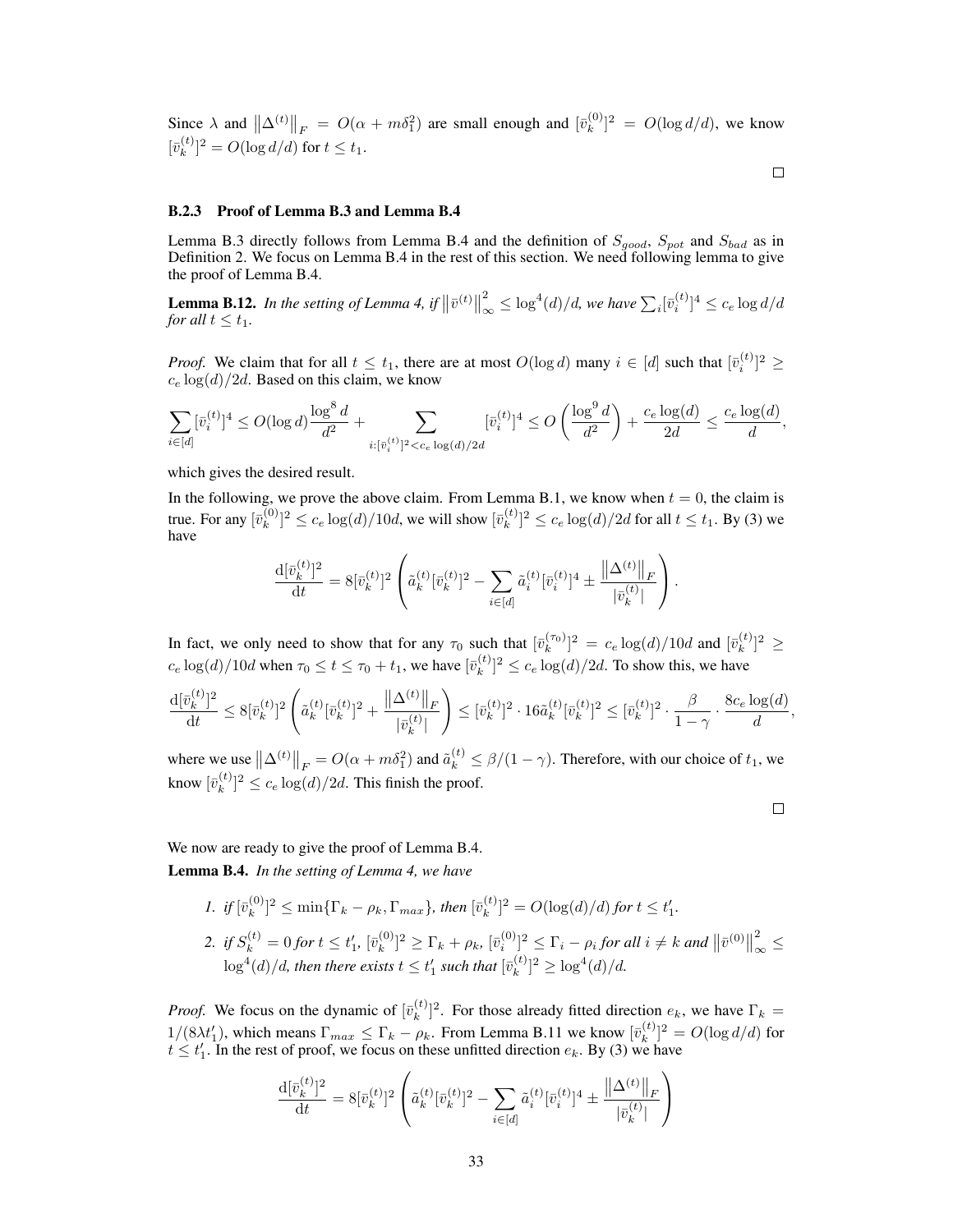**Part 1.** Define the following dynamics  $p^{(t)}$ ,

$$
\frac{\mathrm{d}p^{(t)}}{\mathrm{d}t} = 8p^{(t)}\left(a_k p^{(t)} + \frac{a_k c_e \log d}{d}\right), \quad p^{(0)} = [\bar{v}_k^{(0)}]^2
$$

Given that  $\tilde{a}_i^{(t)} \le a_i$  and  $\|\Delta^{(t)}\|_F = O(\alpha + m\delta_1^2)$  is small enough, it is easy to see  $[\bar{v}_k^{(t)}]$  $\binom{k}{k}^2 \leq$  $\max\{\log(d)/d, p^{(t)}\}\.$  Then it suffices to bound  $p^{(t)}$  to have a bound for  $[\bar{v}_k^{(t)}]$  $\binom{k}{k}$ <sup>2</sup>. Consider the following dynamic  $x^{(t)}$ 

<span id="page-20-0"></span>
$$
\frac{\mathrm{d}x^{(t)}}{\mathrm{d}t} = \tau_1[x^{(t)}]^2, \quad x^{(0)} = \tau_2. \tag{5}
$$

We know  $x^{(t)} = 1/(1/\tau_2 - \tau_1 t)$ . Set  $\tau_1 = 8a_k$  and  $\tau_2 = 1/(\tau_1 t_1') = \Gamma_k$ . Then, with our choice of  $\rho_k = c_\rho \Gamma_k$ , we know

1.  $p^{(0)} = [\bar{v}_k^{(0)}]$  ${k^{(0)}\choose k}^2 \leq \Gamma_k - \rho_k \leq \Gamma_{max}$ . As long as  $\rho_k \geq \frac{2c_e \log d}{d}$  and  $x^{(0)} = p^{(0)} + \rho_k/2$ , we have  $p^{(t)} \leq x^{(t)} - \rho_k/2$  for  $t \leq t'_1$ . Therefore,  $p^{(t'_1)} \leq x^{(\bar{t}'_1)} \leq 2\Gamma_k^2/\rho_k = O(\log d/d)$ .

2. 
$$
p^{(0)} = [\bar{v}_k^{(0)}]^2 \le \Gamma_{max} < \Gamma_k - \rho_k
$$
. As long as  $x^{(0)} = p^{(0)} + \frac{c_e \log d}{d}$ , we have  $p^{(t)} \le x^{(t)} - \frac{c_e \log d}{d}$  for  $t \le t'_1$ . Therefore,  $p^{(t'_1)} \le x^{(t'_1)} = O(\log d/d)$ .

Together we know  $[\bar{v}_k^{(t)}]$  ${k \choose k}^2 = O(\log d/d)$  for  $t \leq t'_1$ .

**Part 2.** Define the following dynamics  $q^{(t)}$ ,

$$
\frac{\mathrm{d}q^{(t)}}{\mathrm{d}t} = 8q^{(t)} \left( a_k q^{(t)} - \frac{2\beta c_e \log d}{d} \right), \quad q^{(0)} = [\overline{v}_k^{(0)}]^2.
$$

Since  $S_k^{(t)} = \emptyset$ , we know  $\tilde{a}_k^{(t)} = a_k$ . Given that  $\left\| \Delta^{(t)} \right\|_F = O(\alpha + m\delta_1^2)$  and Lemma [B.12,](#page-19-0) it is easy to see as long as  $\left\|\bar{v}^{(t)}\right\|$ 2  $\int_{\infty}^{2} \leq \log^4 d/d$ , if  $q^{(0)} \geq [\bar{v}_k^{(0)}]$  $\int_{k}^{(0)}]^{2} \geq \Theta(\log d/d)$  and  $a_{k}[q^{(0)}]^{2} - \frac{2\beta c_{e} \log d}{d} > 0$ , we have  $[\bar{v}_k^{(t)}]$  $\binom{t}{k}^2 \ge q^{(t)}$ . Then it suffices to bound  $q^{(t)}$  to get a bound on  $[v_k^{(t)}]$  $\binom{k}{k}$ <sup>2</sup>. Consider the same dynamic [\(5\)](#page-20-0) with same  $\tau_1$  and  $\tau_2$ , as long as  $q^{(0)} = [\bar{v}_k^{(0)}]$  $[\hat{k}^{(0)}_k]^2 \ge \Gamma_k + \rho_k$ ,  $\rho_k \ge \frac{4\beta c_e \log d}{a_k d}$  and  $x^{(0)} = q^{(0)} - \rho_k/2$ , we have  $q^{(t)} \ge x^{(t)} + \rho_k/2$  if  $\|\bar{v}^{(t)}\|$ 2  $\int_{\infty}^{2} \leq \log^4 d/d$  holds. We can verify that  $x^{(T_1')} = +\infty$ , which implies there exists  $t \leq t_1'$  such that  $\|\bar{v}^{(t)}\|$ 2  $\int_{\infty}^{2}$  > log<sup>4</sup>  $d/d$ .

$$
\Box
$$

## B.2.4 Proof of Lemma [B.5](#page-16-2)

**Lemma B.5.** In the setting of Lemma [4,](#page--1-11) suppose  $[\bar{v}_i^{(t_1')}$  $\sum_{i}^{(t'_1)}$ ]<sup>2</sup> =  $O(\log(d)/d)$ *. Then we have*  $[\bar{v}_i^{(t)}]$ <sup>2</sup> =  $O(\log(d)/d)$  *for*  $t'_{1} \leq t \leq t_{1}$ *.* 

*Proof.* Recall  $t_1 - t_1' = t_1'' + t_1''' = o(d/(\beta \log d))$ , it suffices to show if  $\overline{v}_i^{(t_1')}$  $\binom{(t_1)}{i}^2 = c_1 \log(d)/d,$ then  $[\bar{v}_i^{(t)}]^2$  will be at most  $2c_1 \log(d)/d$  in  $t'_{max} = o(d/(\beta \log d))$  time. Suppose there exists time  $\tau_1 \leq t'_{max}$  such that  $[\bar{v}_i^{(\tau_1)}]^2 \geq 2c_1 \log(d)/d$  for the first time. We only need to show if  $[\bar{v}_i^{(t)}]^2 \ge c_1 \log(d)/d$  for  $t \le \tau_1$ , we have  $[\bar{v}_i^{(t)}]^2 < 2c_1 \log(d)/d$ . We know the dynamic of  $[\bar{v}_i^{(t)}]^2$ 

$$
\frac{\mathrm{d} [\bar{v}^{(t)}_i]^2}{\mathrm{d} t} = 8 [\bar{v}^{(t)}_i]^2 \left( \tilde{a}^{(t)}_{k} [\bar{v}^{(t)}_i]^2 - \sum_{j \in [d]} \tilde{a}^{(t)}_j [\bar{v}^{(t)}_j]^4 \pm \frac{\left\| \Delta^{(t)} \right\|_F}{|\bar{v}^{(t)}_i|} \right) \leq [\bar{v}^{(t)}_i]^2 O\left( \frac{\beta \log d}{d} \right),
$$

where we use  $\|\Delta^{(t)}\|_F = O(\alpha + m\delta_1^2)$  is small enough and  $\tilde{a}_k^{(t)} \leq 1$ . This implies  $[\bar{v}_i^{(t)}]^2 \leq$  $2c_1 \log d/d$  as  $t'_{max} = o(d/(\beta \log d)).$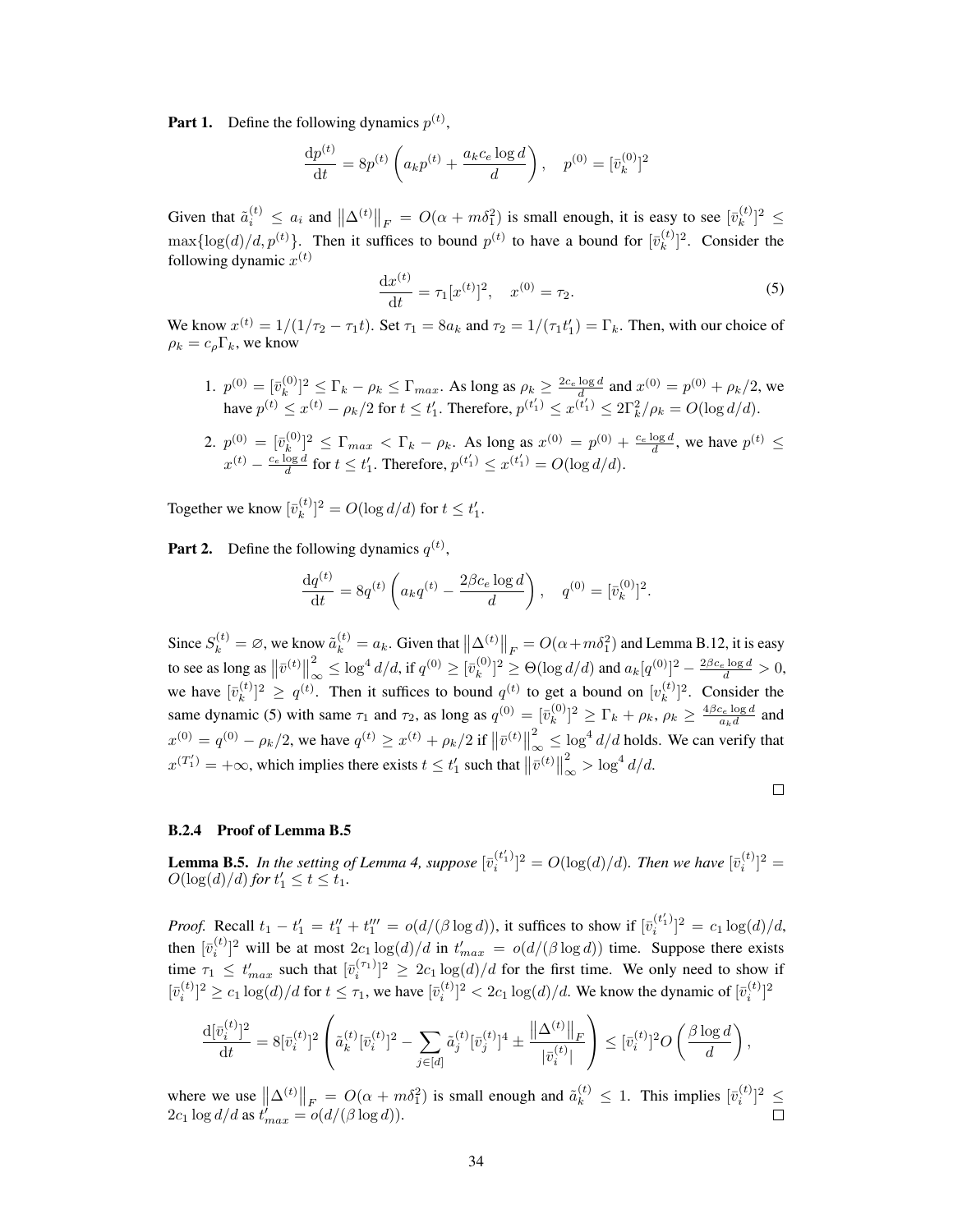#### B.2.5 Proof of Lemma [B.6](#page-16-4)

**Lemma B.6** (Good component, constant correlation). *In the setting of Lemma [4,](#page--1-11) suppose*  $S_k^{(t)} = \emptyset$ *for*  $t \le t_1$ ,  $a_k = \Omega(\beta)$ . If there exists  $\tau_0 \le t_1$  such that  $[\bar{v}_k^{(\tau_0)}]^2 > \log^4(d)/d$  and  $[\bar{v}_i^{(\tau_0)}]^2 =$  $O(\log(d)/d)$  *for all*  $i \neq k$ *, then for any constant*  $c \in (0,1)$  *we have*  $[\bar{v}_k^{(t)}]$  $\binom{t}{k}$ <sup>2</sup> > *c* and  $[\bar{v}_i^{(t)}]$ <sup>2</sup> =  $O(\log(d)/d)$  *for all*  $i \neq k$  *when*  $\tau_0 + t''_1 \leq t \leq t_1$  *with*  $t''_1 = \Theta(d/(\beta \log^3 d)).$ 

*Proof.* By Lemma [B.5](#page-16-2) we know  $[\bar{v}_i^{(t)}]^2$  will remain  $O(\log d/d)$  for those  $[\bar{v}_i^{(\tau_0)}]^2 = O(\log d/d)$ .

We now show  $[\bar{v}_k^{(t)}]$  $\sum_{i \neq k}^{(t)} [i]$ <sup>2</sup> will become constant within  $t''_1$  time. We know  $\sum_{i \neq k} \tilde{a}_i^{(t)} [\bar{v}_i^{(t)}]^4 \leq \beta c_1 \log d/d$ for some constant  $c_1$ . Hence, with the fact  $S_k^{(t)} = \emptyset$ ,  $a_k = \Omega(\beta)$ ,  $[\bar{v}_k^{(\tau_0)}]^2 > \log^4(d)/d$  and  $\|\Delta^{(t)}\|_F = O(\alpha + m\delta_1^2),$ 

$$
\frac{\mathrm{d}[\bar{v}_k^{(t)}]^2}{\mathrm{d}t} = 8[\bar{v}_k^{(t)}]^2 \left( \tilde{a}_k^{(t)}[\bar{v}_k^{(t)}]^2 (1 - [\bar{v}_k^{(t)}]^2) - \sum_{i \neq k} \tilde{a}_i^{(t)}[\bar{v}_i^{(t)}]^4 \pm \frac{\|\Delta^{(t)}\|_F}{|\bar{v}_k^{(t)}|} \right)
$$
  
\n
$$
\geq 8(1 - 2c)[\bar{v}_k^{(t)}]^2 a_k[\bar{v}_k^{(t)}]^2 = [\bar{v}_k^{(t)}]^2 \Omega \left( \frac{\beta \log^4 d}{d} \right).
$$

This implies that within  $t_1''$  time, we have  $[\bar{v}_k^{(t)}]$  ${k \choose k}^2 \ge c$ . Since  $[\bar{v}_i^{(t)}]^2$  will remain  $O(\log d/d)$  for  $i \ne k$ and  $t \le t_1$ , following the same argument above, it is easy to see  $\frac{d[\bar{v}_k^{(t)}]^2}{dt} \ge 0$  after  $[\bar{v}_k^{(t)}]$  $\binom{k}{k}$ <sup>2</sup> reaches *c*. Therefore,  $[\bar{v}_k^{(t)}]$  ${k \choose k}^2 \ge c$  for  $t \le t_1$ .

| ۰ | ۰ |  |
|---|---|--|
|   |   |  |
|   |   |  |

#### B.2.6 Proof of Lemma [B.7](#page-16-5)

**Lemma B.7** (Good component, norm growth). *In the setting of Lemma [4,](#page--1-11) suppose*  $S_k^{(t)} = \emptyset$  *for*  $t\leq t_1, a_k=\Omega(\beta).$  If there exists  $\tau_0'\leq t_1$  such that  $[\bar{v}_k^{(\tau_0')}]$  $\binom{(\tau_0')}{k}^2 > c$  and  $[\bar{v}_i^{(\tau_0')}$  $\int_{i}^{(\tau_0)}$ <sup>2</sup> =  $O(\log(d)/d)$  for all  $i \neq k$ , then we have  $||v^{(t)}||_2 \geq \delta_1$  for some  $\tau'_0 \leq t \leq \tau'_0 + t''_1$  with  $t'''_1 = \Theta(\log(d/\alpha)/\beta)$ .

*Proof.* For  $||v^{(t)}||$ 2  $\frac{1}{2}$ , we have

$$
\frac{\mathrm{d} \left\|v^{(t)}\right\|_2^2}{\mathrm{d} t} = \left\|v^{(t)}\right\|^2 \left(4 \sum_{i \in [d]} \tilde{a}_i^{(t)} [\bar{v}_i^{(t)}]^4 \pm \left\|\Delta^{(t)}\right\|_F - 2\lambda\right).
$$

Given the fact  $\left\| \Delta^{(t)} \right\|_F = O(\alpha + m\delta_1^2)$  and  $\lambda$  are small enough, it is easy to see  $\left\| v^{(\tau_0')} \right\|_2 \ge \delta_0/2$ as  $\tau'_0 \leq t_1$ . We now show that there exist time  $\tau_1 \leq t'_1 + t''_1 + t'''_1 = t_1$  such that  $||v^{(\tau_1)}||_2 \geq \delta_1$ . By Lemma [B.6](#page-16-4) we know  $[\bar{v}_k^{(t)}]$  $\binom{t}{k}^2 \ge c$  after time  $\tau_0 + t'_1 \le t'_1 + t''_1$ . And since  $S_k^{(t)} = \emptyset$ , we know  $\tilde{a}_{k}^{(t)} = a_k = \Omega(\beta)$ . Then with the fact that  $\left\| \Delta^{(t)} \right\|_F = O(\alpha + m\delta_1^2)$  and  $\lambda$  are small enough, we have

$$
\frac{\mathrm{d} \left\|v^{(t)}\right\|^2}{\mathrm{d} t} \ge \left\|v^{(t)}\right\|^2 \Omega(\beta).
$$

This implies that  $||v^{(\tau_1)}||$ 2  $\frac{2}{2} \geq \delta_1^2$  as  $t_1''' = \Theta(\log(d/\alpha)/\beta)$ .

### B.2.7 Proof of Lemma [B.8](#page-16-3)

Lemma B.8. *In the setting of Lemma [4,](#page--1-11) we have*

$$
I. \text{ if } \left\|\bar{v}^{(t)}\right\|_{\infty}^{2} \le \log^{4}(d)/d \text{ for all } t \le t_1 \text{, then } \left\|v^{(t)}\right\|_{2} = O(\delta_{0}) \text{ for all } t \le t_1.
$$

 $\Box$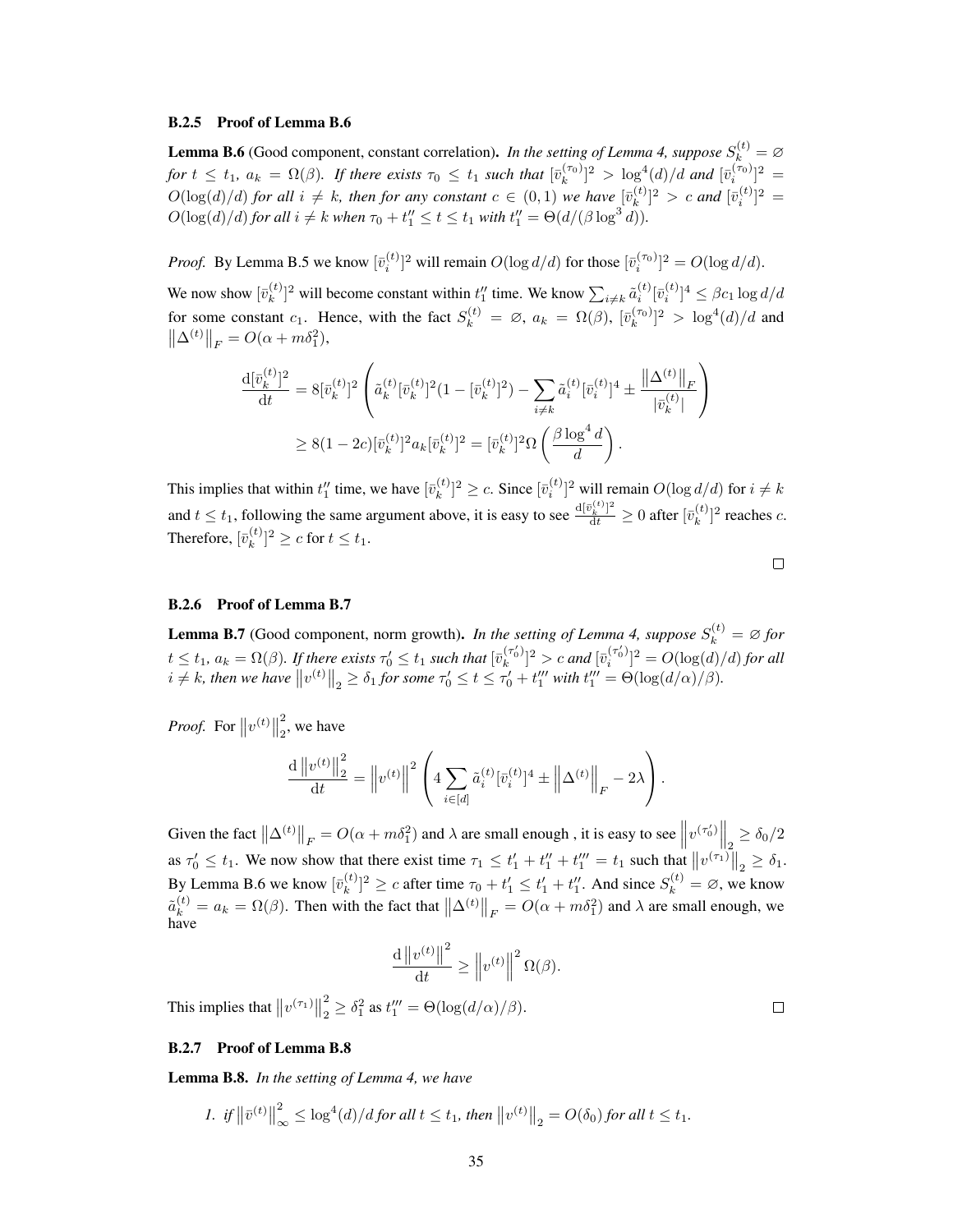2. Let  $\tau_0 = \inf\{t \in [0, t_1] | \|\bar{v}^{(t)}\|$ 2  $\int_{-\infty}^2 \geq \log^4 d/d$ }. Suppose  $[\bar{v}_k^{(\tau_0)}]^2 \geq \log^4 d/d$  and  $[\bar{v}_i^{(\tau_0)}]^2 =$  $O(\log d/d)$  *for*  $i \neq k$ *. If there exists*  $\tau_1$  *such that*  $\tau_0 < \tau_1 \leq t_1$  *and*  $||v^{(\tau_1)}||_2 \geq \delta_1$  *for the* first time, then there exists  $k\in[d]$  such that  $[\bar{v}_k^{(\tau_1)}]^2\geq 1-\alpha^2$  if  $\hat{a}_k^{(t)}\leq \alpha$  for  $t\leq \tau_1$  and  $[\bar{v}_k^{(\tau_1)}]^2 \geq 1 - \alpha$  *otherwise.* 

*Proof.* For  $||v^{(t)}||$ 2  $\frac{2}{2}$ , we have

$$
\frac{d ||v^{(t)}||_2^2}{dt} = ||v^{(t)}||^2 \left( 4 \sum_{i \in [d]} \tilde{a}_i^{(t)} [\bar{v}_i^{(t)}]^4 \pm ||\Delta^{(t)}||_F - 2\lambda \right)
$$

**Part 1.** By Lemma [B.12](#page-19-0) and  $\|\Delta^{(t)}\|_F = O(\alpha + m\delta_1^2)$ , we know

$$
\frac{\mathrm{d} \left\|v^{(t)}\right\|^2}{\mathrm{d} t} \le \left\|v^{(t)}\right\|^2 \frac{5\beta c_e \log d}{d}.
$$

This implies  $||v^{(t)}||$ 2  $\frac{2}{2} = O(\delta_0)$  as  $t_1 = O(\frac{d}{\beta \log d}).$ 

**Part 2.** By Part 1, we know  $||v^{(\tau_0)}||_2 = O(\delta_0)$  and  $[v^{(\tau_0)}_i]^2 = O(\delta_0^2 \log d/d)$  for  $i \neq k$ . For  $[\bar{v}_i^{(\tau_0)}]^2 = O(\log d/d)$ , we know  $[\bar{v}_i^{(t)}]^2 = O(\log d/d)$  for  $\tau_0 \le t \le \tau_1$  by Lemma [B.5.](#page-16-2) We consider following cases separately.

1. Case 1: Suppose  $\hat{a}_k^{(t)} \leq \alpha$  for  $t \leq \tau_1$ . In the following we show there exists some constant C such that for all  $i \neq k$   $[v_i^{(t)}]^2 \leq C \delta_0^2 \log d/d$  for  $\tau_0 \leq t \leq \tau_1$ . Let  $\tau_2$  be the first time that the above claim is false, which means for all  $i \neq k$   $[v_i^{(t)}]^2 \leq C \delta_0^2 \log d/d$  when  $t \leq \tau_2$ .

For any  $i \neq k$ , we only need to consider the time period  $t \leq \tau_2$  whenever  $[v_i^{(t)}]^2 \geq$  $\delta_0^2 \log d/d$ . By Lemma [B.14,](#page-24-0) we have

$$
\frac{d}{dt}[v_i^{(t)}]^2 = 4[v_i^{(t)}]^2 \left( 2\tilde{a}_i^{(t)}[\bar{v}_i^{(t)}]^2 - \sum_{i \in [d]} \tilde{a}_i^{(t)}[\bar{v}_i^{(t)}]^4 \pm O(\alpha + m\delta_1^2) \right.\n\pm O\left(\frac{(\alpha^2 + d\alpha^3 + d\alpha(1 - [\bar{v}_k^{(t)}]^2)^{1.5} + m\delta_1^2) ||v^{(t)}||}{|v_i^{(t)}|}\right)\right)\n\leq [v_i^{(t)}]^2 \left( O\left(\frac{\beta \log d}{d}\right) + O\left(\frac{(\alpha^2 + \alpha(1 - [\bar{v}_k^{(t)}]^2)^{1.5} + m\delta_1^2) ||v^{(t)}||}{|v_i^{(t)}|}\right) \right).
$$

Since for all  $i \neq k \ [v_i^{(t)}]^2 \leq C \delta_0^2 \log d/d$ , we know  $\sum_{i \neq k} [v_i^{(t)}]^2 = ||v^{(t)}||$  $2^{2} (1 - |\bar{v}_k^{(t)}|)$  $\binom{t}{k}^2 =$  $O(\delta_0^2 \log d)$ . Together with the fact  $[v_i^{(t)}]^2 \geq \delta_0^2 \log d/d$ , we have

$$
\frac{\mathrm{d}}{\mathrm{d}t} [v_i^{(t)}]^2 \le [v_i^{(t)}]^2 O\left(\frac{\beta \log d}{d}\right).
$$

Since  $t_1 = O(d/(\beta \log d))$ , we know if we choose large enough C, it must be  $\tau_2 \geq \tau_1$ . Therefore, we know for all  $i \neq k$   $[v_i^{(t)}]^2 \leq C \delta_0^2 \log d/d$  for  $\tau_0 \leq t \leq \tau_1$ . Then at time  $\tau_1$ when  $||v^{(\tau_1)}||_2 \ge \delta_1$ , it must be  $[\bar{v}_k^{(t)}]$  ${k \choose k}^2 \ge 1 - \alpha^2$  since  $\delta_1 = \Theta(\delta_0 \log^{1/2}(d)/\alpha)$ .

2. Case 2: We do not make assumption on  $\hat{a}_k^{(t)}$  $k^{(l)}$ . In the following we show there exists some constant C such that for all  $i \neq k$   $[v_i^{(t)}]^2 \leq \delta_1^2 \alpha/d$  for  $\tau_0 \leq t \leq \tau_1$ . Let  $\tau_2$  be the first time that the above claim is false, which means for all  $i \neq k$   $[v_i^{(t)}]^2 \leq \delta_1^2 \alpha / d$  when  $t \leq \tau_2$ .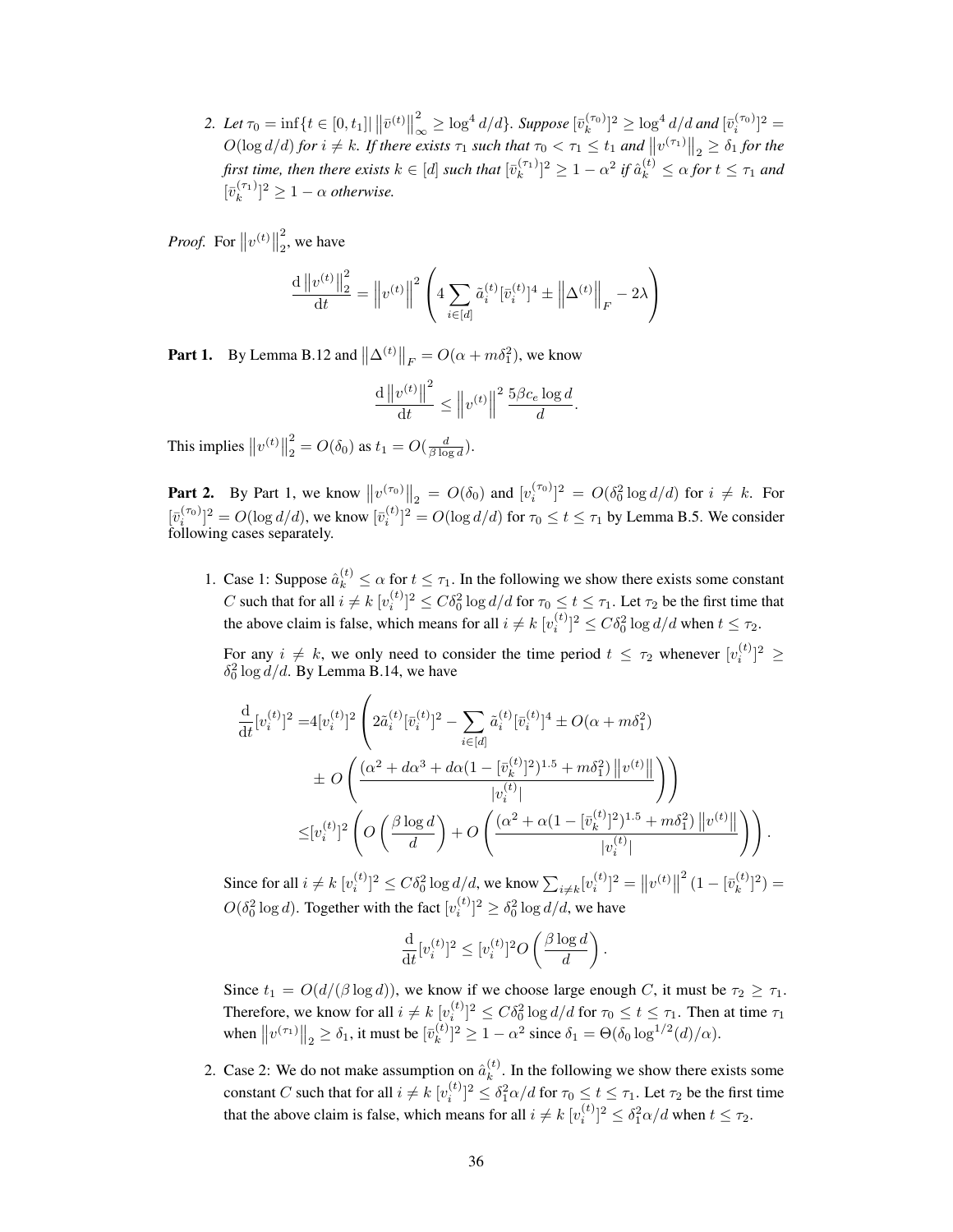For any  $i \neq k$ , we only need to consider the time period  $t \leq \tau_2$  whenever  $[v_i^{(t)}]^2 \geq \delta_1^2 \alpha/2d$ . We have

$$
\frac{\mathrm{d}[v_i^{(t)}]^2}{\mathrm{d}t} = 4[v_i^{(t)}]^2 \left( 2\tilde{a}_i^{(t)}[\bar{v}_i^{(t)}]^2 - \sum_{i \in [d]} \tilde{a}_i^{(t)}[\bar{v}_i^{(t)}]^4 \pm \frac{\|\Delta^{(t)}\|_F \, \|v^{(t)}\|_2}{|v_i^{(t)}|} \right)
$$

$$
\leq [v_i^{(t)}]^2 \left( O\left(\frac{\beta \log d}{d}\right) + O\left(\frac{\alpha + m\delta_1^2}{\alpha^{1/2}d^{-1/2}}\right) \right).
$$

Since  $m\delta_1^2 = O(\alpha)$  and  $t_1 = O(d/(\beta \log d))$ , we know it must be  $\tau_2 \ge \tau_1$ . Therefore, we know for all  $i \neq k$   $[v_i^{(t)}]^2 \leq \delta_1^2 \alpha/d$  for  $\tau_0 \leq t \leq \tau_1$ . Then at time  $\tau_1$  when  $||v^{(\tau_1)}||_2 \geq \delta_1$ , it must be  $[\bar{v}_k^{(t)}]$  ${k \choose k}^2 \geq 1 - \alpha.$ 

 $\Box$ 

### B.2.8 Proof of Lemma [B.9](#page-17-0)

To prove Lemma [B.9,](#page-17-0) we need the following calculation on  $\frac{d}{dt} \|v^{(t)}\|$ 2 .

<span id="page-23-0"></span>**Lemma B.13.** *Suppose*  $v^{(t)} \in S_k^{(t)}$  $\mathbf{r}_k^{(t)}$ , we have

$$
\frac{d}{dt}\left\|v^{(t)}\right\|^2 = \left(4\tilde{a}_k^{(t)} - 2\lambda \pm O(\alpha + m\delta_1^2)\right)\left\|v^{(t)}\right\|^2.
$$

*Proof.* We can write down  $\frac{d}{dt} ||v^{(t)}||$ 2 as follows:

$$
\frac{d}{dt} \|v^{(t)}\|^2 = \left(4(T^* - T^{(t)}) ([\bar{v}^{(t)}]^{\otimes 4}) - 2\lambda\right) \|v^{(t)}\|^2
$$

$$
= \left(4 \sum_{i \in [d]} \tilde{a}_i^{(t)} [\bar{v}_i^{(t)}]^4 \pm \left\|\Delta^{(t)}\right\|_F - 2\lambda\right) \|v^{(t)}\|^2
$$

Since  $[\bar{v}_k^{(t)}]$  $\lfloor k^{(t)} \rfloor^2 \ge 1 - \alpha$ ,  $[\bar{v}_i^{(t)}]^2 \le \alpha$  for any  $i \neq k$  and  $\|\Delta^{(t)}\|_F = O(\alpha + m\delta_1^2)$ , we have

$$
\frac{d}{dt}\left\|v^{(t)}\right\|^2 = \left(4\tilde{a}_k^{(t)} - 2\lambda \pm O(\alpha + m\delta_1^2)\right)\left\|v^{(t)}\right\|^2.
$$

 $\Box$ 

Now we are ready to prove Lemma [B.9.](#page-17-0)

**Lemma B.9.** *If*  $S_k^{(0)} = \emptyset$  *and*  $S_k^{(t')}$  $S_k^{(t')} \neq \emptyset$  for some  $t' \in (0, t_1]$ , we have  $S_k^{(t_1)} \neq \emptyset$  and  $\hat{a}_k^{(t_1)} \geq \delta_1^2$ .

*Proof.* If  $\tilde{a}_k^{(t)} = \Omega(\lambda)$  through Phase 1, according to Lemma [B.13,](#page-23-0) we know  $||v^{(t)}||$ 2 will never decrease for any  $v^{(t)} \in S_k^{(t)}$  $S_k^{(t)}$ . So, we have  $S_k^{(t_1)} \neq \emptyset$  and  $\hat{a}_k^{(t_1)} \geq \delta_1^2$ .

If  $\tilde{a}_k^{(t)} = O(\lambda)$  at some time in Phase 1, according to Lemma [A.18,](#page-12-1) it's not hard to show at the end of Phase 1 we still have  $a_k - \hat{a}_k^{(t_1)} = O(\lambda)$ . This then implies  $\hat{a}_k^{(t_1)} = \Omega(\frac{\epsilon}{\sqrt{d}})$ . Note that we only re-initialize the components that have norm less than  $\delta_1$ . As long as  $\delta_1^2 = O(\frac{\epsilon}{m_1})$  $\frac{\epsilon}{m\sqrt{d}}$ ), we ensure that after the re-initialization, we still have  $\hat{a}_k^{(t_1)} = \Omega(\frac{\epsilon}{\sqrt{d}})$ , which of course means  $S_k^{(t_1)} \neq \emptyset$ .  $\Box$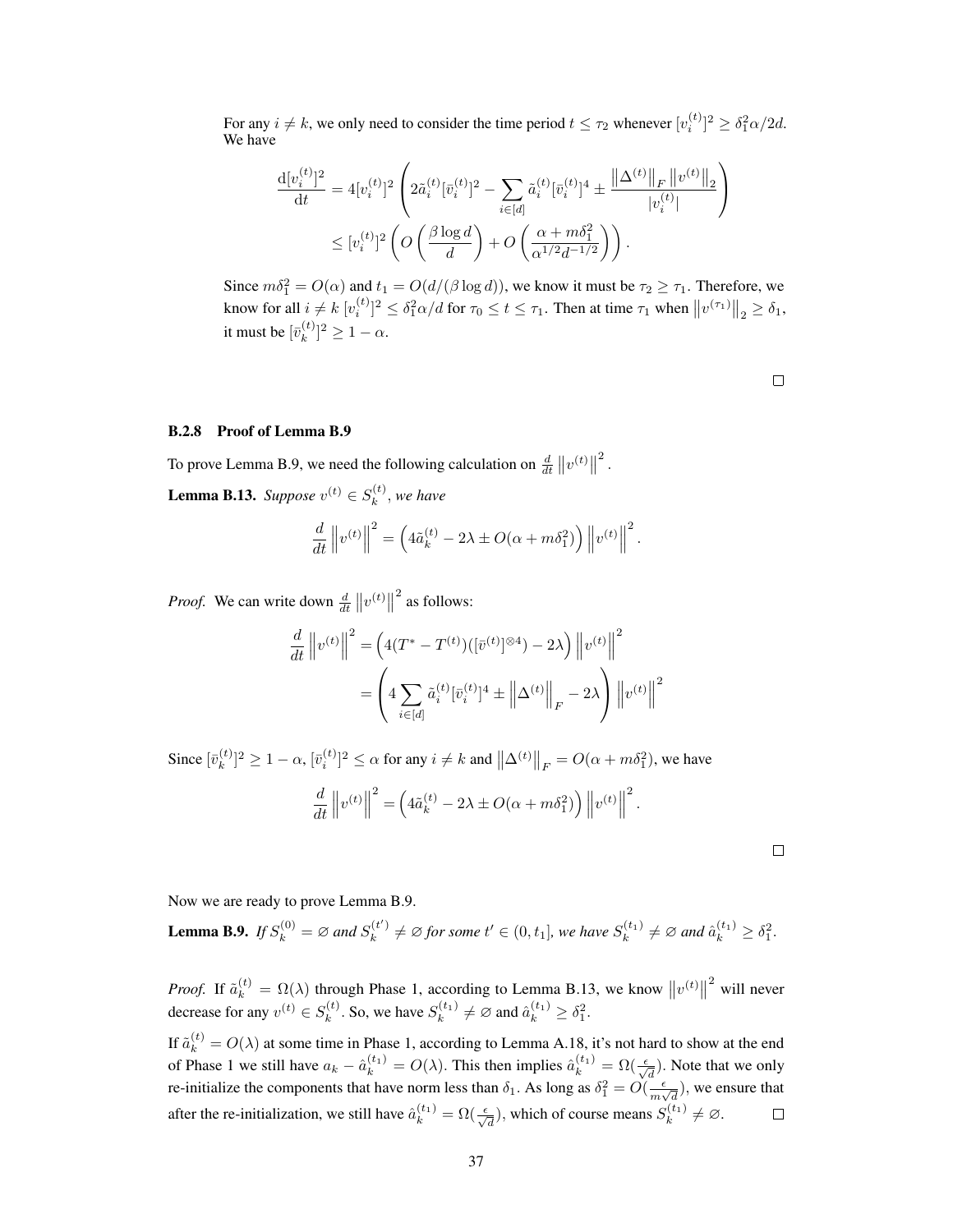## B.2.9 Technical Lemma

<span id="page-24-0"></span>**Lemma B.14.** *In the setting of Lemma [B.8,](#page-16-3) suppose*  $\hat{a}_k^{(t)} \leq \alpha$ . We have for  $i \neq k$ 

$$
\frac{\mathrm{d}}{\mathrm{d}t} [v_i^{(t)}]^2 = 4[v_i^{(t)}]^2 \left( 2\tilde{a}_i^{(t)} [\bar{v}_i^{(t)}]^2 - \sum_{i \in [d]} \tilde{a}_i^{(t)} [\bar{v}_i^{(t)}]^4 \pm O(\alpha + m\delta_1^2) \right. \\
\left. + O\left( \frac{(\alpha^2 + \alpha(1 - [\bar{v}_k^{(t)}]^2)^{1.5} + m\delta_1^2) ||v^{(t)}||}{|v_i^{(t)}|} \right) \right).
$$

*Proof.* In order to prove this lemma, we need a more careful analysis on  $\frac{d}{dt} [v_i^{(t)}]^2$ . Recall we can decompose  $T^{(t)}$  as  $\sum_{i \in [d]} T_i^{(t)} + T_{\varnothing}^{(t)}$  and further write each  $T_i^{(t)}$  as  $\hat{a}_i^{(t)} e_i^{\otimes 4} + (T_i^{(t)} - \hat{a}_i^{(t)} e_i^{\otimes 4})$ . Note that  $\left\| (T_i^{(t)} - \hat{a}_i^{(t)} e_i^{\otimes 4}) \right\|_F = O(\hat{a}_i^{(t)} \alpha)$  and  $\left\| T_{\varnothing}^{(t)} \right\|_F \leq m \delta_1^2$ . We can write down  $\frac{d}{dt} [v_i^{(t)}]^2$  in the following form:

$$
\frac{d}{dt}[v_i^{(t)}]^2 = 4[v_i^{(t)}]^2 \left( 2a_i[\bar{v}_i^{(t)}]^2 - \sum_{i \in [d]} a_i[\bar{v}_i^{(t)}]^4 \right) \n- 8v_i^{(t)} ||v^{(t)} || \sum_{j \in [d]} [\overline{T}_j^{(t)}([\bar{v}^{(t)}]^{\otimes 3}, I)]]_i - 8v_i^{(t)} ||v^{(t)} || [\overline{T}_\mathscr{B}^{(t)}([\bar{v}^{(t)}]^{\otimes 3}, I)]]_i \n+ 4v_i^{(t)} \sum_{j \in [d]} [\overline{T}_j^{(t)}([\bar{v}^{(t)}]^{\otimes 4})v^{(t)}]_i + 4v_i^{(t)} [(\overline{T}_\mathscr{B}^{(t)}([\bar{v}^{(t)}]^{\otimes 4})v^{(t)}]_i \n= 4[v_i^{(t)}]^2 \left( 2a_i[\bar{v}_i^{(t)}]^2 - \sum_{i \in [d]} a_i[\bar{v}_i^{(t)}]^4 \right) \n- 8v_i^{(t)} ||v^{(t)} || \sum_{j \in [d]} [\overline{T}_j^{(t)}([\bar{v}^{(t)}]^{\otimes 3}, I)]_i \pm v_i^{(t)} ||v^{(t)} || O(m\delta_1^2) \n+ 4[v_i^{(t)}]^2 \sum_{j \in [d]} \overline{T}_j^{(t)}([\bar{v}^{(t)}]^{\otimes 4}) \pm [v_i^{(t)}]^2 O(m\delta_1^2) \n= 4[v_i^{(t)}]^2 \left( 2a_i[\bar{v}_i^{(t)}]^2 - \sum_{i \in [d]} (a_i - \hat{a}_i)[\bar{v}_i^{(t)}]^4 \pm O(\alpha + m\delta_1^2) \right) \n- 8v_i^{(t)} ||v^{(t)} || \sum_{j \in [d]} [\overline{T}_j^{(t)}([\bar{v}^{(t)}]^{\otimes 3}, I)]_i \pm v_i^{(t)} ||v^{(t)} || O(m\delta_1^2).
$$

We now bound the term  $\left[T_j^{(t)}([\bar{v}^{(t)}]^{\otimes 3}, I)\right]$ i .

> 1. Case 1:  $j = i$ . If  $\hat{a}_i^{(t)} = 0$ , we know  $T_i^{(t)} = 0$ . Otherwise, denote  $x = \langle \bar{w}_{-i}, \bar{v}_{-i}^{(t)} \rangle$ , we have

$$
\begin{split} &\left[T_i^{(t)}([\bar{v}^{(t)}]^{\otimes 3}, I)\right]_i\\ &=\hat{a}_i^{(t)}\mathbb{E}_{i,w}^{(t)}\bar{w}_i \left\langle \bar{w}, \bar{v}^{(t)} \right\rangle^3\\ &=\hat{a}_i^{(t)}\mathbb{E}_{i,w}^{(t)}\bar{w}_i \left( (\bar{w}_i \bar{v}_i^{(t)})^3 + (\bar{w}_i \bar{v}_i^{(t)})^2 x + (\bar{w}_i \bar{v}_i^{(t)}) x^2 + x^3 \right)\\ &\leq \hat{a}_i^{(t)}[\bar{v}_i^{(t)}]^3 + \hat{a}_i^{(t)}|\bar{v}_i^{(t)}|\mathbb{E}_{i,w}^{(t)}|x| + \hat{a}_i^{(t)}|\bar{v}_i^{(t)}|\mathbb{E}_{i,w}^{(t)}x^2 + \hat{a}_i^{(t)}\mathbb{E}_{i,w}^{(t)}x^3. \end{split}
$$

Since  $|x| \leq ||\bar{w}_{-1}||$  and  $\mathbb{E}_{i,w}^{(t)} ||\bar{w}_{-i}|| \leq (\mathbb{E}_{i,w}^{(t)} ||\bar{w}_{-i}||^2)^{1/2} = O(\alpha)$ , we have  $\left[T_i^{(t)}([\bar{v}^{(t)}]^{\otimes 3}, I)\right]$  $\hat{a}_i = \hat{a}_i^{(t)} [\bar{v}_i^{(t)}]^3 + \hat{a}_i^{(t)} |\bar{v}_i^{(t)}| O(\alpha) + \hat{a}_i^{(t)} O(\alpha^{2.5}).$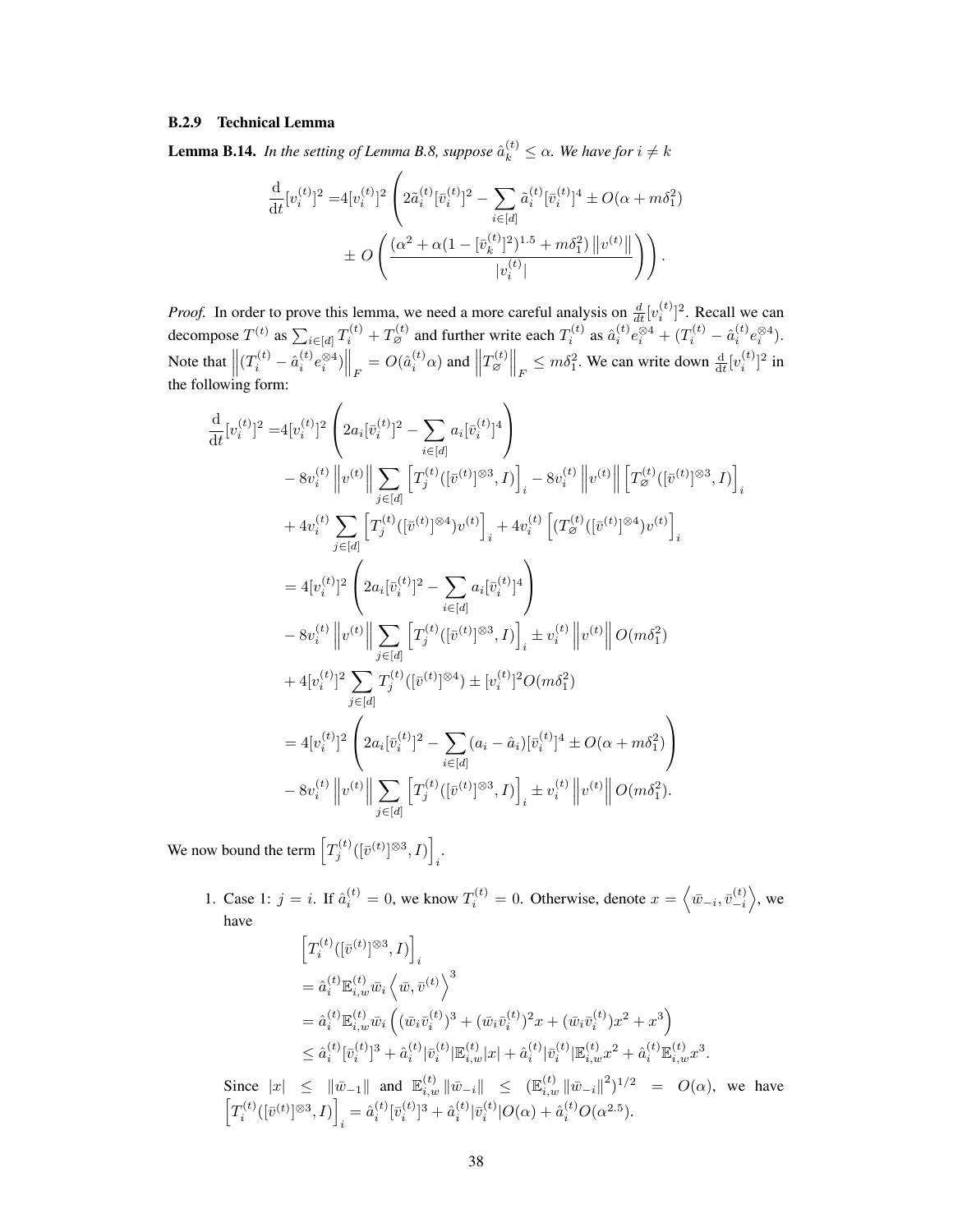- 2. Case 2:  $j = k$ . We have  $T_k^{(t)}$  $\mathcal{R}_k^{(t)}([ \bar v^{(t)} ]^{\otimes 3}, I ) \Big]$  $\hat{a}_{k}^{(t)}\mathbb{E}_{k,w}^{(t)}\bar{w}_{i}\left\langle \bar{w}, \bar{v}^{(t)} \right\rangle^{3} \leq \hat{a}_{k}^{(t)}\mathbb{E}_{k,w}^{(t)}|\bar{w}_{i}| =$  $O(\alpha^2)$ , since  $\hat{a}_k^{(t)} \le \alpha$  and  $\mathbb{E}_{k,w}^{(t)} |\bar{w}_i| \le (\mathbb{E}_{k,w}^{(t)} |\bar{w}_i|^2)^{1/2} = O(\alpha)$ .
- 3. Case 3:  $j \neq i, k$ .  $j \neq i, k$ . If  $\hat{a}_j^{(t)} = 0$ , we know  $T_j^{(t)} = 0$ . Otherwise, we can write  $T_j^{(t)}$  as  $\hat{a}_j^{(t)} \mathbb{E}_{j,w}^{(t)} \bar{w}^{\otimes 4}$ . So we just need to bound  $\mathbb{E}_{j,w}^{(t)} \bar{w}_i \langle \bar{w}, \bar{v}^{(t)} \rangle^3$ . We know  $|\langle \bar{w}, \bar{v}^{(t)} \rangle|$  =  $\left\langle \bar{w}_{-j}, \bar{v}_{-j}^{(t)} \right\rangle + \bar{w}_{j} \bar{v}_{j}^{(t)} \Big| \leq \|\bar{w}_{-j}\| + \sqrt{1 - [\bar{v}_{k}^{(t)}]}$  $\binom{k}{k}$ <sup>2</sup>. So we have  $\mathbb{E}_{j,w}^{(t)} \bar{w}_i \left\langle \bar{w}, \bar{v}^{(t)} \right\rangle^3 = \mathbb{E}_{j,w}^{(t)} \bar{w}_i O\left( \left\| \bar{w}_{-j} \right\|^3 + (1 - \left[\bar{v}_k^{(t)}\right]\right)^3$  $\binom{(t)}{k}^2$ <sup>1.5</sup>  $\leq$ O  $\left(\alpha^3 + \alpha(1 - \bar{v}_k^{(t)})\right)$  $\binom{(t)}{k}^2$ <sup>1.5</sup>,

where in the lase line we use  $\mathbb{E}_{j,w}^{(t)}\bar{w}_i \leq (\mathbb{E}_{j,w}^{(t)}\bar{w}_i^2)^{1/2} = O(\alpha)$ .

Recall that  $\tilde{a}_i^{(t)} = a_i - \hat{a}_i^{(t)}$ . We now have

$$
\frac{\mathrm{d}}{\mathrm{d}t} [v_i^{(t)}]^2 = 4 [v_i^{(t)}]^2 \left( 2\tilde{a}_i^{(t)} [\bar{v}_i^{(t)}]^2 - \sum_{i \in [d]} \tilde{a}_i^{(t)} [\bar{v}_i^{(t)}]^4 \pm O(\alpha + m\delta_1^2) \right) \n\pm O\left( \frac{(\alpha^2 + \alpha(1 - [\bar{v}_k^{(t)}]^2)^{1.5} + m\delta_1^2) ||v^{(t)}||}{|v_i^{(t)}|} \right) \right).
$$

# <span id="page-25-0"></span>C Proofs for Phase 2

The goal of this section is to show that all discovered directions can be fitted within time  $t_2^{(s)} - t_1^{(s)}$  and the reinitialized components will not move significantly. Namely, we prove the following lemma.

Lemma 6 (Main Lemma for Phase 2). *In the setting of Theorem [1,](#page--1-0) suppose Proposition [1](#page--1-1) holds at*  $(s, t_1^{(s)}),$  we have for  $t_2^{(s)} - t_1^{(s)} := O(\frac{\log(1/\delta_1) + \log(1/\lambda)}{\beta^{(s)}})$ 

- *[1](#page--1-1).* Proposition 1 holds at  $(s, t)$  for any  $t_1^{(s)} \le t \le t_2^{(s)}$ .
- 2. *If*  $S_k^{(s,t_1^{(s)})}$  $\hat{a}_k^{(s,t_1^{(s)})} \neq \emptyset$ , we have  $a_k - \hat{a}_k^{(s,t_2^{(s)})} \leq 2\lambda$ .

3. For any component v that was reinitialized at  $t_1^{(s)}$ , we have  $\left\| v^{(s,t_2^{(s)}} \right\|$ <sup>2</sup> =  $\Theta(\delta_0^2)$  and  $\left[\overline{v}_i^{(s,t_2^{(s)})}\right]$ i  $\left[\bar{v}_{i}^{(s,t_{1}^{(s)})}\right]$ i  $\int_0^2 \pm o\left(\frac{\log d}{d}\right)$  for every  $i \in [d]$ .

Note that since  $\delta_1^2 = \text{poly}(\varepsilon)/\text{poly}(d)$  and  $\log(d/\varepsilon) = o(d/\log d)$ , we have  $t_2^{(s)} - t_1^{(s)} = \frac{o(d/\log d)}{\beta^{(s)}}$  $\frac{\beta^{(s)}}{\beta^{(s)}}$ .

Notations As in Sec. [A,](#page-0-0) to simplify the notations, we shall drop the superscript of epoch s, and write  $z^{(t)} := \langle \bar{v}^{(t)}, \bar{w}^{(t)} \rangle$  and  $\tilde{a}_k^{(t)}$  $k^{(t)} := a_k - \hat{a}_k^{(t)}$  $k^{(t)}$ . Within this section, we write  $T := t_2^{(s)} - t_1^{(s)}$ .

**Proof overview** The first part is proved using the analysis in Appedix [A.](#page-0-0) Note that we should view the analysis in this section and the analysis in Appendix [A](#page-0-0) as a whole induction/continuity argument. It's easy to verify that at any time  $t_1^{(s)} \le t \le t_2^{(s)}$  $t_1^{(s)} \le t \le t_2^{(s)}$  $t_1^{(s)} \le t \le t_2^{(s)}$ , Assumption 1 holds and Proposition 1 holds.

The second part is a simple corollary of Lemma [A.18](#page-12-1) that gives a lower bound for the increasing speed of  $\hat{a}_k^{(t)}$  $\binom{l}{k}$ .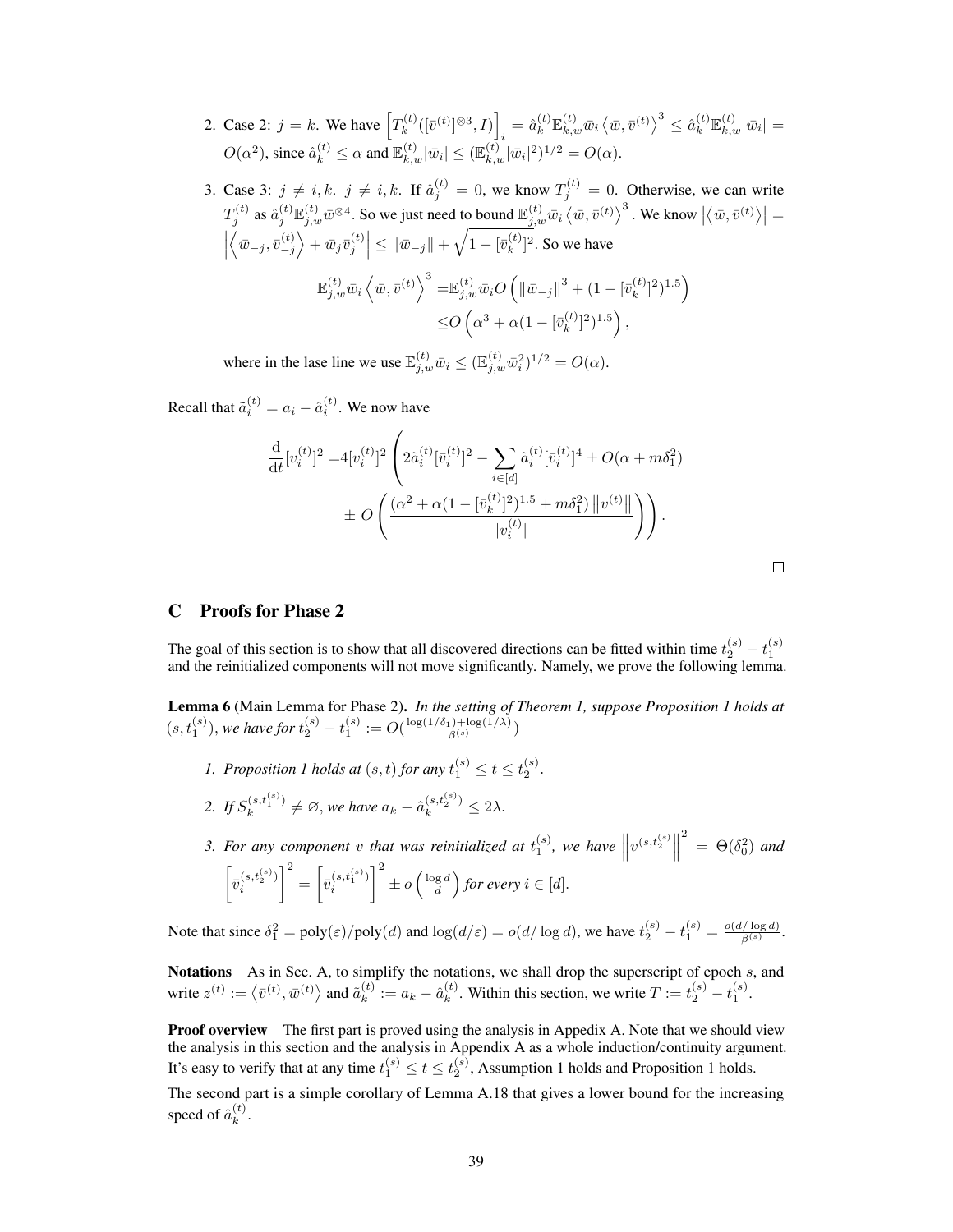For the third part, we proceed as follows. At the beginning of phase 2, for any reinitialized component  $v^{(t)}$ , we know there exists some universal constant  $C > 0$  s.t.  $[\bar{v}_k^{(t)}]$  $\binom{k}{k}^2 \leq C \log d/d$  for all  $k \in [d]$ . Let T' be the minimum time needed for some  $[\bar{v}_k^{(t)}]$  $\int_k^{(t)}$ ]<sup>2</sup> to reach 2C log d/d. For any  $t \leq T' + t_1^{(s)}$ , we have  $[\bar{v}_k^{(t)}]$  $(k)$ <sub>k</sub> $(k)$ <sup>2</sup>  $\leq$  2*C* log *d*/*d* and then we can derive an upper bound on the movement speed of  $v^{(t)}$ , with which we show the change of  $[\bar{v}_k^{(t)}]$  $\binom{[t]}{k}$ <sup>2</sup> is  $o(\log d/d)$  within time T. (Also note this automatically implies that  $T' > T$ .) To bound the change of the norm, we proceed in a similar way but with  $T'$ being the minimum time needed for some  $\|v^{(t)}\|$  to reach  $2\delta_0$ . (Strictly speaking, the actual  $T'$  is the smaller one between them.)

**Lemma C.1.** *If*  $S_k^{(s,t_1^{(s)})}$  $\binom{(s,t_1^{(s)})}{k} \neq \emptyset$ , then after at most  $\frac{4}{a_k} \log \left( \frac{a_k}{2 \delta_1^2} \right)$ *time, we have*  $\tilde{a}_k^{(t)} \leq \lambda$ .

*Proof.* Recall that Lemma [A.18](#page-12-1) says <sup>[8](#page-26-0)</sup>

$$
\frac{1}{\hat{a}_{k}^{\left(t\right)}}\frac{\mathrm{d}}{\mathrm{d}t}\hat{a}_{k}^{\left(t\right)}\geq2\tilde{a}_{k}^{\left(t\right)}-\lambda-O\left(\alpha^{2}\right).
$$

As a result, when  $\tilde{a}_k^{(t)} < 2\lambda/3$ , we have  $\frac{d}{dt}\hat{a}_k^{(t)} \geq \tilde{a}_k^{(t)}$  $_{k}^{\left( t\right) }\hat{a}_{k}^{\left( t\right) }$  $\mathbf{z}_k^{(t)}$  or, equivalently,  $\frac{d}{dt} \tilde{a}_k^{(t)} \leq -\tilde{a}_k^{(t)}$  $_{k}^{\left( t\right) }\hat{a}_{k}^{\left( t\right) }$  $\binom{u}{k}$ . When  $\hat{a}_k^{(t)} \le a_k/2$ , we have  $\frac{d}{dt} \hat{a}_k^{(t)} \ge a_k \hat{a}_k^{(t)}$  $\binom{t}{k}$ /2, whence it takes at most  $\frac{2}{a_k} \log \left( \frac{a_k}{2\delta_1^2} \right)$ ) time for  $\hat{a}_k^{(t)}$ k to grow from  $\delta_1^2$  to  $a_k/2$ . When  $\hat{a}_k^{(t)} \ge a_k/2$ , we have  $\frac{d}{dt} \hat{a}_k^{(t)} \le -a_k \tilde{a}_k^{(t)}$  $\binom{k}{k}$ /2, whence it takes at most  $\frac{2}{a_k} \log \left( \frac{a_k}{2\lambda} \right)$ . Hence, the total amount of time is upper bounded by  $\frac{2}{a_k} \left( \log \left( \frac{a_k}{2\delta_1^2} \right) \right)$  $\Big) + \log\left(\frac{a_k}{2\lambda}\right) \Big).$ Finally, use the fact  $\lambda > \delta_1^2$  to complete the proof.

<span id="page-26-1"></span>**Lemma C.2.** For any  $k \in [d]$  and  $\bar{v}^{(t)}$  with  $\|\bar{v}^{(t)}\|_{\infty}^2 \le O(\log d/d)$ , we have  $\mathbb{E}_{k,w}^{(t)}[z^{(t)}]^4 = [\bar{v}_k^{(t)}]$  $\binom{t}{k}$ <sup>4</sup> ±  $O\left(\frac{\log d}{d}\alpha\right)$ . Meanwhile, for each  $\bar{w}^{(t)}\in S_k^{(t)}$  $\left| \begin{array}{c} (t), \, \textit{we have} \, |z^{(t)}| \le O\left(\sqrt{\frac{\log d}{d}}\right) \end{array} \right|$ *.*

*Proof.* For simplicity, put  $x^{(t)} = \left\langle \overline{w}^{(t)}_{-k} \right\rangle$  $\left( t\right) _{-k},\bar{v}_{-k}^{\left( t\right) }$  $\binom{(t)}{-k}$ . Then we have

$$
\mathbb{E}_{k,w}^{(t)}[z^{(t)}]^4 = \mathbb{E}_{k,w}^{(t)} \bigg\{ [\bar{w}_k^{(t)}]^4 [\bar{v}_k^{(t)}]^4 + 4 [\bar{w}_k^{(t)}]^3 [\bar{v}_k^{(t)}]^3 x^{(t)} + 6 [\bar{w}_k^{(t)}]^2 [\bar{v}_k^{(t)}]^2 [x^{(t)}]^2 + 4 \bar{w}_k^{(t)} \bar{v}_k^{(t)} [x^{(t)}]^3 + [x^{(t)}]^4 \bigg\}.
$$

For the first term, we have  $[\bar{v}_k^{(t)}]$  $[\bar{k}^{(t)}_{k}]^4 \mathbb{E}^{(t)}_{k,w} [\bar{w}^{(t)}_{k}]$  $[k]_k^{(t)}]$ <sup>4</sup> =  $[\bar{v}_k^{(t)}]$  $\binom{[t]}{k}$ <sup>4</sup>  $(1 \pm O(\alpha^2))$ . To bound the rest terms, we compute

$$
\mathbb{E}_{k,w}^{(t)} \left\{ [\bar{w}_k^{(t)}]^3 [\bar{v}_k^{(t)}]^3 x^{(t)} \right\} \le O(1) \left( \frac{\log d}{d} \right)^{1.5} \mathbb{E}_{k,w}^{(t)} \sqrt{1 - [\bar{w}_k^{(t)}]^2} \le O(1) \left( \frac{\log d}{d} \right)^{1.5} \alpha,
$$
  

$$
\mathbb{E}_{k,w}^{(t)} \left\{ [\bar{w}_k^{(t)}]^2 [\bar{v}_k^{(t)}]^2 [x^{(t)}]^2 \right\} \le O(1) \frac{\log d}{d} \alpha^2
$$
  

$$
\mathbb{E}_{k,w}^{(t)} \left\{ \bar{v}_k^{(t)} [x^{(t)}]^3 \right\} \le O(1) \sqrt{\frac{\log d}{d}} \alpha^{2.5}
$$
  

$$
\mathbb{E}_{k,w}^{(t)} \left\{ [x^{(t)}]^4 \right\} \le O(1) \alpha^3.
$$

Use the fact  $\alpha \leq \log d/d$  and we get

$$
\mathbb{E}_{k,w}^{(t)}[z^{(t)}]^4 = [\bar{v}_k^{(t)}]^4 \left(1 \pm O(\alpha^2)\right) \pm O(1) \frac{\log d}{d} \alpha = [\bar{v}_k^{(t)}]^4 \pm O\left(\frac{\log d}{d} \alpha\right)
$$

.

 $\Box$ 

For the individual bound, it suffices to note that

$$
\left| z^{(t)} \right| \le \left| \bar{v}_k^{(t)} \right| + \sqrt{1 - [\bar{w}_k^{(t)}]^2} \le O\left(\sqrt{\frac{\log d}{d}}\right) + \sqrt{\alpha} = O\left(\sqrt{\frac{\log d}{d}}\right).
$$
  
=  $o(\lambda)$ 

<span id="page-26-0"></span> ${}^8\alpha^2 = o(\lambda).$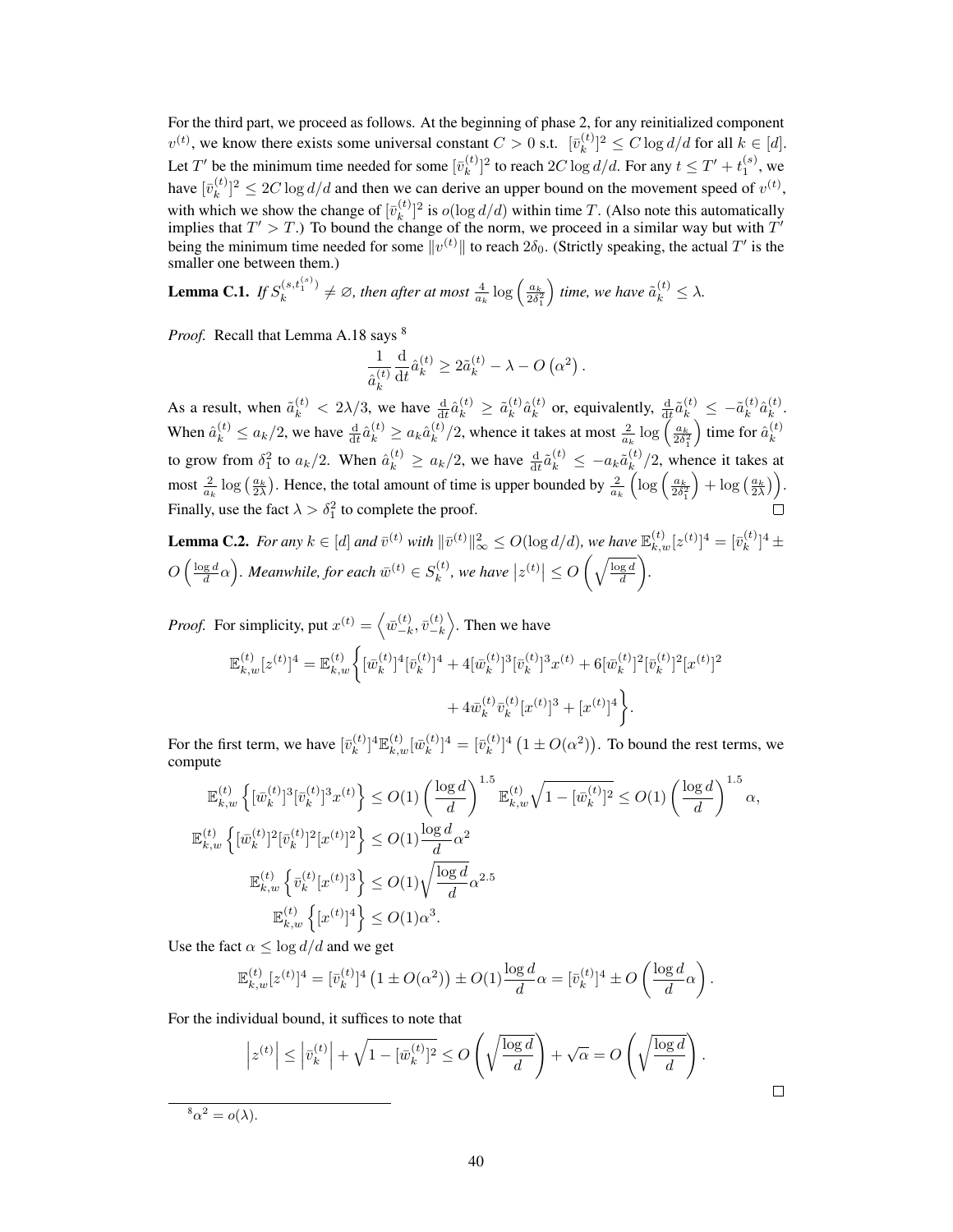**Lemma C.3** (Bound on the tangent movement). In Phase 2, for any reinitialized component  $v^{(t)}$  and  $k \in [d]$ , we have  $[\bar{v}_k^{(t_2)}]^2 = [\bar{v}_k^{(t_1)}]^2 + o(\log d/d)$ .

*Proof.* Recall the definition of  $G_1$ ,  $G_2$  and  $G_3$  from Lemma [A.7.](#page-4-1) By Lemma [C.2,](#page-26-1) we have

$$
G_1 \leq 8 \tilde{a}_k^{(t)} \left( 1 - [\bar{v}_k^{(t)}]^2 \right) [\bar{v}_k^{(t)}]^4 + O(1) a_k \frac{\log d}{d} \alpha + 8 \hat{a}_k^{(t)} \mathbb{E}_{k,w}^{(t)} \left\{ [z^{(t)}]^3 \langle \bar{w}_{-k}, \bar{v}_{-k} \rangle \right\}
$$
  

$$
\leq 8 \tilde{a}_k^{(t)} \left( 1 - [\bar{v}_k^{(t)}]^2 \right) [\bar{v}_k^{(t)}]^4 + O\left( a_k \frac{\log d}{d} \alpha \right),
$$

where the second line comes from

$$
\mathbb{E}_{k,w}^{(t)}\left\{ [z^{(t)}]^3 \left\langle \bar{w}_{-k}, \bar{v}_{-k} \right\rangle \right\} \leq O(1) \frac{\log d}{d} \mathbb{E}_{k,w}^{(t)} \sqrt{1 - [\bar{w}_k^{(t)}]^2} \leq O\left( \frac{\log d}{d} \alpha \right).
$$

Similarly, we have  $|G_2| \le O(1) \sum_{i \neq k} a_i \frac{\log d}{d} \alpha$ . For  $G_3$ , by Lemma [C.2,](#page-26-1) we have

$$
a_i[\bar{v}_i^{(t)}]^4 - \hat{a}_i^{(t)} \mathbb{E}_{i,w}^{(t)} \left\{ [z^{(t)}]^4 \right\} = \tilde{a}_i^{(t)} [\bar{v}_i^{(t)}]^4 \pm O\left(a_i \frac{\log d}{d} \alpha\right).
$$

Therefore

$$
|G_3| \leq 8[\bar{v}_k^{(t)}]^2 \sum_{i \neq k} \left( \tilde{a}_i^{(t)} [\bar{v}_i^{(t)}]^4 \pm O\left(a_i \frac{\log d}{d} \alpha\right) \right)
$$
  

$$
\leq 8[\bar{v}_k^{(t)}]^2 \left( \left( \max_{i \neq k} \tilde{a}_i^{(t)} \right) O\left(\frac{\log d}{d}\right) + O\left(\frac{\log d}{d} \alpha\right) \right)
$$
  

$$
\leq O\left( \beta^{(s)} \frac{\log^2 d}{d^2} \right).
$$

 $Thus<sup>9</sup>$  $Thus<sup>9</sup>$  $Thus<sup>9</sup>$ ,

$$
\frac{\mathrm{d}}{\mathrm{d}t} [\bar{v}_k^{(t)}]^2 \le 8 \tilde{a}_k^{(t)} [\bar{v}_k^{(t)}]^4 + O\left(\frac{\log d}{d} \alpha\right) + O\left(\beta^{(s)} \frac{\log^2 d}{d^2}\right)
$$
  

$$
\le O\left(\beta^{(s)} \frac{\log^2 d}{d^2}\right).
$$

Integrate both sides and recall that  $T = \frac{o(d/\log d)}{g(s)}$  $\frac{E[\log d]}{\beta^{(s)}}$ . Thus, the change of  $[\bar{v}_k^{(t)}]$  $\binom{k}{k}$ <sup>2</sup> is  $o(\log d/d)$ .  $\Box$ 

**Lemma C.4** (Bound on the norm growth). In Phase 2, for any reinitialized component  $v^{(t)}$  and  $k \in [d]$ *, we have*  $\Big|$  $||v^{(t_2)}||$  $2 - ||v^{(t_2)}||$  $2 \Big| = o(\delta_0^2).$ 

*Proof.* By Lemma [A.6](#page-3-0) and Lemma [C.2,](#page-26-1) we have

$$
\frac{1}{2\left\|v^{(t)}\right\|^2} \frac{d}{dt} \left\|v^{(t)}\right\|^2 \le \sum_{i=1}^d \left(a_i \left[\bar{v}_i^{(t)}\right]^4 - \hat{a}_i^{(t)} \mathbb{E}_{i,w}^{(t)} \left[z^{(t)}\right]^4\right)
$$
  

$$
\le \sum_{i=1}^d \left(\tilde{a}_i^{(t)} \left[\bar{v}_i^{(t)}\right]^4 + a_i O\left(\frac{\log d}{d}\alpha\right)\right)
$$
  

$$
\le \left(\max_{i \in [d]} \tilde{a}_i^{(t)}\right) O\left(\frac{\log d}{d}\right) + O\left(\frac{\log d}{d}\alpha\right)
$$
  

$$
= \left(\max_{i \in [d]} \tilde{a}_i^{(t)}\right) O\left(\frac{\log d}{d}\right).
$$

Recall that  $\max_{i \in [d]} \tilde{a}_i^{(t)} \le O(\beta^{(s)})$  and  $||v^{(t)}|| \le O(\delta_0)$ . Hence,

$$
\frac{\mathrm{d}}{\mathrm{d}t} \left\| v^{(t)} \right\|^2 \le O\left( \beta^{(s)} \frac{\log d}{d} \right) \delta_0^2.
$$

Integrate both sides, use the fact  $T = \frac{o(d/\log d)}{g(s)}$  $\frac{f/\log a}{\beta^{(s)}}$ , and then we complete the proof.

<span id="page-27-0"></span> $\int^9 \alpha \leq O(\beta^{(s)} \log d/d)$ 

 $\Box$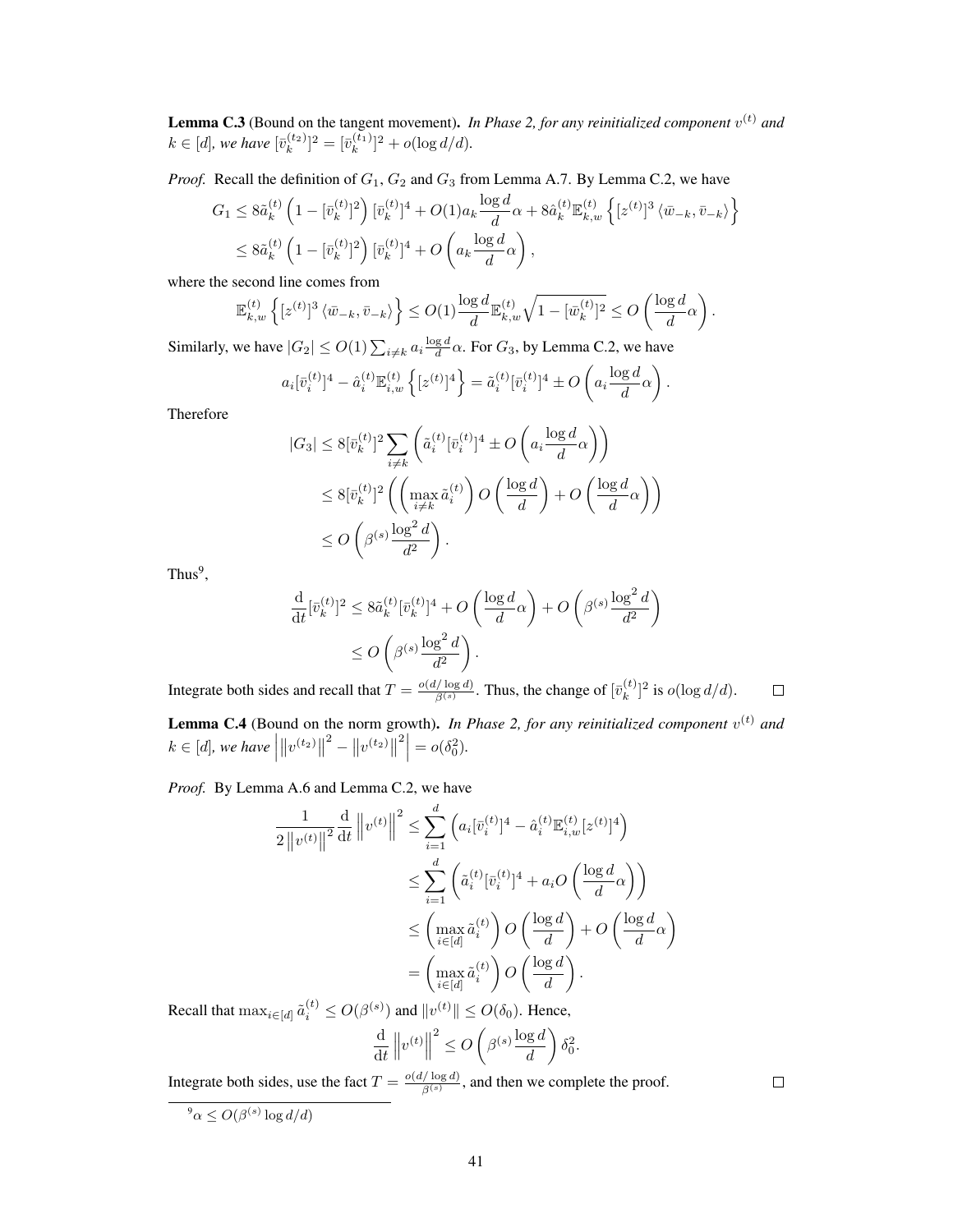Proof of Lemma [6.](#page--1-8) Lemma [6](#page--1-8) follows by combining the above lemmas with the analysis in Ap $p$ endix [A.](#page-0-0)

# <span id="page-28-0"></span>D Proof for Theorem [1](#page--1-0)

In the section, we give a proof of Theorem [1.](#page--1-0)

**Theorem 1.** For any  $\epsilon \geq \exp(-o(d/\log d))$ , there exists  $\gamma = \Theta(1)$ ,  $m = poly(d)$ ,  $\lambda =$  $\min\{O(\log d/d), O(\epsilon/d^{1/2})\}), \alpha = \min\{O(\lambda/d^{3/2}), O(\lambda^2), O(\epsilon^2/d^4)\}, \delta_1 = O(\alpha^{3/2}/m^{1/2}),$  $\delta_0 = \Theta(\delta_1 \alpha / \log^{1/2}(d))$  such that with probability  $1 - 1/poly(d)$  in the (re)-initializations, Al*gorithm* [2](#page--1-14) *terminates in*  $O(\log(d/\epsilon))$  *epochs and returns a tensor* T *such that* 

$$
\|T-T^*\|_F\leq \epsilon.
$$

Note that Proposition [1](#page--1-1) guarantees any ground truth component with  $a_i \geq \beta^{(s)}/(1-\gamma)$  must Note that Proposition 1 guarantees any ground truth component with  $a_i \geq \frac{\beta^{(k)}}{k!} (1 - \gamma)$  must<br>have been fitted before epoch s starts. When  $\beta^{(s)}$  decreases below  $O(\epsilon/\sqrt{d})$ , all the ground truth rave been fitted before epoch s starts. When  $p^{k-1}$  decreases below  $O(\epsilon/\sqrt{a})$ , and the ground truth components larger than  $O(\epsilon/\sqrt{d})$  have been fitted and the residual  $||T - T^*||_F$  must be less than  $\epsilon$ . Since  $\beta^{(s)}$  decreases in a constant rate, the algorithm must terminate in  $O(\log(d/\epsilon))$  epochs.

*Proof.* According to Lemma [4](#page--1-11) and Lemma [6,](#page--1-8) we know Proposition [1](#page--1-1) holds through the algorithm. *Proof.* According to Lemma 4 and Lemma 6, we know Proposition 1 notics through the algorithm<br>We first show that  $\beta^{(s)}$  is always lower bounded by  $\Omega(\epsilon/\sqrt{d})$  before the algorithm ends. For the sake of contradiction, assume  $\beta^{(s)} \le O(\frac{\epsilon}{\sqrt{d}})$ . We show that  $||T^{(s,0)} - T^*||_F < \epsilon$ , which is a contradiction because our algorithm should have terminated before this epoch. For simplicity, we drop the superscript on epoch s in the proof.

We can upper bound  $||T^* - T^{(t)}||_F$  by splitting  $T^*$  into  $\sum_{i \in [d]} T_i^*$  and splitting  $T^{(t)}$  into  $\sum_{i \in [d]} T_i^{(t)} + T_{\varnothing}^{(t)}$ . Then, we have

$$
\left\|T^* - T^{(t)}\right\|_F \le \left\|\sum_{i \in d} (a_i - \hat{a}_i^{(t)})e_i^{\otimes 4}\right\|_F + \sum_{i \in [d]} \left\|T_i^{(t)} - \hat{a}_i^{(t)}e_i^{\otimes 4}\right\|_F + \left\|T_{\varnothing}^{(t)}\right\|_F
$$
  

$$
\le O\left(\sqrt{d}\max\left(\beta^{(s)}, \lambda\right)\right) + O(\alpha + m\delta_1^2),
$$

where the second inequality holds because  $(a_i - \hat{a}_i^{(t)}) \leq O(\max(\beta^{(s)}, \lambda)), \left\|T_i^{(t)} - \hat{a}_i^{(t)}e_i^{\otimes 4}\right\|_F \leq$  $O(\hat{a}_i^{(t)}\alpha)$  and  $||T_{\emptyset}^{(t)}||_F \leq m\delta_1^2$ . Choosing  $\lambda, \alpha = O(\frac{\epsilon}{\sqrt{d}})$  and  $\delta_1^2 = O(\frac{\epsilon}{m\sqrt{d}})$  $\frac{\epsilon}{m\sqrt{d}}$ ), we have  $\left\|T^* - T^{(t)}\right\|_F < \epsilon.$ 

Since  $\beta^{(s)}$  starts from  $O(1)$  and decreases by a constant factor at each epoch, it will decrease below  $O(\frac{\epsilon}{\sqrt{d}})$  after  $O(\log(d/\epsilon))$  epochs. This means our algorithm terminates in  $O(\log(d/\epsilon))$  epochs.

# E Experiments

In Section [E.1,](#page-28-1) we give detailed settings for our experiments in Figure [1.](#page--1-15) Then, we give additional experiments on non-orthogonal tensors in Section [E.2.](#page-29-0)

## <span id="page-28-1"></span>E.1 Experiment settings for orthogonal tensor decomposition

We chose the ground truth tensor  $T^*$  as  $\sum_{i \in [5]} a_i e_i^{\otimes 4}$  with  $e_i \in \mathbb{R}^{10}$  and  $a_i/a_{i+1} = 1.2$ . We normalized  $T^*$  so its Frobenius norm equals 1.

Our model T was over-parameterized to have 50 components. Each component  $W[:, i]$  was randomly initialized from  $\delta_0$ Unif $(\mathbb{S}^{d-1})$  with  $\delta_0 = 10^{-15}$ .

The objective function is  $\frac{1}{2} ||T - T^*||_F^2$ . We ran gradient descent with step size 0.1 for 2000 steps. We repeated the experiment from 5 different experiments and plotted the results in Figure [1.](#page--1-15) Our experiments was ran on a normal laptop and took a few minutes.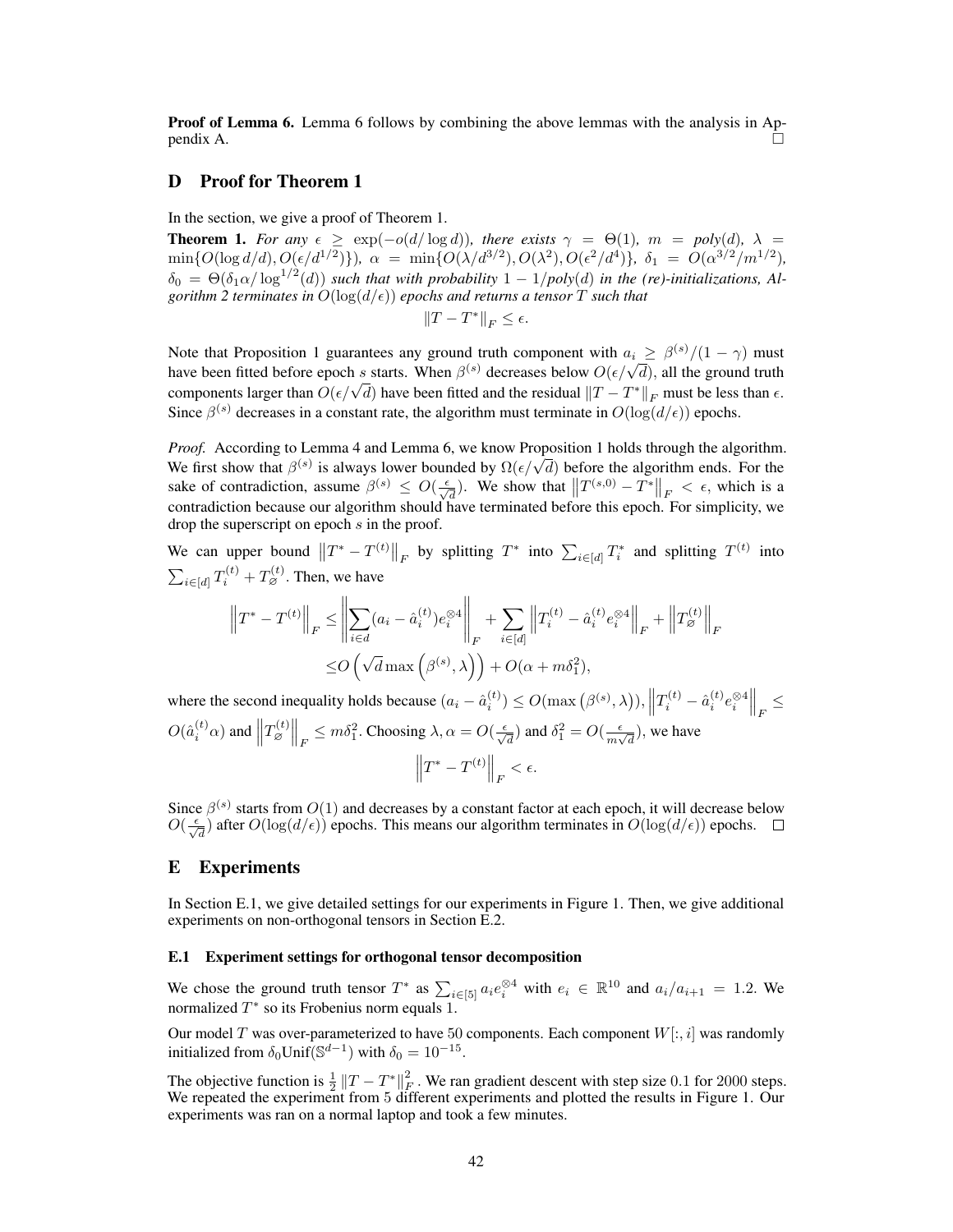#### <span id="page-29-0"></span>E.2 Additional results on non-orthogonal tensor decomposition

In this subsection, we give some empirical observations that suggests non-orthogonal tensor decomposition may not follow the greedy low-rank learning procedure in [Li et al.](#page--1-16) [\(2020b\)](#page--1-16).

**Ground truth tensor**  $T^*$ : The ground truth tensor is a  $10 \times 10 \times 10 \times 10$  tensor with rank 5. It's a symmetric and non-orthogonal tensor with  $||T^*||_F = 1$ . The specific ground truth tensor we used is in the code.

Greedy low-rank learning (GLRL): We first generate the trajectory of the greedy low-rank learning. In our setting, GLRL consists of 5 epochs. At initialization, the model has no component. At each epoch, the algorithm first adds a small component (with norm  $10^{-60}$ ) that maximizes the correlation with the current residual to the model, then runs gradient descent until convergence.

To find the component that has best correlation with residual R, we ran gradient descent on  $R(w^{\otimes 4})$ and normalize w after each iteration. In other words, we ran projected gradient descent to solve  $\min_{w||w||=1} R(w^{\otimes 4})$ . We repeated this process from 50 different initializations and chose the best component among them.

In the experiment, we chose the step size as 0.3. And at the s-th epoch, we ran  $s \times 2000$  iterations to find the best rank-one approximation and also ran  $s \times 2000$  iterations on our model after we included the new component. After each epoch, we saved the current tensor as a saddle point. We also included the zero tensor as a saddle point so there are 6 saddles in total.

Figure [2](#page-29-1) shows that the loss decreases sharply in each epoch and eventually converges to zero.



<span id="page-29-1"></span>Figure 2: Loss trajectory of greedy low-rank learning.

Over-parameterized gradient descent: If the over-parameterized gradient descent follows the greedy low-rank learning procedure, one should expect that the model passes the same saddles when the tensor rank increases. To verify this, we ran experiments with gradient descent and computed the distance to the closest GLRL saddles at each iteration.

Our model has 50 components and each component is initialized from  $\delta_0$ Unif( $\mathbb{S}^{d-1}$ ) with  $\delta_0 =$ 10<sup>−</sup><sup>60</sup> . We ran gradient descent with step size 0.3 for 1000 iterations.

Figure [3](#page-30-0) (left) shows that after fitting the first direction, over-parameterized gradient descent then has a very different trajectory from GLRL. After roughly 450 iterations, the loss continues decreasing but the distance to the closest saddle is high. After 800 iterations, gradient descent converges and the distance to the closest saddle (which is  $T^*$ ) becomes low.

In Figure [3](#page-30-0) (right), we plotted the norm trajoeries for 10 of the components. The figure shows that some of the already large components become even larger at roughly 450 iterations, which corresponds to the second drop of the loss. We picked two of these components and found that their correlation  $\langle \bar{w}, \bar{v} \rangle$  drops from 1 at the 400-th iteration to 0.48 at the 550-th iteration. This suggests that two large component in the same direction can actually split into two directions in the training.